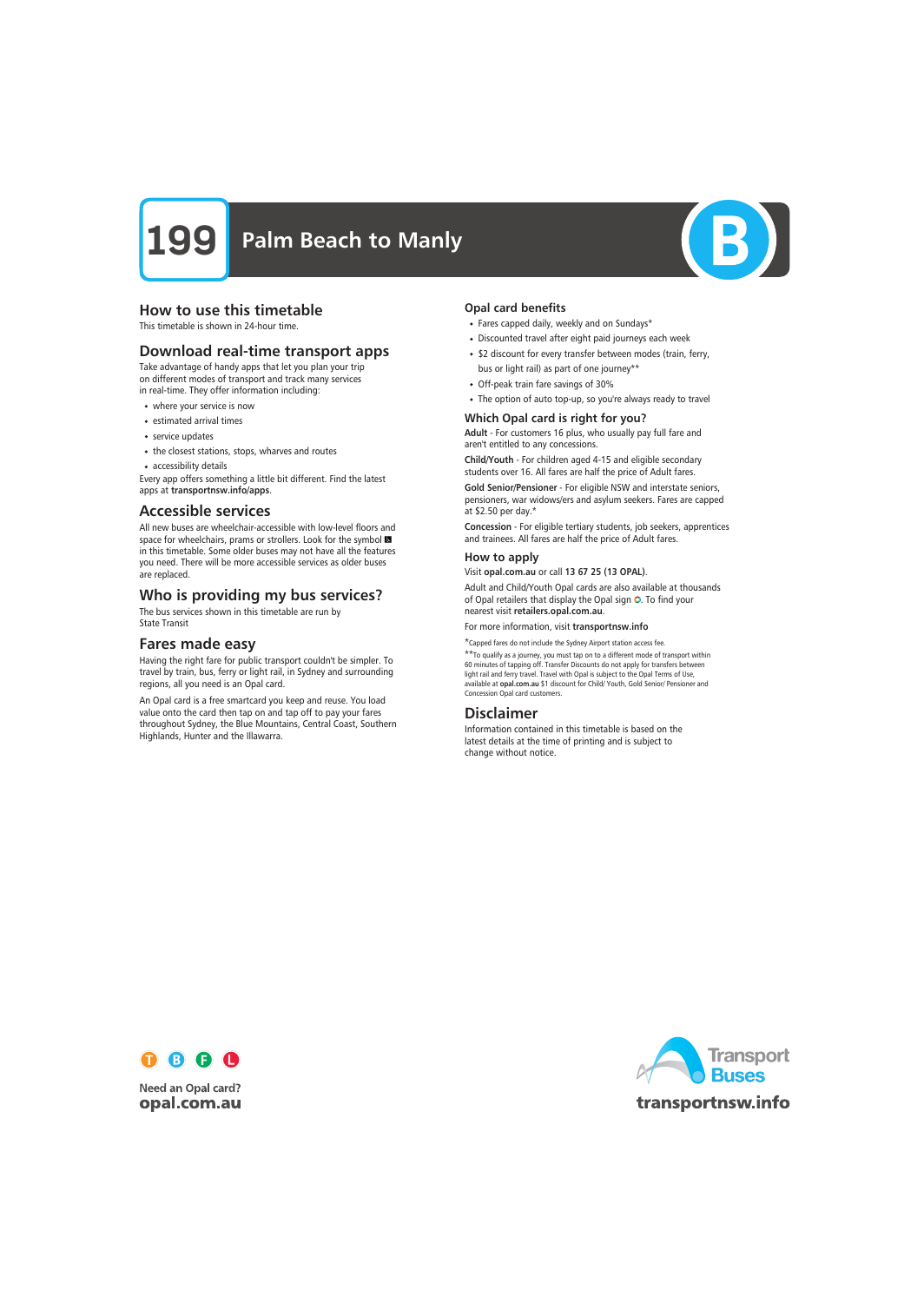

# Valid from: 26 Nov 2017<br>Note: Information is correct on da

NOTE: Information is correct on date of download.

| <b>Monday to Friday</b>                               | $\overline{\mathbf{r}}$ | $\overline{a}$           | $\overline{a}$           | $\overline{a}$                                                    | $\overline{a}$           | $\overline{6}$           | $\overline{a}$                      |                          | $\overline{\mathbf{r}}$                   | $\overline{a}$           | $\overline{a}$ |
|-------------------------------------------------------|-------------------------|--------------------------|--------------------------|-------------------------------------------------------------------|--------------------------|--------------------------|-------------------------------------|--------------------------|-------------------------------------------|--------------------------|----------------|
| Manly Wharf, Belgrave St, Manly                       |                         | $\overline{a}$           | 05:05 05:35              |                                                                   | $\equiv$                 | 05:50                    | 06:05                               | 06:20                    | 06:35                                     | 06:48                    | 07:01          |
| Warringah Mall, Pittwater Rd, Brookvale               |                         | $\frac{1}{2}$            | 05:15 05:46              |                                                                   | $\overline{\phantom{a}}$ | 06:01                    | 06:16 06:31                         |                          | 06:46                                     | 06:59                    | 07:13          |
| Pittwater Rd at Old Pittwater Rd, Brookvale           |                         | 04:47                    | 05:17                    | 05:48                                                             | $\overline{\phantom{a}}$ | 06:03                    |                                     |                          | 06:18 06:33 06:48 07:01                   |                          | 07:16          |
| Pittwater Rd before St Davids Ave, Dee Why            |                         | 04:51                    | 05:21                    | 05:52                                                             | $\overline{\phantom{a}}$ | 06:08                    |                                     |                          | 06:23 06:38 06:53 07:06 07:21             |                          |                |
| Pittwater Rd after Collaroy St, Collaroy              | $\overline{a}$          | 04:57                    | 05:27                    | 05:58                                                             | $\overline{\phantom{a}}$ | 06:14                    |                                     | 06:29 06:44              | 06:59 07:14                               |                          | 07:29          |
| Berry Reserve, Pittwater Rd, Narrabeen                | $\frac{1}{2}$           | 05:01                    | 05:31                    | 06:02                                                             | $\equiv$                 | 06:18                    | 06:33 06:49                         |                          |                                           | 07:04 07:19              | 07:34          |
| Nelson Heather Centre, Pittwater Rd, Warriewood       | $\bar{\phantom{a}}$     | 05:04                    | 05:34 06:05              |                                                                   | $\overline{\phantom{a}}$ | 06:21                    | 06:36 06:53                         |                          | 07:08 07:23                               |                          | 07:38          |
| Village Park, Barrenjoey Rd, Mona Vale                | $\frac{1}{2}$           |                          | 05:08 05:38 06:09        |                                                                   | $\overline{\phantom{a}}$ | 06:25                    |                                     |                          | 06:40 06:59 07:14 07:29 07:44             |                          |                |
| Barrenjoey Rd after Darley St, Mona Vale              | 05:00                   |                          |                          | 05:10 05:40 06:12 06:20                                           |                          | 06:28                    |                                     |                          | 06:43 07:02 07:17 07:32 07:47             |                          |                |
| Newport Anchorage Marina, Beaconsfield St,            | 05:04                   |                          | 05:14 05:44 06:16        |                                                                   | 06:24                    |                          |                                     |                          | 06:32 06:48 07:07 07:22 07:37 07:52       |                          |                |
| Newport                                               |                         |                          |                          |                                                                   |                          |                          |                                     |                          |                                           |                          |                |
| Barrenjoey Rd before Robertson Rd, Newport            | 05:07                   | 05:17                    | 05:47                    |                                                                   |                          |                          | 06:20 06:28 06:36 06:52 07:11       |                          | 07:26 07:41                               |                          | 07:56          |
| Barrenjoey Rd near Avalon Pde, Avalon                 | 05:13                   | 05:23                    | 05:53                    |                                                                   | 06:26 06:34 06:42 06:58  |                          |                                     | 07:17                    | 07:32 07:47                               |                          | 08:02          |
| Barrenjoey Rd near Careel Head Rd, Avalon             | 05:16                   | $\overline{a}$           | 05:56                    | 06:29                                                             | 06:37                    | $\overline{\phantom{a}}$ | 07:01                               | $\overline{\phantom{a}}$ | 07:35                                     | $\overline{\phantom{a}}$ | 08:05          |
| Ocean Pl at Ocean Rd, Palm Beach                      | 05:24                   | $\overline{\phantom{a}}$ |                          | 06:04 06:37 06:45                                                 |                          | $\overline{\phantom{a}}$ | 07:09                               | $\overline{\phantom{a}}$ | 07:44                                     | $\overline{\phantom{a}}$ | 08:14          |
|                                                       |                         |                          |                          |                                                                   |                          |                          |                                     |                          |                                           |                          |                |
| <b>Monday to Friday</b>                               | $\sigma$                | $\sigma$                 |                          | $\left  \phi \right $                                             |                          | $\mathbf{P}$             | $\sigma$                            | $\sigma$                 | $\overline{6}$                            |                          | $\mathbf{P}$   |
| <b>Service Information</b>                            |                         |                          |                          |                                                                   |                          | $\mathsf R$              |                                     |                          |                                           |                          |                |
| Manly Wharf, Belgrave St, Manly                       | 07:14                   | 07:28                    | 07:39                    | 07:53                                                             | 08:05                    | 08:20                    | 08:35                               | 08:50                    | 09:05                                     | 09:20                    | 09:35          |
| Warringah Mall, Pittwater Rd, Brookvale               | 07:28                   | 07:42                    | 07:53                    | 08:07                                                             | 08:19                    | 08:34                    | 08:49                               | 09:02                    | 09:17                                     | 09:32                    | 09:47          |
| Pittwater Rd at Old Pittwater Rd, Brookvale           | 07:31                   | 07:45 07:56              |                          | 08:10                                                             | 08:22                    | 08:37                    | 08:52                               | 09:05                    | 09:20                                     | 09:36                    | 09:51          |
| Pittwater Rd before St Davids Ave, Dee Why            |                         | 07:36 07:50 08:02        |                          |                                                                   | 08:16 08:28 08:43        |                          | 08:58                               | 09:11                    | 09:26                                     | 09:42                    | 09:57          |
| Pittwater Rd after Collaroy St, Collaroy              |                         | 07:44 07:58              | 08:11                    |                                                                   |                          |                          | 08:25 08:37 08:50 09:05 09:18       |                          | 09:33 09:49                               |                          | 10:05          |
| Berry Reserve, Pittwater Rd, Narrabeen                | 07:49                   | 08:03                    | 08:17                    |                                                                   |                          |                          | 08:33 08:45 08:58 09:10 09:23       |                          | 09:38 09:54                               |                          | 10:10          |
| Nelson Heather Centre, Pittwater Rd, Warriewood 07:53 |                         | 08:08                    | 08:22                    |                                                                   |                          |                          | 08:38 08:50 09:03 09:15 09:28       |                          | 09:43                                     | 09:59                    | 10:15          |
| Village Park, Barrenjoey Rd, Mona Vale                | 07:59                   | 08:14 08:29              |                          |                                                                   |                          |                          | 08:45 08:57 09:10 09:22 09:35       |                          | 09:50                                     | 10:06 10:22              |                |
| Barrenjoey Rd after Darley St, Mona Vale              | 08:02                   | 08:17                    | 08:32                    |                                                                   |                          |                          | 08:48 09:00 09:13 09:25 09:38 09:53 |                          |                                           | 10:09                    | 10:25          |
| Newport Anchorage Marina, Beaconsfield St,            |                         |                          |                          | 08:07 08:22 08:37 08:53 09:05 09:18 09:30 09:43 09:58 10:14 10:30 |                          |                          |                                     |                          |                                           |                          |                |
| Newport                                               |                         |                          |                          |                                                                   |                          |                          |                                     |                          |                                           |                          |                |
| Barrenjoey Rd before Robertson Rd, Newport            | 08:11                   | 08:26                    | 08:41                    | 08:57                                                             | 09:09                    | 09:22                    | 09:34 09:47                         |                          | 10:02 10:18                               |                          | 10:34          |
| Barrenjoey Rd near Avalon Pde, Avalon                 | 08:17                   | 08:32                    | 08:47                    |                                                                   |                          |                          | 09:03 09:15 09:28 09:40             | 09:53                    | 10:08                                     | 10:24 10:40              |                |
| Barrenjoey Rd near Careel Head Rd, Avalon             |                         | 08:35                    | $\overline{\phantom{a}}$ | 09:06                                                             | $\equiv$                 | 09:32 09:44              |                                     | $\overline{\phantom{a}}$ | 10:12                                     |                          | 10:44          |
| Ocean Pl at Ocean Rd, Palm Beach                      |                         | 08:44                    | $\equiv$                 | 09:15                                                             | $\equiv$                 | 09:41                    | 09:53                               | $\equiv$                 | 10:22                                     |                          | 10:54          |
| <b>Monday to Friday</b>                               |                         |                          | $\boxed{\mathbf{g}}$     | $ \mathbf{F} $                                                    |                          | $\mathbf{g}$             | $\overline{\mathbf{a}}$             | $\overline{a}$           | $\sigma$                                  |                          | $\sigma$       |
| Manly Wharf, Belgrave St, Manly                       |                         | 09:50 10:05              | 10:20                    |                                                                   |                          |                          |                                     |                          | 10:35 10:50 11:05 11:20 11:35 11:50 12:05 |                          | 12:20          |
| Warringah Mall, Pittwater Rd, Brookvale               | 10:02                   | 10:17                    | 10:32                    | 10:47                                                             |                          | 11:02 11:17 11:32        |                                     | 11:47                    | 12:02                                     | 12:17                    | 12:32          |
| Pittwater Rd at Old Pittwater Rd, Brookvale           | 10:07                   | 10:22                    | 10:37                    |                                                                   | 10:52 11:07 11:22 11:37  |                          |                                     | 11:52 12:07              |                                           | 12:22 12:36              |                |
| Pittwater Rd before St Davids Ave, Dee Why            |                         |                          |                          | 10:13 10:28 10:43 10:58 11:13 11:28 11:43 11:58 12:13 12:28 12:42 |                          |                          |                                     |                          |                                           |                          |                |
| Pittwater Rd after Collaroy St, Collaroy              | 10:21                   |                          | 10:36 10:51 11:06        |                                                                   |                          |                          | 11:21 11:36 11:51 12:06 12:21       |                          |                                           | 12:36                    | 12:50          |
| Berry Reserve, Pittwater Rd, Narrabeen                |                         | 10:26 10:41              | 10:56                    | 11:11                                                             |                          |                          |                                     |                          | 11:26 11:41 11:56 12:11 12:26 12:41 12:55 |                          |                |
| Nelson Heather Centre, Pittwater Rd, Warriewood       | 10:31                   | 10:46 11:01              |                          | 11:16                                                             |                          |                          | 11:31 11:46 12:01 12:16 12:31       |                          |                                           | 12:46 13:00              |                |
| Village Park, Barrenjoey Rd, Mona Vale                |                         |                          |                          | 10:38 10:53 11:08 11:23 11:38 11:53 12:08 12:23 12:38 12:53 13:07 |                          |                          |                                     |                          |                                           |                          |                |
| Barrenjoey Rd after Darley St, Mona Vale              |                         | 10:41 10:56 11:11        |                          | 11:26 11:41 11:56 12:11 12:26 12:41                               |                          |                          |                                     |                          |                                           | 12:56 13:10              |                |
| Newport Anchorage Marina, Beaconsfield St,            |                         |                          |                          | 10:46 11:01 11:16 11:31                                           |                          |                          |                                     |                          | 11:46 12:01 12:16 12:31 12:48 13:03 13:17 |                          |                |
| Newport                                               |                         |                          |                          |                                                                   |                          |                          |                                     |                          |                                           |                          |                |
| Barrenjoey Rd before Robertson Rd, Newport            |                         |                          |                          | 10:50 11:05 11:20 11:35 11:50 12:05 12:20 12:35 12:52 13:07 13:21 |                          |                          |                                     |                          |                                           |                          |                |
| Barrenjoey Rd near Avalon Pde, Avalon                 |                         | 10:56 11:11              | 11:26 11:41              |                                                                   |                          |                          |                                     |                          | 11:56 12:11 12:26 12:41 12:58 13:13 13:27 |                          |                |
| Barrenjoey Rd near Careel Head Rd, Avalon             |                         | 11:15                    |                          | 11:45                                                             |                          | 12:15                    |                                     | 12:45                    |                                           | 13:17                    |                |
| Ocean Pl at Ocean Rd, Palm Beach                      |                         | 11:25                    |                          | 11:55                                                             |                          | 12:25                    |                                     | 12:55                    |                                           | 13:27                    |                |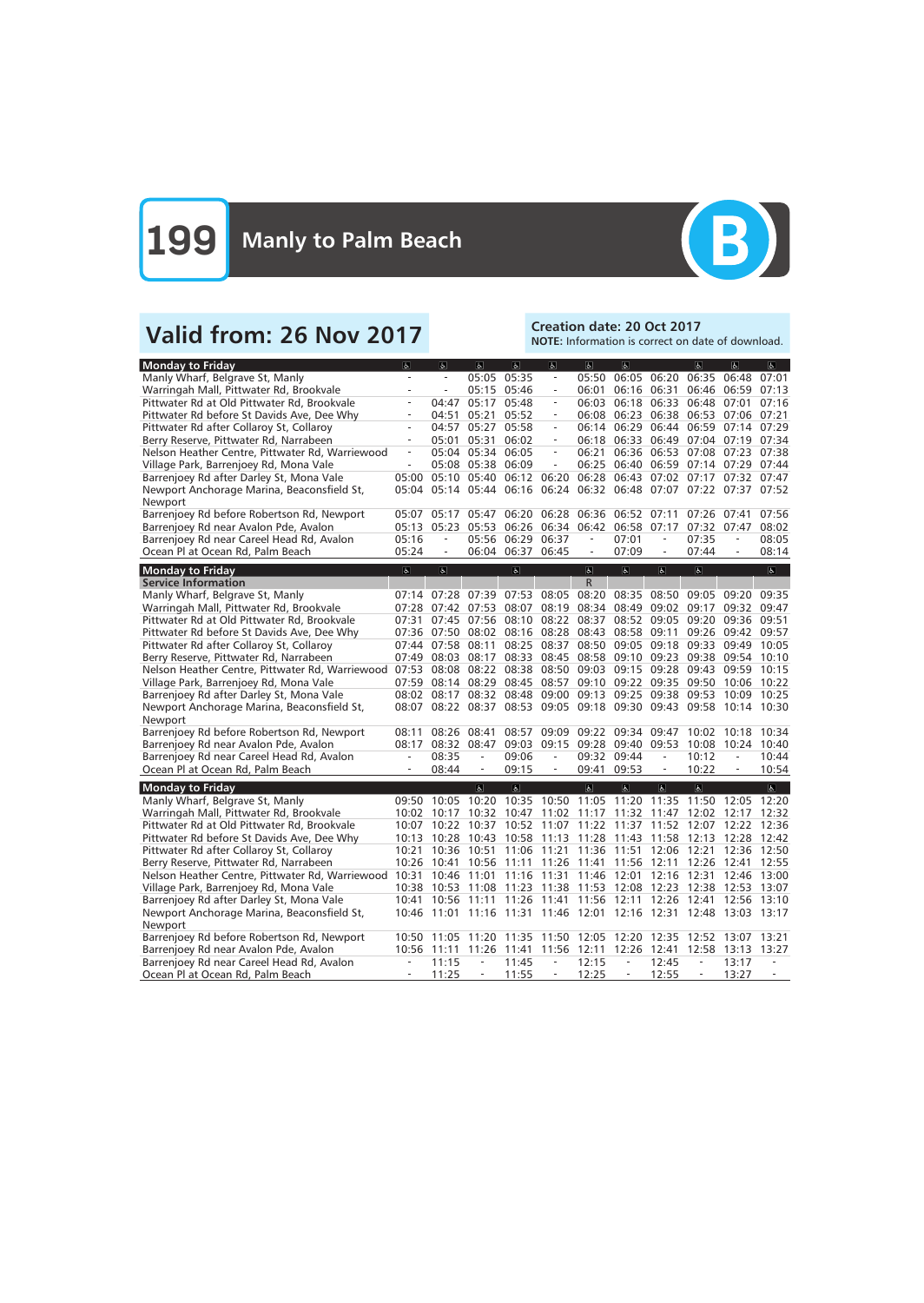**199** Manly to Palm Beach



| <b>Monday to Friday</b>                                     | $\sigma$                            |                          | $\overline{a}$           | d              | $\overline{a}$                                                    | $\sigma$          |                         | $\sigma$                 | $\overline{a}$                    | $\sigma$                 | d                       |
|-------------------------------------------------------------|-------------------------------------|--------------------------|--------------------------|----------------|-------------------------------------------------------------------|-------------------|-------------------------|--------------------------|-----------------------------------|--------------------------|-------------------------|
| Manly Wharf, Belgrave St, Manly                             |                                     | 12:35                    |                          |                | 12:50 13:05 13:20 13:35 13:50                                     |                   |                         |                          | 14:05                             | 14:20                    | 14:35                   |
| Warringah Mall, Pittwater Rd, Brookvale                     |                                     | 12:47                    |                          | 13:02          | 13:17                                                             | 13:32 13:47       |                         | 14:02                    | 14:17                             | 14:32                    | 14:47                   |
| Pittwater Rd at Old Pittwater Rd, Brookvale                 |                                     | 12:51                    | $\overline{\phantom{a}}$ |                | 13:06 13:21                                                       | 13:36 13:51       |                         | 14:06                    | 14:21                             | 14:36                    | 14:51                   |
| Pittwater Rd before St Davids Ave, Dee Why                  |                                     | 12:57                    | $\overline{\phantom{a}}$ |                | 13:12 13:27 13:42 13:57                                           |                   |                         | 14:12                    | 14:27                             | 14:42                    | 14:57                   |
| Pittwater Rd after Collaroy St, Collaroy                    | $\overline{\phantom{a}}$            | 13:05                    | $\bar{ }$                |                | 13:20 13:35 13:50 14:05                                           |                   |                         | 14:20                    | 14:35                             | 14:50 15:05              |                         |
| Berry Reserve, Pittwater Rd, Narrabeen                      | $\overline{\phantom{a}}$            | 13:10                    | $\equiv$                 |                | 13:25 13:40 13:55 14:10 14:25                                     |                   |                         |                          |                                   | 14:40 14:55 15:10        |                         |
| Nelson Heather Centre, Pittwater Rd, Warriewood             | $\equiv$                            | 13:15                    | ÷,                       |                | 13:30 13:45 14:00 14:15                                           |                   |                         | 14:30                    | 14:45                             | 15:00 15:15              |                         |
| Village Park, Barrenjoey Rd, Mona Vale                      |                                     | 13:22                    |                          |                | 13:37 13:52 14:07 14:22                                           |                   |                         | 14:37                    |                                   | 14:52 15:07 15:22        |                         |
| Barrenjoey Rd after Darley St, Mona Vale                    | 13:17                               | 13:25                    | 13:32                    |                | 13:40 13:55                                                       | 14:10 14:25       |                         | 14:40                    | 14:55                             | 15:10 15:25              |                         |
| Newport Anchorage Marina, Beaconsfield St,                  | 13:24                               | 13:32 13:39              |                          |                | 13:47 14:02 14:17 14:32 14:47 15:02 15:17 15:32                   |                   |                         |                          |                                   |                          |                         |
| Newport                                                     |                                     |                          |                          |                |                                                                   |                   |                         |                          |                                   |                          |                         |
| Barrenjoey Rd before Robertson Rd, Newport                  |                                     | 13:28 13:36              | 13:43                    | 13:51          | 14:06 14:21                                                       |                   | 14:36                   | 14:51                    | 15:07                             | 15:22                    | 15:37                   |
| Barrenjoey Rd near Avalon Pde, Avalon                       |                                     | 13:34 13:42 13:49        |                          | 13:57          | 14:12 14:27                                                       |                   | 14:42                   | 14:57                    | 15:14                             | 15:29                    | 15:44                   |
| Barrenjoey Rd near Careel Head Rd, Avalon                   |                                     | 13:38 13:46              | 13:53                    | $\equiv$       | 14:16                                                             | $\equiv$          | 14:46                   | $\overline{\phantom{a}}$ | 15:18                             |                          | 15:48                   |
| Ocean Pl at Ocean Rd, Palm Beach                            |                                     | 13:48 13:56 14:03        |                          | $\equiv$       | 14:26                                                             | $\equiv$          | 14:56                   | $\equiv$                 | 15:28                             | $\equiv$                 | 15:58                   |
|                                                             |                                     |                          |                          |                |                                                                   |                   |                         |                          |                                   |                          |                         |
| <b>Monday to Friday</b>                                     | $\overline{\mathbf{e}}$<br>$\omega$ | $\overline{a}$<br>$\sim$ |                          | $\overline{a}$ |                                                                   |                   | $\overline{6}$          | $\overline{6}$           | $\overline{\mathbf{r}}$<br>$\sim$ | $\sigma$                 | $\overline{\mathbf{e}}$ |
| St Pauls College, Darley Rd, Manly                          |                                     |                          |                          | 15:31          |                                                                   |                   |                         |                          |                                   |                          |                         |
| Manly Wharf, Belgrave St, Manly                             |                                     | 14:50 15:05              | 15:20                    |                | 15:35 15:50 16:05 16:20 16:35                                     |                   |                         |                          |                                   | 16:50 17:05              | 17:20                   |
| Warringah Mall, Pittwater Rd, Brookvale                     |                                     | 15:03 15:19              | 15:36                    |                | 15:52 16:06 16:20 16:35                                           |                   |                         | 16:49                    |                                   | 17:04 17:19              | 17:34                   |
| Pittwater Rd at Old Pittwater Rd, Brookvale                 |                                     | 15:07 15:23              | 15:39                    | 15:55          |                                                                   | 16:09 16:23 16:38 |                         | 16:52                    | 17:07                             | 17:22 17:37              |                         |
| Pittwater Rd before St Davids Ave, Dee Why                  |                                     | 15:13 15:29 15:45 16:01  |                          |                |                                                                   |                   | 16:15 16:29 16:45 16:59 |                          | 17:14                             | 17:29 17:44              |                         |
| Pittwater Rd after Collaroy St, Collaroy                    | 15:21                               | 15:37                    | 15:53                    | 16:09          | 16:23 16:37 16:53                                                 |                   |                         | 17:07                    |                                   | 17:22 17:37              | 17:52                   |
| Berry Reserve, Pittwater Rd, Narrabeen                      |                                     | 15:26 15:42 15:58        |                          |                | 16:14 16:28 16:42 16:58                                           |                   |                         | 17:12 17:27              |                                   | 17:42 17:56              |                         |
| Nelson Heather Centre, Pittwater Rd, Warriewood 15:31 15:47 |                                     |                          | 16:03                    |                | 16:19 16:33 16:46 17:02 17:16 17:31                               |                   |                         |                          |                                   | 17:46 18:00              |                         |
| Village Park, Barrenjoey Rd, Mona Vale                      |                                     | 15:38 15:54              | 16:10                    |                | 16:26 16:40 16:52 17:08 17:22                                     |                   |                         |                          |                                   | 17:37 17:52 18:06        |                         |
| Barrenjoey Rd after Darley St, Mona Vale                    |                                     | 15:41 15:57 16:13        |                          |                | 16:29 16:43 16:55 17:11                                           |                   |                         | 17:25                    |                                   | 17:40 17:55 18:09        |                         |
| Newport Anchorage Marina, Beaconsfield St,                  |                                     |                          |                          |                | 15:48 16:04 16:20 16:36 16:50 17:02 17:18 17:32 17:47 18:02 18:16 |                   |                         |                          |                                   |                          |                         |
| Newport                                                     |                                     |                          |                          |                |                                                                   |                   |                         |                          |                                   |                          |                         |
| Barrenjoey Rd before Robertson Rd, Newport                  | 15:53                               | 16:09                    | 16:25                    | 16:41          | 16:55 17:07                                                       |                   | 17:23                   | 17:37                    | 17:51                             | 18:06                    | 18:20                   |
| Barrenjoey Rd near Avalon Pde, Avalon                       | 16:00                               | 16:16                    | 16:32                    | 16:48          | 17:02 17:14                                                       |                   | 17:30                   | 17:44                    | 17:57                             | 18:12                    | 18:26                   |
| Barrenjoey Rd near Careel Head Rd, Avalon                   |                                     | 16:20                    | $\overline{\phantom{a}}$ |                | 16:52 17:06 17:18 17:34 17:48                                     |                   |                         |                          | 18:01                             | 18:16 18:30              |                         |
| Ocean Pl at Ocean Rd, Palm Beach                            | $\overline{\phantom{a}}$            | 16:30                    | $\equiv$                 |                | 17:02 17:16 17:28 17:44 17:58 18:11                               |                   |                         |                          |                                   | 18:25                    | 18:39                   |
| <b>Monday to Friday</b>                                     | $\sigma$                            |                          | $ \mathbf{P} $           | $ \mathbf{P} $ | a                                                                 | a                 | $\overline{a}$          |                          |                                   | $ \mathbf{e} $           | $\boxed{\mathbf{F}}$    |
| Manly Wharf, Belgrave St, Manly                             |                                     | 17:35 17:50              | 18:05                    | 18:20          | 18:35                                                             | 18:50             | 19:05 19:20             |                          | 19:35                             | 19:50 20:05              |                         |
| Warringah Mall, Pittwater Rd, Brookvale                     | 17:49                               | 18:04                    | 18:19                    | 18:32          | 18:47                                                             | 19:02             | 19:17                   | 19:32                    | 19:47                             | 20:02 20:17              |                         |
| Pittwater Rd at Old Pittwater Rd, Brookvale                 | 17:51                               | 18:06                    | 18:21                    | 18:34          | 18:49                                                             | 19:04             | 19:19                   | 19:34                    | 19:49                             | 20:04                    | 20:19                   |
| Pittwater Rd before St Davids Ave, Dee Why                  | 17:57                               | 18:12 18:27              |                          |                | 18:40 18:54 19:09 19:24 19:39 19:54 20:09 20:24                   |                   |                         |                          |                                   |                          |                         |
| Pittwater Rd after Collaroy St, Collaroy                    |                                     |                          |                          |                | 18:05 18:20 18:34 18:47 19:01 19:16 19:31 19:46 20:01 20:16 20:31 |                   |                         |                          |                                   |                          |                         |
| Berry Reserve, Pittwater Rd, Narrabeen                      |                                     | 18:09 18:24 18:38 18:51  |                          |                | 19:05 19:20 19:35 19:50 20:05 20:20 20:35                         |                   |                         |                          |                                   |                          |                         |
| Nelson Heather Centre, Pittwater Rd, Warriewood             | 18:13                               | 18:28 18:42              |                          | 18:55          | 19:09 19:24 19:39 19:54 20:09 20:24 20:39                         |                   |                         |                          |                                   |                          |                         |
| Village Park, Barrenjoey Rd, Mona Vale                      |                                     |                          |                          |                | 18:19 18:34 18:48 19:01 19:15 19:30 19:45 20:00 20:15 20:30 20:43 |                   |                         |                          |                                   |                          |                         |
| Barrenjoey Rd after Darley St, Mona Vale                    |                                     |                          |                          |                | 18:22 18:37 18:51 19:04 19:18 19:33 19:48 20:03 20:18 20:33 20:45 |                   |                         |                          |                                   |                          |                         |
| Newport Anchorage Marina, Beaconsfield St,                  |                                     |                          |                          |                | 18:29 18:44 18:56 19:09 19:23 19:38 19:53 20:08 20:23 20:38 20:50 |                   |                         |                          |                                   |                          |                         |
| Newport                                                     |                                     |                          |                          |                |                                                                   |                   |                         |                          |                                   |                          |                         |
| Barrenjoey Rd before Robertson Rd, Newport                  |                                     |                          |                          |                | 18:33 18:48 18:59 19:12 19:26 19:41 19:56 20:11                   |                   |                         |                          |                                   | 20:26 20:41              | 20:53                   |
| Barrenjoey Rd near Avalon Pde, Avalon                       |                                     |                          |                          |                | 18:39 18:53 19:04 19:17 19:31 19:46 20:01 20:16 20:31 20:46 20:58 |                   |                         |                          |                                   |                          |                         |
| Barrenjoey Rd near Careel Head Rd, Avalon                   |                                     |                          |                          |                | 18:43 18:56 19:07 19:20 19:34 19:49 20:04                         |                   |                         | $\equiv$                 | 20:34                             | $\overline{\phantom{a}}$ | 21:01                   |
| Ocean Pl at Ocean Rd, Palm Beach                            |                                     |                          |                          |                | 18:52 19:04 19:15 19:28 19:42 19:57 20:12                         |                   |                         |                          | 20:42                             |                          | 21:09                   |
|                                                             |                                     |                          |                          |                |                                                                   |                   |                         |                          |                                   |                          |                         |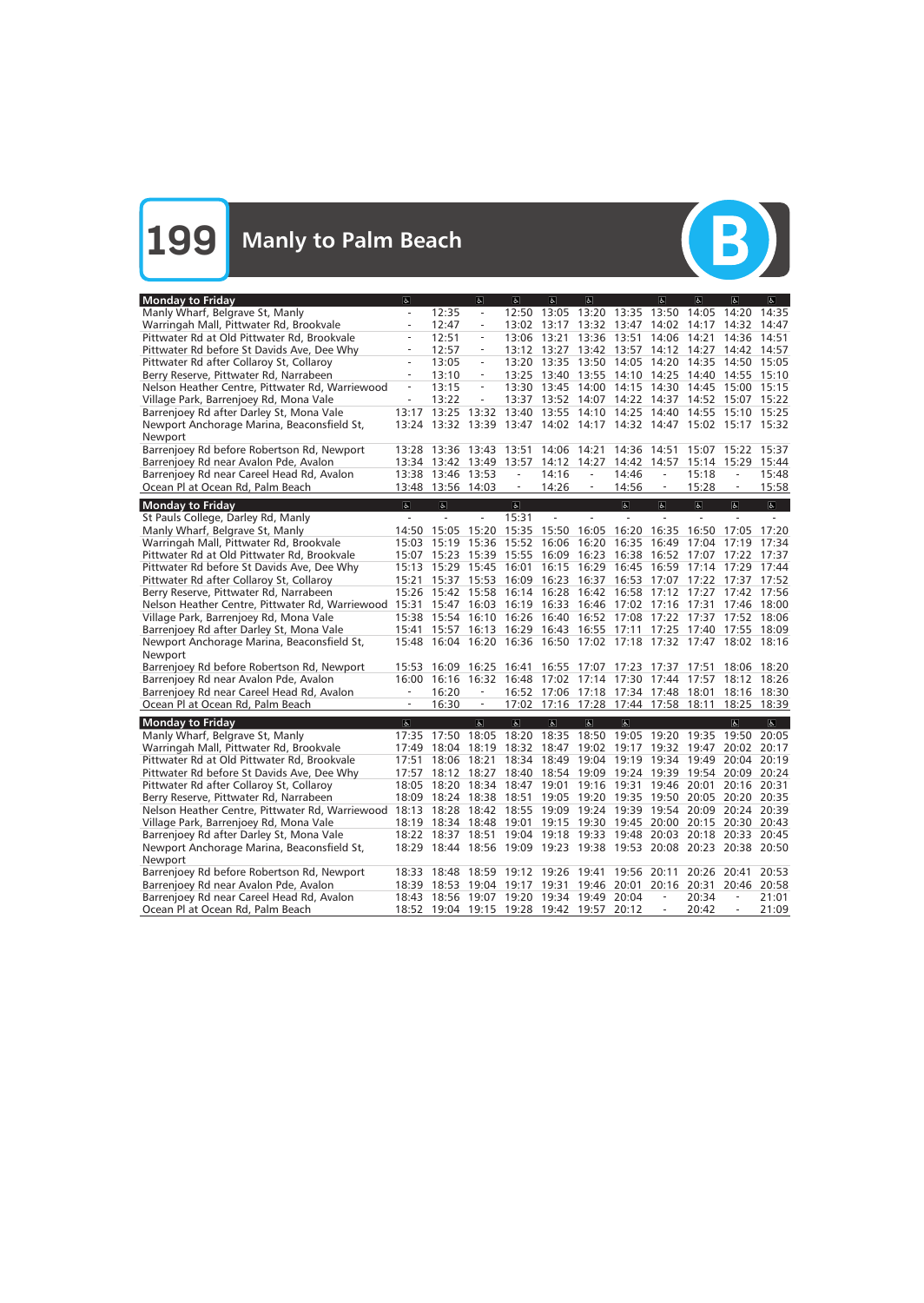**199** Manly to Palm Beach



| <b>Monday to Friday</b>                                                                   | $\sigma$            | $\sigma$                | $ \mathbf{f} $                      | $\sigma$                         | a                 | $\mathfrak{S}$          |                                                                                                                                  | $\sigma$                 | $\alpha$                |                          | <sub>6</sub>                     |
|-------------------------------------------------------------------------------------------|---------------------|-------------------------|-------------------------------------|----------------------------------|-------------------|-------------------------|----------------------------------------------------------------------------------------------------------------------------------|--------------------------|-------------------------|--------------------------|----------------------------------|
| Manly Wharf, Belgrave St, Manly                                                           | 20:20 20:35         |                         | $\overline{a}$                      |                                  |                   |                         | 20:50 21:05 21:20 21:35 21:50 22:10 22:20                                                                                        |                          |                         |                          | 22:35                            |
| Warringah Mall, Pittwater Rd, Brookvale                                                   | 20:32 20:46         |                         |                                     | 21:01                            |                   |                         | 21:16 21:31 21:46 22:01 22:21                                                                                                    |                          |                         | 22:31                    | 22:46                            |
| Pittwater Rd at Old Pittwater Rd, Brookvale                                               | 20:34 20:48         |                         | $\overline{\phantom{a}}$            |                                  |                   |                         | 21:03 21:18 21:33 21:48 22:03 22:23 22:33 22:48                                                                                  |                          |                         |                          |                                  |
| Pittwater Rd before St Davids Ave, Dee Why                                                | 20:39 20:53         |                         | $\overline{\phantom{a}}$            |                                  |                   |                         | 21:08 21:23 21:38 21:53 22:08 22:28 22:38 22:53                                                                                  |                          |                         |                          |                                  |
| Pittwater Rd after Collaroy St, Collaroy                                                  | 20:46 21:00         |                         | $\overline{\phantom{a}}$            |                                  |                   |                         | 21:15 21:30 21:45 22:00 22:15 22:35 22:44 22:59                                                                                  |                          |                         |                          |                                  |
| Berry Reserve, Pittwater Rd, Narrabeen                                                    | 20:50 21:04         |                         | $\equiv$                            |                                  |                   |                         | 21:19 21:34 21:49 22:04 22:19 22:39 22:48 23:03                                                                                  |                          |                         |                          |                                  |
| Nelson Heather Centre, Pittwater Rd, Warriewood                                           | 20:54 21:08         |                         | $\qquad \qquad -$                   |                                  |                   |                         | 21:23 21:38 21:53 22:08 22:23 22:43 22:52 23:07                                                                                  |                          |                         |                          |                                  |
| Village Park, Barrenjoey Rd, Mona Vale                                                    | 20:58 21:12         |                         |                                     |                                  |                   |                         | 21:27 21:42 21:57 22:12 22:27 22:47 22:56 23:11                                                                                  |                          |                         |                          |                                  |
| Barrenjoey Rd after Darley St, Mona Vale                                                  |                     |                         | 21:00 21:14 21:22                   |                                  |                   |                         | 21:29 21:44 21:59 22:14 22:29 22:49 22:58 23:13                                                                                  |                          |                         |                          |                                  |
| Newport Anchorage Marina, Beaconsfield St,                                                |                     |                         |                                     |                                  |                   |                         | 21:05 21:19 21:27 21:34 21:49 22:04 22:19 22:34 22:54 23:03 23:18                                                                |                          |                         |                          |                                  |
| Newport                                                                                   |                     |                         |                                     |                                  |                   |                         |                                                                                                                                  |                          |                         |                          |                                  |
| Barrenjoey Rd before Robertson Rd, Newport                                                |                     |                         |                                     |                                  |                   |                         | 21:08 21:22 21:30 21:37 21:52 22:07 22:22 22:37                                                                                  |                          | 22:57 23:06             |                          | 23:21                            |
| Barrenjoey Rd near Avalon Pde, Avalon                                                     |                     |                         |                                     |                                  |                   |                         | 21:13 21:27 21:35 21:42 21:57 22:12 22:27 22:42 23:02 23:11                                                                      |                          |                         |                          | 23:26                            |
| Barrenjoey Rd near Careel Head Rd, Avalon                                                 |                     |                         | 21:30 21:38                         | $\equiv$                         | 22:00             | $\equiv$                | 22:30                                                                                                                            | $\overline{\phantom{a}}$ | 23:05                   | $\overline{\phantom{a}}$ | 23:29                            |
| Ocean Pl at Ocean Rd, Palm Beach                                                          | $\frac{1}{2}$       |                         | 21:38 21:46                         | $\equiv$                         | 22:08             | $\equiv$                | 22:38                                                                                                                            | $\equiv$                 | 23:13                   | $\qquad \qquad =$        | 23:37                            |
| <b>Monday to Friday</b>                                                                   | ত                   | $\overline{6}$          |                                     | $\mathbf{r}$                     | $\sigma$          | $\mathbf{P}$            |                                                                                                                                  |                          |                         |                          |                                  |
| Manly Wharf, Belgrave St, Manly                                                           |                     |                         | 22:50 23:05 23:20 23:40             |                                  | 00:10 01:00       |                         |                                                                                                                                  |                          |                         |                          |                                  |
| Warringah Mall, Pittwater Rd, Brookvale                                                   |                     |                         | 23:01 23:16 23:31 23:50 00:20 01:10 |                                  |                   |                         |                                                                                                                                  |                          |                         |                          |                                  |
| Pittwater Rd at Old Pittwater Rd, Brookvale                                               |                     |                         | 23:03 23:18 23:33 23:52 00:22 01:12 |                                  |                   |                         |                                                                                                                                  |                          |                         |                          |                                  |
| Pittwater Rd before St Davids Ave, Dee Why                                                |                     |                         | 23:08 23:23 23:38 23:57 00:27 01:17 |                                  |                   |                         |                                                                                                                                  |                          |                         |                          |                                  |
| Pittwater Rd after Collaroy St, Collaroy                                                  |                     |                         | 23:14 23:29 23:44 00:03 00:32 01:22 |                                  |                   |                         |                                                                                                                                  |                          |                         |                          |                                  |
| Berry Reserve, Pittwater Rd, Narrabeen                                                    |                     |                         | 23:18 23:33 23:48                   |                                  | 00:07 00:36 01:26 |                         |                                                                                                                                  |                          |                         |                          |                                  |
| Nelson Heather Centre, Pittwater Rd, Warriewood 23:22 23:36 23:51                         |                     |                         |                                     |                                  | 00:10 00:39 01:29 |                         |                                                                                                                                  |                          |                         |                          |                                  |
| Village Park, Barrenjoey Rd, Mona Vale                                                    |                     |                         | 23:26 23:40 23:55 00:14 00:43 01:33 |                                  |                   |                         |                                                                                                                                  |                          |                         |                          |                                  |
| Barrenjoey Rd after Darley St, Mona Vale                                                  |                     |                         | 23:28 23:42 23:57 00:16 00:45 01:35 |                                  |                   |                         |                                                                                                                                  |                          |                         |                          |                                  |
| Newport Anchorage Marina, Beaconsfield St,                                                |                     |                         | 23:33 23:47 00:02 00:20 00:49 01:39 |                                  |                   |                         |                                                                                                                                  |                          |                         |                          |                                  |
| Newport                                                                                   |                     |                         |                                     |                                  |                   |                         |                                                                                                                                  |                          |                         |                          |                                  |
| Barrenjoey Rd before Robertson Rd, Newport                                                |                     | 23:36 23:50             | 00:05                               |                                  | 00:23 00:52 01:42 |                         |                                                                                                                                  |                          |                         |                          |                                  |
| Barrenjoey Rd near Avalon Pde, Avalon                                                     | 23:41               | 23:55<br>23:58          | $\overline{\phantom{a}}$            | 00:10 00:28 00:57 01:47          | 00:31 01:00 01:50 |                         |                                                                                                                                  |                          |                         |                          |                                  |
| Barrenjoey Rd near Careel Head Rd, Avalon<br>Ocean Pl at Ocean Rd, Palm Beach             |                     | 00:06                   | $\overline{\phantom{a}}$            |                                  | 00:39 01:08 01:58 |                         |                                                                                                                                  |                          |                         |                          |                                  |
|                                                                                           |                     |                         |                                     |                                  |                   |                         |                                                                                                                                  |                          |                         |                          |                                  |
|                                                                                           |                     |                         |                                     |                                  |                   |                         |                                                                                                                                  |                          |                         |                          |                                  |
| Saturday                                                                                  | $\overline{6}$      | $\overline{\mathbf{e}}$ | $\overline{\mathbf{e}}$             | $\left\vert \varphi \right\vert$ | $\overline{6}$    | $\mathbf{g}$            | $\overline{\mathbf{e}}$                                                                                                          | $\sigma$                 | $\overline{\mathbf{c}}$ | $\sigma$                 | $\overline{\mathbf{e}}$          |
| Manly Wharf, Belgrave St, Manly                                                           |                     | 05:30 06:00             |                                     |                                  |                   |                         | 06:30 07:00 07:30 08:00 08:23                                                                                                    | 08:50                    | 09:05 09:20             |                          | 09:35                            |
| Warringah Mall, Pittwater Rd, Brookvale                                                   | 05:41               | 06:11                   | 06:41                               | 07:11                            |                   | 07:43 08:13 08:36       |                                                                                                                                  | 09:03                    |                         | 09:18 09:33 09:48        |                                  |
| Pittwater Rd at Old Pittwater Rd, Brookvale                                               | 05:43 06:13         |                         | 06:43                               |                                  |                   | 07:13 07:45 08:15 08:38 |                                                                                                                                  | 09:05                    |                         | 09:20 09:35 09:50        |                                  |
| Pittwater Rd before St Davids Ave, Dee Why                                                |                     | 05:47 06:17             | 06:47                               |                                  |                   | 07:17 07:50 08:20 08:43 |                                                                                                                                  | 09:11                    |                         | 09:26 09:41              | 09:56                            |
| Pittwater Rd after Collaroy St, Collaroy                                                  |                     |                         |                                     |                                  |                   |                         | 05:52 06:22 06:52 07:22 07:57 08:27 08:50 09:19 09:34 09:49 10:04                                                                |                          |                         |                          |                                  |
| Berry Reserve, Pittwater Rd, Narrabeen                                                    |                     |                         |                                     |                                  |                   |                         | 05:56 06:26 06:56 07:26 08:01 08:31 08:55 09:24 09:39 09:54 10:09                                                                |                          |                         |                          |                                  |
| Nelson Heather Centre, Pittwater Rd, Warriewood                                           |                     |                         |                                     |                                  |                   |                         | 05:59 06:29 06:59 07:29 08:05 08:35 08:59 09:28 09:43 09:58 10:13                                                                |                          |                         |                          |                                  |
| Village Park, Barrenjoey Rd, Mona Vale                                                    |                     |                         |                                     |                                  |                   |                         | 06:03 06:33 07:03 07:34 08:10 08:40 09:04 09:33 09:48 10:03                                                                      |                          |                         |                          | 10:18                            |
| Barrenjoey Rd after Darley St, Mona Vale                                                  |                     |                         |                                     |                                  |                   |                         | 06:05 06:35 07:05 07:37 08:13 08:43 09:08 09:37 09:51                                                                            |                          |                         | 10:06 10:21              |                                  |
| Newport Anchorage Marina, Beaconsfield St,                                                |                     |                         |                                     |                                  |                   |                         | 06:09 06:39 07:09 07:42 08:18 08:48 09:15 09:44 09:58 10:13 10:28                                                                |                          |                         |                          |                                  |
| Newport                                                                                   |                     |                         |                                     |                                  |                   |                         |                                                                                                                                  |                          |                         |                          |                                  |
| Barrenjoey Rd before Robertson Rd, Newport                                                |                     | 06:17 06:47             |                                     |                                  |                   |                         | 06:12 06:42 07:12 07:46 08:22 08:52 09:19 09:49 10:03 10:18 10:33                                                                |                          |                         |                          |                                  |
| Barrenjoey Rd near Avalon Pde, Avalon                                                     |                     |                         |                                     |                                  |                   |                         | 07:17 07:52 08:28 08:58 09:25 09:55 10:09 10:24 10:39<br>06:20 06:50 07:20 07:55 08:31 09:01 09:28 09:59 10:13 10:28 10:43       |                          |                         |                          |                                  |
| Barrenjoey Rd near Careel Head Rd, Avalon<br>Ocean Pl at Ocean Rd, Palm Beach             |                     |                         | 06:28 06:58 07:28 08:04 08:41       |                                  |                   |                         | 09:11 09:38 10:10 10:24 10:39                                                                                                    |                          |                         |                          | 10:54                            |
|                                                                                           |                     |                         |                                     |                                  |                   |                         |                                                                                                                                  |                          |                         |                          |                                  |
| Saturday                                                                                  | $\overline{\infty}$ | $\overline{\mathbf{e}}$ | $\overline{\mathbf{g}}$             | $\overline{\mathbb{G}}$          | $\mathbf{P}$      | $\Delta$                | $\overline{\mathbf{b}}$                                                                                                          | $\overline{\mathbf{e}}$  | $\overline{\mathbf{g}}$ | $\pmb{\alpha}$           | $\left\vert \varphi \right\vert$ |
| Manly Wharf, Belgrave St, Manly                                                           |                     |                         | 09:50 10:05 10:20 10:35             |                                  |                   |                         | 10:50 11:05 11:20 11:35 11:50 12:05 12:20                                                                                        |                          |                         |                          |                                  |
| Warringah Mall, Pittwater Rd, Brookvale                                                   |                     | 10:03 10:18 10:33       |                                     |                                  |                   |                         | 10:48 11:03 11:19 11:34 11:49 12:04 12:19 12:34                                                                                  |                          |                         |                          |                                  |
| Pittwater Rd at Old Pittwater Rd, Brookvale                                               |                     | 10:06 10:21             | 10:36 10:51                         |                                  |                   |                         | 11:06 11:23 11:38 11:53 12:08 12:23 12:38                                                                                        |                          |                         |                          |                                  |
| Pittwater Rd before St Davids Ave, Dee Why                                                |                     |                         | 10:12 10:27 10:42 10:57             |                                  |                   |                         | 11:12 11:30 11:45 12:00 12:15 12:30 12:45                                                                                        |                          |                         |                          |                                  |
| Pittwater Rd after Collaroy St, Collaroy                                                  |                     | 10:20 10:35 10:50       |                                     |                                  |                   |                         | 11:05 11:21 11:39 11:54 12:09 12:24 12:39 12:54                                                                                  |                          |                         |                          |                                  |
| Berry Reserve, Pittwater Rd, Narrabeen<br>Nelson Heather Centre, Pittwater Rd, Warriewood |                     | 10:29 10:44 10:59       |                                     | 11:15                            |                   |                         | 10:25 10:40 10:55 11:10 11:27 11:45 12:00 12:15 12:30 12:45 13:00<br>11:32 11:50 12:05 12:20 12:35                               |                          |                         | 12:50                    | -13:05                           |
|                                                                                           |                     |                         | 10:35 10:50 11:05 11:21             |                                  |                   | 11:38 11:56 12:11       |                                                                                                                                  | 12:26                    | 12:41                   | 12:56 13:11              |                                  |
| Village Park, Barrenjoey Rd, Mona Vale<br>Barrenjoey Rd after Darley St, Mona Vale        |                     |                         |                                     |                                  |                   |                         | 10:38 10:53 11:08 11:24 11:41 11:59 12:14 12:29 12:44 12:59 13:14                                                                |                          |                         |                          |                                  |
| Newport Anchorage Marina, Beaconsfield St,                                                |                     |                         | 10:45 11:00 11:15 11:31             |                                  |                   |                         | 11:48 12:06 12:19 12:34 12:49 13:05 13:20                                                                                        |                          |                         |                          |                                  |
| Newport                                                                                   |                     |                         |                                     |                                  |                   |                         |                                                                                                                                  |                          |                         |                          |                                  |
| Barrenjoey Rd before Robertson Rd, Newport                                                |                     |                         |                                     |                                  |                   |                         | 10:50 11:05 11:20 11:36 11:53 12:11 12:24 12:39 12:54 13:09 13:24                                                                |                          |                         |                          |                                  |
| Barrenjoey Rd near Avalon Pde, Avalon                                                     |                     |                         |                                     |                                  |                   |                         | 10:56 11:11 11:26 11:43 12:00 12:18 12:31 12:46 13:01                                                                            |                          |                         | 13:15 13:30              |                                  |
| Barrenjoey Rd near Careel Head Rd, Avalon<br>Ocean Pl at Ocean Rd, Palm Beach             | 11:11               |                         |                                     |                                  |                   |                         | 11:00 11:15 11:30 11:47 12:04 12:22 12:35 12:50 13:05 13:19 13:34<br>11:26 11:41 11:58 12:15 12:32 12:45 13:00 13:15 13:29 13:44 |                          |                         |                          |                                  |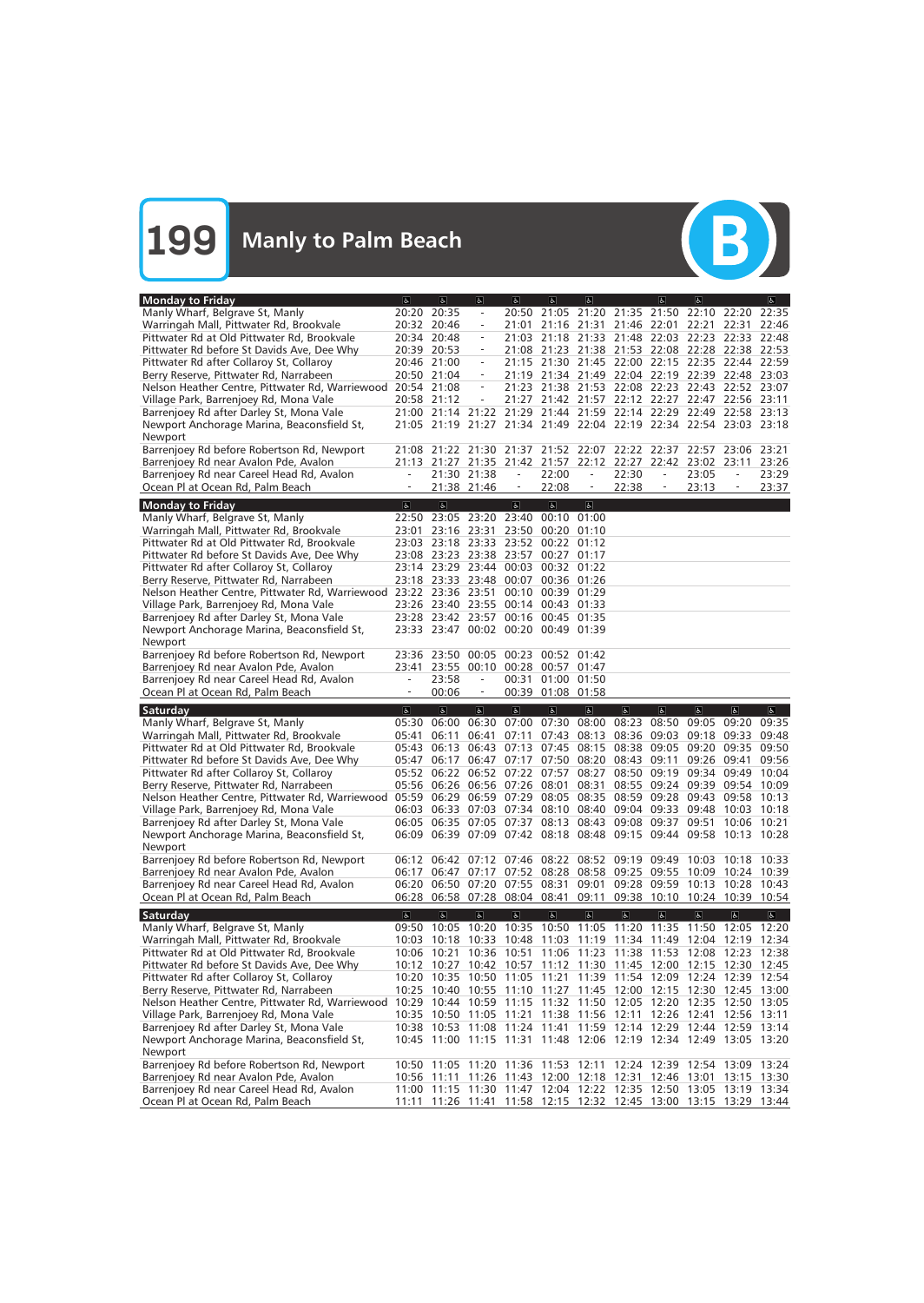

| Saturday                                                                            | $\sigma$                | $ \mathbf{r} $          | $\overline{a}$                                                                               | $\omega$                         | $\sigma$                | 6                                            | $\sigma$                | $\sigma$                | $\sigma$                | $\left  \mathbf{r} \right $                     | $\overline{a}$          |
|-------------------------------------------------------------------------------------|-------------------------|-------------------------|----------------------------------------------------------------------------------------------|----------------------------------|-------------------------|----------------------------------------------|-------------------------|-------------------------|-------------------------|-------------------------------------------------|-------------------------|
| Manly Wharf, Belgrave St, Manly                                                     | 12:35                   | 12:50                   | 13:05 13:20 13:35 13:50 14:05                                                                |                                  |                         |                                              |                         | 14:20                   | 14:35                   | 14:50                                           | 15:05                   |
| Warringah Mall, Pittwater Rd, Brookvale                                             |                         | 12:49 13:04 13:17       |                                                                                              |                                  |                         | 13:32 13:47 14:02 14:17                      |                         | 14:32                   | 14:47                   | 15:02                                           | 15:17                   |
| Pittwater Rd at Old Pittwater Rd, Brookvale                                         | 12:53                   | 13:07 13:20             |                                                                                              | 13:35                            | 13:50                   | 14:05                                        | 14:20                   | 14:35                   | 14:50                   | 15:05                                           | 15:20                   |
| Pittwater Rd before St Davids Ave, Dee Why                                          |                         | 13:00 13:14 13:27       |                                                                                              | 13:42 13:57                      |                         | 14:12 14:27                                  |                         | 14:43                   | 14:58                   | 15:13                                           | 15:28                   |
| Pittwater Rd after Collaroy St, Collaroy                                            |                         | 13:09 13:22 13:35       |                                                                                              |                                  |                         | 13:50 14:05 14:20 14:35                      |                         | 14:51                   | 15:06                   | 15:21                                           | 15:36                   |
| Berry Reserve, Pittwater Rd, Narrabeen                                              |                         | 13:14 13:27             | 13:40                                                                                        | 13:55                            |                         | 14:10 14:25 14:40                            |                         | 14:56                   | 15:11                   | 15:26 15:41                                     |                         |
| Nelson Heather Centre, Pittwater Rd, Warriewood                                     | 13:19 13:32             |                         | 13:45                                                                                        | 14:00                            |                         | 14:15 14:30 14:45                            |                         | 15:01                   | 15:16                   | 15:31                                           | 15:46                   |
| Village Park, Barrenjoey Rd, Mona Vale                                              |                         | 13:25 13:38 13:51       |                                                                                              |                                  |                         | 14:06 14:21 14:36 14:51                      |                         | 15:07                   |                         | 15:22 15:37 15:52                               |                         |
| Barrenjoey Rd after Darley St, Mona Vale                                            |                         |                         | 13:28 13:41 13:54 14:09 14:24 14:39 14:54 15:10 15:25                                        |                                  |                         |                                              |                         |                         |                         | 15:40 15:55                                     |                         |
| Newport Anchorage Marina, Beaconsfield St,                                          |                         |                         | 13:34 13:47 14:00 14:15 14:30 14:45 14:59 15:15 15:30 15:45 16:00                            |                                  |                         |                                              |                         |                         |                         |                                                 |                         |
| Newport                                                                             |                         |                         |                                                                                              |                                  |                         |                                              |                         |                         |                         |                                                 |                         |
| Barrenjoey Rd before Robertson Rd, Newport                                          |                         | 13:38 13:51             | 14:04                                                                                        |                                  |                         | 14:19 14:34 14:49 15:03 15:19                |                         |                         |                         | 15:34 15:49 16:04                               |                         |
| Barrenjoey Rd near Avalon Pde, Avalon                                               |                         | 13:44 13:57<br>14:01    | 14:10<br>14:14                                                                               | 14:25                            |                         | 14:40 14:55 15:09 15:25<br>14:44 14:59 15:13 |                         | 15:29                   | 15:40<br>15:44          | 15:55                                           | 16:10                   |
| Barrenjoey Rd near Careel Head Rd, Avalon                                           | 13:48<br>13:58 14:11    |                         |                                                                                              | 14:29                            |                         | 14:24 14:39 14:54 15:08 15:22 15:38          |                         |                         | 15:53                   | 15:59<br>16:08                                  | 16:14<br>16:23          |
| Ocean Pl at Ocean Rd, Palm Beach                                                    |                         |                         |                                                                                              |                                  |                         |                                              |                         |                         |                         |                                                 |                         |
| Saturday                                                                            | $\overline{\mathbf{c}}$ | $\sigma$                | $\overline{\mathbf{c}}$                                                                      | $\overline{a}$                   | $\overline{d}$          | $\overline{b}$                               | $\sigma$                | $\overline{\mathbf{c}}$ | $\overline{\mathbf{r}}$ | $\overline{a}$                                  | $\sigma$                |
| Manly Wharf, Belgrave St, Manly                                                     |                         |                         | 15:20 15:35 15:50 16:05 16:20 16:35 16:50 17:05 17:20                                        |                                  |                         |                                              |                         |                         |                         | 17:35 17:50                                     |                         |
| Warringah Mall, Pittwater Rd, Brookvale                                             | 15:32                   | 15:47                   | 16:02                                                                                        | 16:17                            | 16:32 16:47             |                                              | 17:02                   | 17:17                   | 17:32                   | 17:47                                           | 18:02                   |
| Pittwater Rd at Old Pittwater Rd, Brookvale                                         |                         | 15:35 15:50             | 16:05                                                                                        | 16:20                            |                         | 16:35 16:50 17:05                            |                         | 17:20                   | 17:35                   | 17:50                                           | 18:05                   |
| Pittwater Rd before St Davids Ave, Dee Why                                          |                         | 15:43 15:58             | 16:13                                                                                        | 16:28                            | 16:43                   | 16:56 17:11                                  |                         | 17:26                   | 17:41                   | 17:56                                           | 18:11                   |
| Pittwater Rd after Collaroy St, Collaroy                                            | 15:51                   | 16:06                   | 16:21                                                                                        | 16:36                            | 16:51                   | 17:04 17:19                                  |                         | 17:34                   | 17:49                   | 18:04                                           | 18:19                   |
| Berry Reserve, Pittwater Rd, Narrabeen                                              | 15:56                   | 16:11                   | 16:26                                                                                        | 16:41                            | 16:56                   | 17:09 17:24 17:39                            |                         |                         | 17:54                   | 18:09                                           | 18:24                   |
| Nelson Heather Centre, Pittwater Rd, Warriewood                                     | 16:01                   | 16:16                   | 16:31                                                                                        |                                  |                         | 16:46 17:01 17:14 17:29                      |                         | 17:44                   | 17:59                   | 18:13                                           | 18:28                   |
| Village Park, Barrenjoey Rd, Mona Vale                                              | 16:07                   | 16:22                   | 16:37                                                                                        |                                  |                         | 16:52 17:07 17:20 17:35                      |                         | 17:50                   | 18:04                   | 18:18                                           | 18:33                   |
| Barrenjoey Rd after Darley St, Mona Vale                                            |                         | 16:10 16:25             | 16:40                                                                                        |                                  |                         | 16:55 17:10 17:23 17:38 17:53                |                         |                         | 18:07                   | 18:21                                           | 18:36                   |
| Newport Anchorage Marina, Beaconsfield St,                                          |                         |                         | 16:15 16:30 16:46 17:01 17:16 17:29 17:44 17:59 18:13 18:27 18:42                            |                                  |                         |                                              |                         |                         |                         |                                                 |                         |
| Newport                                                                             |                         | 16:19 16:34             | 16:50                                                                                        |                                  | 17:05 17:20             | 17:33 17:48                                  |                         | 18:03                   | 18:17                   |                                                 | 18:46                   |
| Barrenjoey Rd before Robertson Rd, Newport<br>Barrenjoey Rd near Avalon Pde, Avalon |                         | 16:25 16:40             | 16:56                                                                                        | 17:11                            | 17:26                   | 17:39 17:54 18:09                            |                         |                         | 18:23                   | 18:31<br>18:37                                  | 18:52                   |
| Barrenjoey Rd near Careel Head Rd, Avalon                                           |                         | 16:29 16:44             | 17:00                                                                                        | 17:15                            | 17:30                   | 17:43                                        | 17:58                   | 18:13                   | 18:27                   | 18:41                                           | 18:56                   |
| Ocean Pl at Ocean Rd, Palm Beach                                                    |                         | 16:38 16:53             | 17:09                                                                                        |                                  |                         | 17:24 17:39 17:52 18:07                      |                         | 18:22                   | 18:36                   | 18:50                                           | 19:05                   |
|                                                                                     |                         |                         |                                                                                              |                                  |                         |                                              |                         |                         |                         |                                                 |                         |
|                                                                                     |                         |                         |                                                                                              |                                  |                         |                                              |                         |                         |                         |                                                 |                         |
| <b>Saturday</b>                                                                     | $\overline{\mathbf{g}}$ | $\overline{6}$          | $\overline{\mathbf{g}}$                                                                      | $\overline{\mathbb{G}}$          | $\overline{d}$          | $\overline{b}$                               | $\overline{\mathbf{b}}$ | $\overline{\mathbb{C}}$ | $\overline{\mathbf{e}}$ | $\overline{6}$                                  | $\overline{\mathbf{g}}$ |
| Manly Wharf, Belgrave St, Manly                                                     | 18:05                   | 18:20                   | 18:35                                                                                        |                                  |                         |                                              |                         |                         |                         | 18:50 19:05 19:20 19:35 19:50 20:05 20:20 20:35 |                         |
| Warringah Mall, Pittwater Rd, Brookvale                                             | 18:17                   | 18:32                   | 18:46                                                                                        | 19:01                            | 19:16 19:31             |                                              | 19:46                   | 20:01                   | 20:16 20:31             |                                                 | 20:46                   |
| Pittwater Rd at Old Pittwater Rd, Brookvale                                         |                         | 18:20 18:35             | 18:48                                                                                        | 19:03                            | 19:18 19:33             |                                              | 19:48                   | 20:03                   |                         | 20:18 20:33                                     | 20:48                   |
| Pittwater Rd before St Davids Ave, Dee Why                                          | 18:26                   | 18:40                   | 18:53                                                                                        | 19:08                            |                         | 19:23 19:38 19:53                            |                         | 20:07                   |                         | 20:22 20:37                                     | 20:52                   |
| Pittwater Rd after Collaroy St, Collaroy                                            |                         |                         | 18:34 18:48 19:01 19:16 19:31 19:46 20:01 20:14 20:29 20:44 20:59                            |                                  |                         |                                              |                         |                         |                         |                                                 |                         |
| Berry Reserve, Pittwater Rd, Narrabeen                                              | 18:38                   |                         | 18:52 19:05 19:20 19:35 19:50 20:05 20:18 20:33 20:48 21:03                                  |                                  |                         |                                              |                         |                         |                         |                                                 |                         |
| Nelson Heather Centre, Pittwater Rd, Warriewood                                     |                         |                         | 18:42 18:56 19:09 19:24 19:39 19:54 20:09 20:22 20:37 20:52 21:07                            |                                  |                         |                                              |                         |                         |                         |                                                 |                         |
| Village Park, Barrenjoey Rd, Mona Vale                                              |                         |                         | 18:47 19:01 19:14 19:29 19:44 19:59 20:14 20:27 20:42 20:57 21:12                            |                                  |                         |                                              |                         |                         |                         |                                                 |                         |
| Barrenjoey Rd after Darley St, Mona Vale                                            |                         |                         | 18:50 19:04 19:17 19:32 19:47 20:02 20:17 20:30 20:45 21:00 21:15                            |                                  |                         |                                              |                         |                         |                         |                                                 |                         |
| Newport Anchorage Marina, Beaconsfield St,                                          |                         |                         | 18:56 19:09 19:22 19:37 19:52 20:07 20:22 20:35 20:50 21:05 21:20                            |                                  |                         |                                              |                         |                         |                         |                                                 |                         |
| Newport                                                                             |                         |                         |                                                                                              |                                  |                         |                                              |                         |                         |                         |                                                 |                         |
| Barrenjoey Rd before Robertson Rd, Newport                                          |                         |                         | 19:00 19:13 19:26 19:41 19:56 20:11 20:26 20:39 20:54 21:09 21:24                            |                                  |                         |                                              |                         |                         |                         |                                                 |                         |
| Barrenjoey Rd near Avalon Pde, Avalon                                               |                         |                         | 19:06 19:19 19:32 19:47 20:02 20:17 20:32 20:44 20:59 21:14 21:29                            |                                  |                         |                                              |                         |                         |                         |                                                 |                         |
| Barrenjoey Rd near Careel Head Rd, Avalon                                           |                         |                         | 19:10 19:23 19:36 19:51 20:06 20:21 20:36 20:48 21:03 21:18 21:33                            |                                  |                         |                                              |                         |                         |                         |                                                 |                         |
| Ocean Pl at Ocean Rd, Palm Beach                                                    |                         |                         | 19:19 19:32 19:45 20:00 20:15 20:30 20:44 20:56 21:11 21:26 21:41                            |                                  |                         |                                              |                         |                         |                         |                                                 |                         |
| Saturday                                                                            | $\overline{\mathbf{a}}$ | $\overline{\mathbf{c}}$ | $\overline{6}$                                                                               | $\left\vert \varphi \right\vert$ | $\overline{\mathbf{e}}$ | $\left\vert \phi \right\rangle$              | $\overline{\mathbf{g}}$ | $\overline{6}$          | $\overline{a}$          | $\overline{\mathbf{r}}$                         | $\overline{\mathbf{e}}$ |
| Manly Wharf, Belgrave St, Manly                                                     | 20:50                   |                         | 21:12 21:42                                                                                  |                                  |                         | 22:12 22:42 23:12 23:42                      |                         | 00:12                   | 00:31                   | 00:55                                           | 01:25                   |
| Warringah Mall, Pittwater Rd, Brookvale                                             | 21:01                   |                         | 21:23 21:53 22:23 22:53 23:23 23:53 00:22                                                    |                                  |                         |                                              |                         |                         | 00:41                   | 01:05 01:35                                     |                         |
| Pittwater Rd at Old Pittwater Rd, Brookvale                                         |                         |                         | 21:03 21:25 21:55 22:25 22:55 23:25 23:55 00:24                                              |                                  |                         |                                              |                         |                         |                         | 00:43 01:07 01:37                               |                         |
| Pittwater Rd before St Davids Ave, Dee Why                                          |                         |                         | 21:07 21:29 22:00 22:30 23:00 23:30 00:00 00:30                                              |                                  |                         |                                              |                         |                         |                         | 00:49 01:13 01:43                               |                         |
| Pittwater Rd after Collaroy St, Collaroy                                            |                         |                         | 21:14 21:37 22:08 22:38 23:08 23:38 00:07                                                    |                                  |                         |                                              |                         | 00:37                   |                         |                                                 |                         |
| Berry Reserve, Pittwater Rd, Narrabeen                                              |                         |                         | 21:18 21:41 22:12 22:42 23:12 23:42 00:10                                                    |                                  |                         |                                              |                         | 00:40                   |                         |                                                 |                         |
| Nelson Heather Centre, Pittwater Rd, Warriewood                                     |                         |                         | 21:22 21:45 22:16 22:45 23:15 23:45 00:13 00:43                                              |                                  |                         |                                              |                         |                         |                         |                                                 |                         |
| Village Park, Barrenjoey Rd, Mona Vale                                              |                         |                         | 21:27 21:50 22:20 22:49 23:19 23:49 00:17                                                    |                                  |                         |                                              |                         | 00:47                   |                         |                                                 |                         |
| Barrenjoey Rd after Darley St, Mona Vale                                            |                         |                         | 21:30 21:53 22:23 22:51 23:21 23:51 00:19                                                    |                                  |                         |                                              |                         | 00:49                   |                         |                                                 |                         |
| Newport Anchorage Marina, Beaconsfield St,                                          |                         |                         | 21:35 21:58 22:28 22:55 23:25 23:55 00:23 00:53                                              |                                  |                         |                                              |                         |                         |                         |                                                 |                         |
| Newport                                                                             |                         |                         |                                                                                              |                                  |                         |                                              |                         |                         | ä,                      |                                                 |                         |
| Barrenjoey Rd before Robertson Rd, Newport                                          |                         |                         | 21:39 22:02 22:32 22:58 23:28 23:58 00:26 00:56                                              |                                  |                         |                                              |                         |                         |                         |                                                 |                         |
| Barrenjoey Rd near Avalon Pde, Avalon<br>Barrenjoey Rd near Careel Head Rd, Avalon  |                         |                         | 21:44 22:07 22:37 23:03 23:33 00:03 00:31<br>21:48 22:11 22:40 23:06 23:36 00:06 00:34 01:04 |                                  |                         |                                              |                         | 01:01                   |                         |                                                 |                         |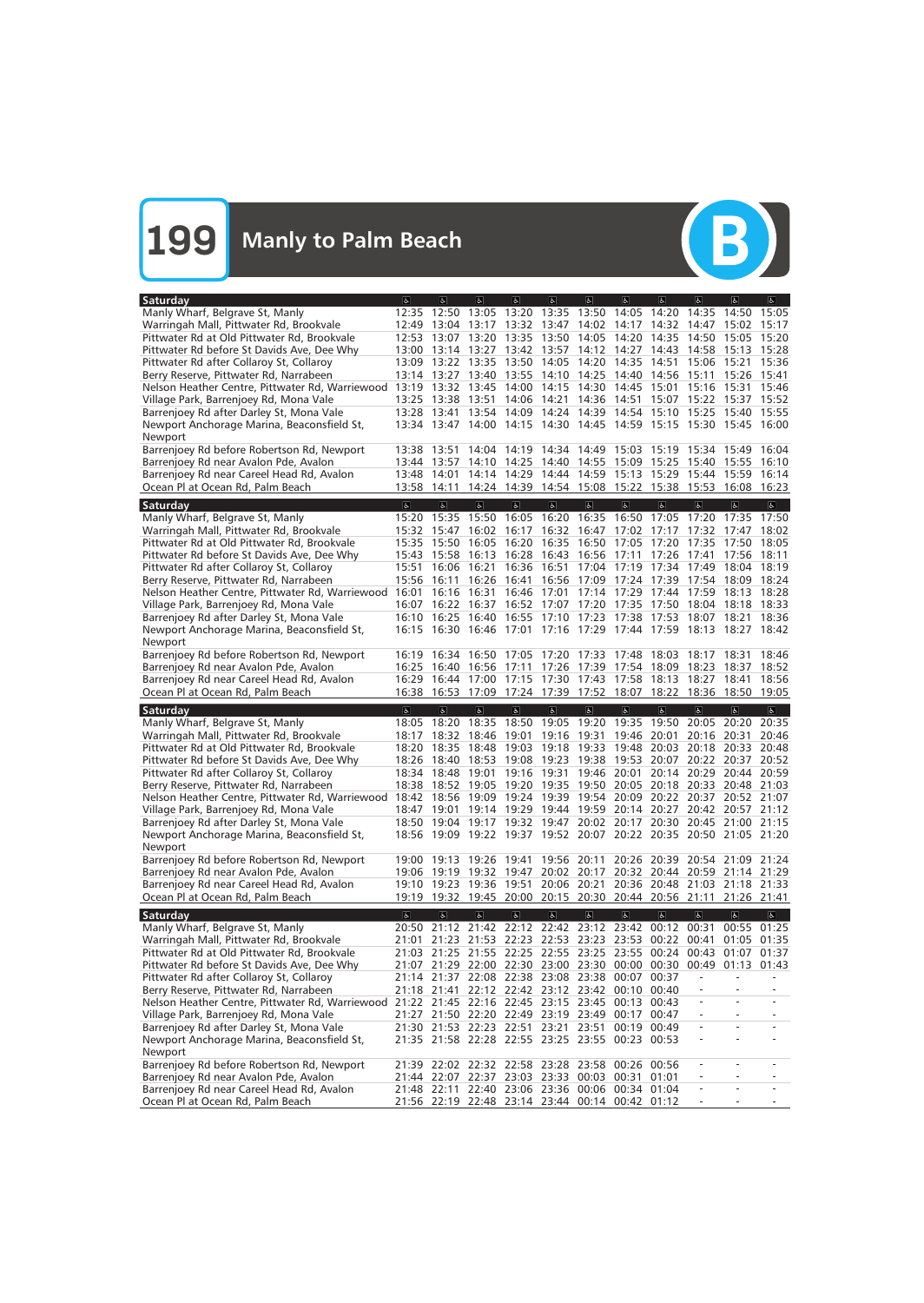

| <b>Saturday</b>                                                                           | $\sigma$            | ۱d                                                    | と                                         | $\sigma$                |                |                                     |                |                |                         |                                                                   |                         |
|-------------------------------------------------------------------------------------------|---------------------|-------------------------------------------------------|-------------------------------------------|-------------------------|----------------|-------------------------------------|----------------|----------------|-------------------------|-------------------------------------------------------------------|-------------------------|
| Manly Wharf, Belgrave St, Manly                                                           | 01:55               | 02:25                                                 | 02:55 03:25                               |                         |                |                                     |                |                |                         |                                                                   |                         |
| Warringah Mall, Pittwater Rd, Brookvale                                                   | 02:05               | 02:35                                                 | 03:05                                     | 03:35                   |                |                                     |                |                |                         |                                                                   |                         |
| Pittwater Rd at Old Pittwater Rd, Brookvale                                               | 02:07               | 02:37 03:07                                           |                                           |                         |                |                                     |                |                |                         |                                                                   |                         |
| Pittwater Rd before St Davids Ave, Dee Why                                                | 02:13               | 02:43                                                 | 03:13                                     |                         |                |                                     |                |                |                         |                                                                   |                         |
| <b>Sunday &amp; Public Holidays</b>                                                       | $\overline{\sigma}$ | $\overline{6}$                                        | $\overline{a}$                            | $\overline{\mathbb{C}}$ | $\overline{6}$ | $\overline{6}$                      | $\overline{a}$ | $\overline{6}$ | $\overline{\mathbf{c}}$ | $\overline{\sigma}$                                               | $\overline{\mathbf{r}}$ |
| Manly Wharf, Belgrave St, Manly                                                           | 05:30               | 06:00                                                 | 06:30                                     | 07:00                   | 07:30          | 08:00                               | 08:23          | 08:50          | 09:05                   | 09:20                                                             | 09:35                   |
| Warringah Mall, Pittwater Rd, Brookvale                                                   | 05:38               | 06:08                                                 | 06:38                                     | 07:08                   | 07:38          | 08:08                               | 08:35          | 09:02          | 09:17                   | 09:32                                                             | 09:47                   |
| Pittwater Rd at Old Pittwater Rd, Brookvale                                               | 05:40               | 06:10                                                 | 06:40                                     | 07:10 07:41             |                | 08:11                               | 08:38          | 09:05          | 09:20                   | 09:35                                                             | 09:50                   |
| Pittwater Rd before St Davids Ave, Dee Why                                                |                     | 05:45 06:15                                           |                                           |                         |                | 06:45 07:15 07:46 08:16 08:43       |                |                |                         | 09:10 09:25 09:40                                                 | 09:55                   |
| Pittwater Rd after Collaroy St, Collaroy                                                  | 05:51               | 06:21                                                 | 06:51                                     | 07:21                   | 07:53          | 08:23                               | 08:50          | 09:17          | 09:32 09:47             |                                                                   | 10:02                   |
| Berry Reserve, Pittwater Rd, Narrabeen                                                    | 05:55               | 06:25                                                 | 06:55                                     | 07:25 07:57             |                | 08:27                               | 08:54          | 09:21          | 09:36 09:51             |                                                                   | 10:06                   |
|                                                                                           |                     | 06:29                                                 |                                           | 06:59 07:29             | 08:01          | 08:31                               | 08:58 09:25    |                | 09:40                   | 09:55                                                             | 10:10                   |
| Nelson Heather Centre, Pittwater Rd, Warriewood 05:59                                     |                     |                                                       |                                           |                         |                |                                     |                |                |                         |                                                                   |                         |
| Village Park, Barrenjoey Rd, Mona Vale                                                    |                     | 06:04 06:34 07:04 07:34 08:06 08:36 09:04 09:31       |                                           |                         |                |                                     |                |                | 09:46                   | 10:01<br>10:04 10:19                                              | 10:16                   |
| Barrenjoey Rd after Darley St, Mona Vale                                                  |                     | 06:06 06:36 07:06 07:36 08:08 08:38 09:06 09:33 09:49 |                                           |                         |                |                                     |                |                |                         |                                                                   |                         |
| Newport Anchorage Marina, Beaconsfield St,                                                |                     |                                                       |                                           |                         |                |                                     |                |                |                         | 06:10 06:40 07:10 07:40 08:12 08:42 09:11 09:38 09:54 10:09 10:24 |                         |
| Newport                                                                                   |                     |                                                       |                                           |                         |                |                                     |                |                |                         |                                                                   |                         |
| Barrenjoey Rd before Robertson Rd, Newport                                                | 06:13               | 06:43                                                 | 07:13                                     |                         |                | 07:43 08:15 08:45 09:15 09:42 09:58 |                |                |                         | $10:13$ $10:28$                                                   |                         |
| Barrenjoey Rd near Avalon Pde, Avalon                                                     |                     | 06:18 06:48 07:18 07:48 08:20 08:50 09:21             |                                           |                         |                |                                     |                | 09:49          | 10:05                   | 10:20 10:35                                                       |                         |
| Barrenjoey Rd near Careel Head Rd, Avalon                                                 | 06:21               | 06:51                                                 | 07:21                                     | 07:51                   |                | 08:23 08:53 09:24                   |                | 09:53          | 10:09                   | 10:24 10:39                                                       |                         |
| Ocean Pl at Ocean Rd, Palm Beach                                                          |                     | 06:30 07:00                                           | 07:30 08:00 08:32 09:02 09:35 10:04 10:20 |                         |                |                                     |                |                |                         | 10:35 10:50                                                       |                         |
| <b>Sunday &amp; Public Holidays</b>                                                       | $\sigma$            | $\sigma$                                              | $\mathbf{g}$                              | $ \mathbf{r} $          | $\sigma$       | $\sigma$                            | $\sigma$       | $\sigma$       | $\overline{a}$          | $\overline{a}$                                                    | $\overline{a}$          |
| Manly Wharf, Belgrave St, Manly                                                           |                     | 09:50 10:05                                           | 10:20                                     | 10:35                   |                | 10:50 11:05 11:20                   |                | 11:35          | 11:50                   | 12:05                                                             | 12:20                   |
| Warringah Mall, Pittwater Rd, Brookvale                                                   |                     | 10:02 10:17                                           | 10:32                                     | 10:47                   |                | 11:02 11:17 11:32                   |                | 11:47          | 12:02                   | 12:17                                                             | 12:32                   |
| Pittwater Rd at Old Pittwater Rd, Brookvale                                               |                     | 10:05 10:20                                           |                                           | 10:35 10:50             |                | 11:05 11:20 11:35                   |                | 11:50          | 12:05                   | 12:20 12:35                                                       |                         |
| Pittwater Rd before St Davids Ave, Dee Why                                                |                     | 10:10 10:25                                           |                                           |                         |                | 10:40 10:55 11:10 11:25 11:41       |                | 11:56          | 12:11                   | 12:26 12:41                                                       |                         |
| Pittwater Rd after Collaroy St, Collaroy                                                  |                     | 10:17 10:32                                           | 10:47                                     |                         |                | 11:02 11:17 11:33 11:50 12:05       |                |                | 12:20                   | 12:35 12:50                                                       |                         |
| Berry Reserve, Pittwater Rd, Narrabeen                                                    | 10:21               | 10:36                                                 | 10:51                                     |                         |                | 11:06 11:21 11:38 11:55 12:10       |                |                | 12:25                   | 12:40 12:55                                                       |                         |
| Nelson Heather Centre, Pittwater Rd, Warriewood                                           |                     | 10:25 10:40                                           | 10:55                                     | 11:10                   |                | 11:25 11:42 11:59 12:14             |                |                | 12:29                   | 12:44 12:59                                                       |                         |
| Village Park, Barrenjoey Rd, Mona Vale                                                    | 10:31               | 10:46                                                 | 11:01                                     | 11:16                   | 11:31          | 11:48                               | 12:05          | 12:20          | 12:35                   | 12:50 13:05                                                       |                         |
| Barrenjoey Rd after Darley St, Mona Vale                                                  |                     | 10:34 10:49 11:04                                     |                                           | 11:19                   | 11:34 11:51    |                                     | 12:08 12:23    |                | 12:38                   | 12:53                                                             | 13:08                   |
| Newport Anchorage Marina, Beaconsfield St,                                                | 10:39               | 10:54 11:09 11:24 11:39 11:56 12:13 12:28             |                                           |                         |                |                                     |                |                |                         | 12:43 12:58 13:13                                                 |                         |
| Newport                                                                                   |                     |                                                       |                                           |                         |                |                                     |                |                |                         |                                                                   |                         |
| Barrenjoey Rd before Robertson Rd, Newport                                                | 10:43               | 10:58                                                 | 11:13                                     | 11:28                   | 11:43          | 12:00                               | 12:17          | 12:32          | 12:47                   | 13:02                                                             | 13:17                   |
| Barrenjoey Rd near Avalon Pde, Avalon                                                     |                     | 10:50 11:05                                           | 11:20                                     | 11:36                   | 11:51          | 12:08                               | 12:25          | 12:40          | 12:55                   | 13:10 13:25                                                       |                         |
| Barrenjoey Rd near Careel Head Rd, Avalon                                                 | 10:54               | 11:09                                                 | 11:24                                     | 11:40                   |                | 11:55 12:12 12:29                   |                | 12:44          | 12:59                   | 13:14                                                             | 13:29                   |
| Ocean Pl at Ocean Rd, Palm Beach                                                          | 11:05               | 11:20                                                 |                                           |                         |                | 11:35 11:51 12:06 12:23 12:40 12:55 |                |                | 13:10                   | 13:25 13:40                                                       |                         |
|                                                                                           | $\overline{a}$      | $\sigma$                                              | E                                         | $ \mathbf{P} $          | a              | a                                   | $\sigma$       | $\Delta$       | $\vert$                 | $ \mathbf{e} $                                                    | $\sigma$                |
| <b>Sunday &amp; Public Holidays</b><br>Manly Wharf, Belgrave St, Manly                    |                     |                                                       |                                           |                         |                |                                     |                |                |                         | 12:35 12:50 13:05 13:20 13:35 13:50 14:05 14:20 14:35 14:50 15:05 |                         |
| Warringah Mall, Pittwater Rd, Brookvale                                                   |                     |                                                       |                                           |                         |                |                                     |                |                |                         | 12:47 13:02 13:17 13:32 13:47 14:02 14:17 14:32 14:47 15:02 15:17 |                         |
|                                                                                           |                     |                                                       |                                           |                         |                |                                     |                |                |                         | 12:50 13:05 13:20 13:35 13:50 14:05 14:20 14:35 14:50 15:05 15:20 |                         |
| Pittwater Rd at Old Pittwater Rd, Brookvale<br>Pittwater Rd before St Davids Ave, Dee Why |                     | 12:56 13:11 13:26 13:41 13:56 14:11 14:26 14:41       |                                           |                         |                |                                     |                |                |                         |                                                                   |                         |
|                                                                                           |                     |                                                       |                                           |                         |                |                                     |                |                | 14:56 15:11             |                                                                   | 15:26                   |
| Pittwater Rd after Collaroy St, Collaroy                                                  |                     |                                                       |                                           |                         |                |                                     |                |                |                         | 13:04 13:19 13:34 13:49 14:04 14:19 14:34 14:49 15:04 15:19 15:34 |                         |
| Berry Reserve, Pittwater Rd, Narrabeen                                                    |                     |                                                       |                                           |                         |                |                                     |                |                |                         | 13:09 13:24 13:39 13:54 14:09 14:24 14:39 14:54 15:09 15:24 15:39 |                         |
| Nelson Heather Centre, Pittwater Rd, Warriewood                                           |                     |                                                       |                                           |                         |                |                                     |                |                |                         | 13:13 13:28 13:43 13:58 14:13 14:28 14:43 14:58 15:13 15:28 15:43 |                         |
| Village Park, Barrenjoey Rd, Mona Vale                                                    |                     |                                                       |                                           |                         |                |                                     |                |                |                         | 13:19 13:34 13:49 14:04 14:19 14:33 14:48 15:03 15:18 15:33 15:48 |                         |
| Barrenjoey Rd after Darley St, Mona Vale                                                  |                     | 13:22 13:37 13:52 14:07 14:22 14:36 14:51 15:06 15:21 |                                           |                         |                |                                     |                |                |                         | 15:36 15:51                                                       |                         |
| Newport Anchorage Marina, Beaconsfield St,                                                |                     |                                                       |                                           |                         |                |                                     |                |                |                         | 13:27 13:42 13:57 14:12 14:28 14:42 14:57 15:12 15:27 15:42 15:57 |                         |
| Newport                                                                                   |                     |                                                       |                                           |                         |                |                                     |                |                |                         |                                                                   |                         |
| Barrenjoey Rd before Robertson Rd, Newport                                                |                     | 13:31 13:46 14:01                                     |                                           |                         |                | 14:16 14:32 14:46 15:01 15:16 15:31 |                |                |                         | 15:46 16:01                                                       |                         |
| Barrenjoey Rd near Avalon Pde, Avalon                                                     |                     |                                                       |                                           |                         |                |                                     |                |                |                         | 13:39 13:54 14:09 14:24 14:39 14:53 15:08 15:23 15:37 15:52 16:07 |                         |
| Barrenjoey Rd near Careel Head Rd, Avalon                                                 |                     | 13:43 13:58 14:13 14:28 14:43 14:57 15:12 15:27 15:41 |                                           |                         |                |                                     |                |                |                         | 15:56 16:11                                                       |                         |
| Ocean Pl at Ocean Rd, Palm Beach                                                          |                     |                                                       |                                           |                         |                |                                     |                |                |                         | 13:54 14:09 14:24 14:39 14:54 15:07 15:22 15:36 15:50 16:05 16:20 |                         |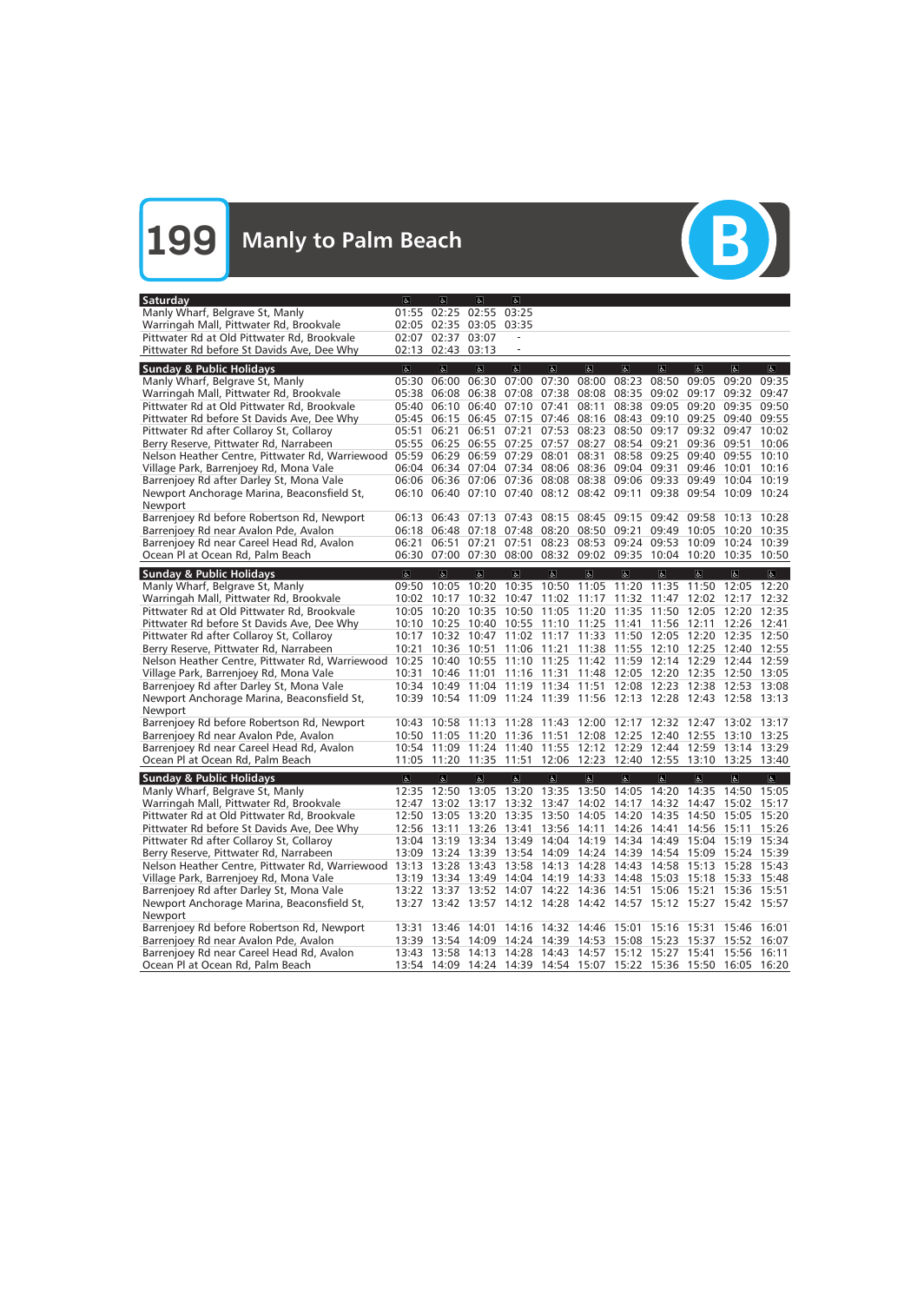

| <b>Sunday &amp; Public Holidays</b>                                                             | $\sigma$                | e                 | $\overline{a}$          | $\overline{a}$          | $\sigma$                                                          | $\sigma$                | $\sigma$                      | $\sigma$                | $\overline{a}$          | $\overline{a}$    | d              |
|-------------------------------------------------------------------------------------------------|-------------------------|-------------------|-------------------------|-------------------------|-------------------------------------------------------------------|-------------------------|-------------------------------|-------------------------|-------------------------|-------------------|----------------|
| Manly Wharf, Belgrave St, Manly                                                                 |                         | 15:20 15:35 15:50 |                         | 16:05                   | 16:20 16:35                                                       |                         | 16:50                         | 17:05                   | 17:20                   | 17:35             | 17:50          |
| Warringah Mall, Pittwater Rd, Brookvale                                                         |                         | 15:32 15:47       | 16:02                   |                         | 16:17 16:32 16:46                                                 |                         | 17:01                         | 17:16                   | 17:31                   | 17:46             | 18:01          |
| Pittwater Rd at Old Pittwater Rd, Brookvale                                                     |                         | 15:35 15:50       | 16:05                   |                         | 16:20 16:35 16:48 17:03 17:18 17:33                               |                         |                               |                         |                         | 17:48             | 18:03          |
| Pittwater Rd before St Davids Ave, Dee Why                                                      | 15:41                   |                   | 15:56 16:11             |                         | 16:26 16:41 16:54 17:09 17:24 17:39                               |                         |                               |                         |                         | 17:54 18:09       |                |
| Pittwater Rd after Collaroy St, Collaroy                                                        |                         |                   |                         |                         | 15:49 16:04 16:19 16:34 16:49 17:02 17:17 17:32                   |                         |                               |                         | 17:47                   | 18:02             | 18:17          |
| Berry Reserve, Pittwater Rd, Narrabeen                                                          |                         |                   | 15:54 16:09 16:24       |                         | 16:39 16:54 17:07 17:22 17:37                                     |                         |                               |                         | 17:52 18:07             |                   | 18:22          |
| Nelson Heather Centre, Pittwater Rd, Warriewood 15:58 16:13 16:28 16:43 16:58 17:11             |                         |                   |                         |                         |                                                                   |                         | 17:26                         | 17:41                   | 17:56                   | 18:11             | 18:26          |
| Village Park, Barrenjoey Rd, Mona Vale                                                          |                         | 16:03 16:18 16:33 |                         |                         | 16:48 17:03 17:16 17:31 17:46                                     |                         |                               |                         | 18:01                   | 18:16             | 18:31          |
| Barrenjoey Rd after Darley St, Mona Vale                                                        |                         |                   |                         |                         | 16:06 16:21 16:36 16:51 17:06 17:19 17:34 17:49                   |                         |                               |                         | 18:03                   | 18:18             | 18:33          |
| Newport Anchorage Marina, Beaconsfield St,                                                      |                         |                   |                         |                         | 16:12 16:27 16:42 16:57 17:12 17:25 17:40 17:54 18:08 18:23 18:38 |                         |                               |                         |                         |                   |                |
| Newport                                                                                         |                         |                   |                         |                         |                                                                   |                         |                               |                         |                         |                   |                |
| Barrenjoey Rd before Robertson Rd, Newport                                                      |                         | 16:16 16:31       | 16:46                   |                         | 17:01 17:16 17:29 17:44 17:58                                     |                         |                               |                         |                         | 18:12 18:27       | 18:42          |
| Barrenjoey Rd near Avalon Pde, Avalon                                                           |                         | 16:22 16:37       |                         |                         | 16:52 17:07 17:22 17:35 17:50 18:04 18:18 18:33                   |                         |                               |                         |                         |                   | 18:48          |
| Barrenjoey Rd near Careel Head Rd, Avalon                                                       |                         | 16:26 16:41       |                         |                         | 16:56 17:11 17:26 17:39 17:54 18:08                               |                         |                               |                         |                         | 18:22 18:37       | 18:52          |
| Ocean Pl at Ocean Rd, Palm Beach                                                                |                         |                   |                         |                         | 16:35 16:50 17:05 17:20 17:35 17:48 18:03 18:17                   |                         |                               |                         | 18:31                   | 18:46 19:01       |                |
|                                                                                                 |                         |                   |                         |                         |                                                                   |                         |                               |                         |                         |                   |                |
| <b>Sunday &amp; Public Holidays</b>                                                             | $\overline{\mathbf{c}}$ | $\overline{a}$    | $\overline{\mathbf{c}}$ | $\overline{\mathbf{e}}$ | $\overline{d}$                                                    | $\overline{6}$          | $\overline{\mathbf{c}}$       | $\overline{\mathbf{c}}$ | $\overline{\infty}$     | $\sigma$          | $\overline{a}$ |
| Manly Wharf, Belgrave St, Manly                                                                 | 18:05                   | 18:20             | 18:35                   | 18:50                   | 19:05 19:20 19:35                                                 |                         |                               | 19:50                   |                         | 20:05 20:20       | 20:35          |
| Warringah Mall, Pittwater Rd, Brookvale                                                         |                         | 18:16 18:31       | 18:46                   | 19:01                   |                                                                   |                         | 19:16 19:31 19:46 20:01       |                         |                         | 20:14 20:29 20:44 |                |
| Pittwater Rd at Old Pittwater Rd, Brookvale                                                     |                         | 18:18 18:33       | 18:48                   |                         | 19:03 19:18 19:33 19:48 20:03                                     |                         |                               |                         | 20:16 20:31             |                   | 20:46          |
| Pittwater Rd before St Davids Ave, Dee Why                                                      |                         | 18:23 18:38 18:53 |                         |                         | 19:08 19:23 19:38 19:53 20:08 20:21                               |                         |                               |                         |                         | 20:36 20:51       |                |
| Pittwater Rd after Collaroy St, Collaroy                                                        |                         | 18:29 18:44       |                         |                         | 18:59 19:14 19:29 19:44 19:59 20:13 20:26 20:41                   |                         |                               |                         |                         |                   | 20:56          |
| Berry Reserve, Pittwater Rd, Narrabeen                                                          |                         | 18:34 18:49       |                         |                         | 19:04 19:19 19:34 19:49                                           |                         | 20:03 20:17 20:30 20:45 21:00 |                         |                         |                   |                |
| Nelson Heather Centre, Pittwater Rd, Warriewood                                                 |                         |                   |                         |                         | 18:38 18:53 19:08 19:23 19:38 19:53 20:07 20:21                   |                         |                               |                         |                         | 20:34 20:49 21:04 |                |
| Village Park, Barrenjoey Rd, Mona Vale                                                          |                         |                   |                         |                         | 18:43 18:58 19:13 19:28 19:43 19:58 20:12 20:26 20:39 20:54 21:09 |                         |                               |                         |                         |                   |                |
| Barrenjoey Rd after Darley St, Mona Vale                                                        |                         |                   |                         |                         | 18:45 19:00 19:15 19:30 19:45 20:00 20:14 20:28 20:41             |                         |                               |                         |                         | 20:56 21:11       |                |
| Newport Anchorage Marina, Beaconsfield St,                                                      |                         |                   |                         |                         | 18:50 19:05 19:20 19:35 19:50 20:05 20:19 20:33 20:46 21:01 21:16 |                         |                               |                         |                         |                   |                |
| Newport                                                                                         |                         |                   |                         |                         |                                                                   |                         |                               |                         |                         |                   |                |
| Barrenjoey Rd before Robertson Rd, Newport                                                      | 18:54                   | 19:09 19:23       |                         |                         | 19:38 19:53 20:08 20:22 20:36 20:49 21:04                         |                         |                               |                         |                         |                   | 21:19          |
| Barrenjoey Rd near Avalon Pde, Avalon                                                           |                         | 19:00 19:15 19:29 |                         |                         | 19:44 19:59 20:14 20:28 20:42 20:55 21:10 21:24                   |                         |                               |                         |                         |                   |                |
| Barrenjoey Rd near Careel Head Rd, Avalon                                                       |                         | 19:04 19:19 19:33 |                         |                         | 19:48 20:03 20:17 20:31                                           |                         |                               |                         | 20:45 20:58 21:13 21:27 |                   |                |
| Ocean Pl at Ocean Rd, Palm Beach                                                                |                         |                   |                         |                         | 19:13 19:28 19:42 19:57 20:12 20:26 20:40 20:54 21:07 21:22 21:35 |                         |                               |                         |                         |                   |                |
|                                                                                                 |                         |                   |                         |                         |                                                                   |                         |                               |                         |                         |                   |                |
| <b>Sunday &amp; Public Holidays</b>                                                             | $\overline{\mathbf{c}}$ | $\sigma$          | $\overline{6}$          | $\overline{\mathbb{R}}$ | $\overline{d}$                                                    | $\overline{\mathbf{e}}$ | $\overline{a}$                | $\overline{\mathbf{g}}$ |                         |                   |                |
| Manly Wharf, Belgrave St, Manly                                                                 | 20:50                   |                   |                         |                         | 21:12 21:42 22:12 22:42 23:12 23:42                               |                         |                               | 00:12                   |                         |                   |                |
| Warringah Mall, Pittwater Rd, Brookvale                                                         | 20:59                   | 21:21             | 21:51                   | 22:21                   | 22:51                                                             | 23:21                   | 23:51                         | 00:20                   |                         |                   |                |
| Pittwater Rd at Old Pittwater Rd, Brookvale                                                     | 21:01                   |                   |                         |                         | 21:23 21:53 22:23 22:53 23:23                                     |                         | 23:53                         | 00:22                   |                         |                   |                |
| Pittwater Rd before St Davids Ave, Dee Why                                                      |                         |                   |                         |                         | 21:06 21:28 21:58 22:28 22:58 23:28 23:58                         |                         |                               | 00:26                   |                         |                   |                |
| Pittwater Rd after Collaroy St, Collaroy                                                        |                         |                   |                         |                         | 21:11 21:33 22:03 22:33 23:03 23:33 00:02                         |                         |                               | 00:30                   |                         |                   |                |
| Berry Reserve, Pittwater Rd, Narrabeen                                                          |                         |                   |                         |                         | 21:15 21:37 22:07 22:37 23:07 23:37 00:06 00:34                   |                         |                               |                         |                         |                   |                |
| Nelson Heather Centre, Pittwater Rd, Warriewood 21:19 21:41 22:11 22:41 23:11 23:41 00:10 00:38 |                         |                   |                         |                         |                                                                   |                         |                               |                         |                         |                   |                |
| Village Park, Barrenjoey Rd, Mona Vale                                                          |                         |                   |                         |                         | 21:24 21:46 22:15 22:45 23:15 23:45 00:14 00:42                   |                         |                               |                         |                         |                   |                |
| Barrenjoey Rd after Darley St, Mona Vale                                                        |                         |                   |                         |                         | 21:26 21:48 22:17 22:47 23:17 23:47 00:16 00:44                   |                         |                               |                         |                         |                   |                |
| Newport Anchorage Marina, Beaconsfield St,                                                      |                         |                   |                         |                         | 21:31 21:53 22:22 22:52 23:22 23:52 00:21                         |                         |                               | 00:49                   |                         |                   |                |
| Newport                                                                                         |                         |                   |                         |                         |                                                                   |                         |                               |                         |                         |                   |                |
| Barrenjoey Rd before Robertson Rd, Newport                                                      |                         |                   |                         |                         | 21:34 21:56 22:25 22:55 23:25 23:55 00:24 00:52                   |                         |                               |                         |                         |                   |                |
| Barrenjoey Rd near Avalon Pde, Avalon                                                           |                         |                   |                         |                         | 21:39 22:01 22:30 23:00 23:30 00:00 00:29 00:57                   |                         |                               |                         |                         |                   |                |
| Barrenjoey Rd near Careel Head Rd, Avalon                                                       |                         |                   |                         |                         | 21:42 22:04 22:33 23:03 23:33 00:03 00:32 01:00                   |                         |                               |                         |                         |                   |                |
| Ocean Pl at Ocean Rd, Palm Beach                                                                |                         |                   |                         |                         | 21:50 22:12 22:41 23:11 23:41 00:11 00:40 01:08                   |                         |                               |                         |                         |                   |                |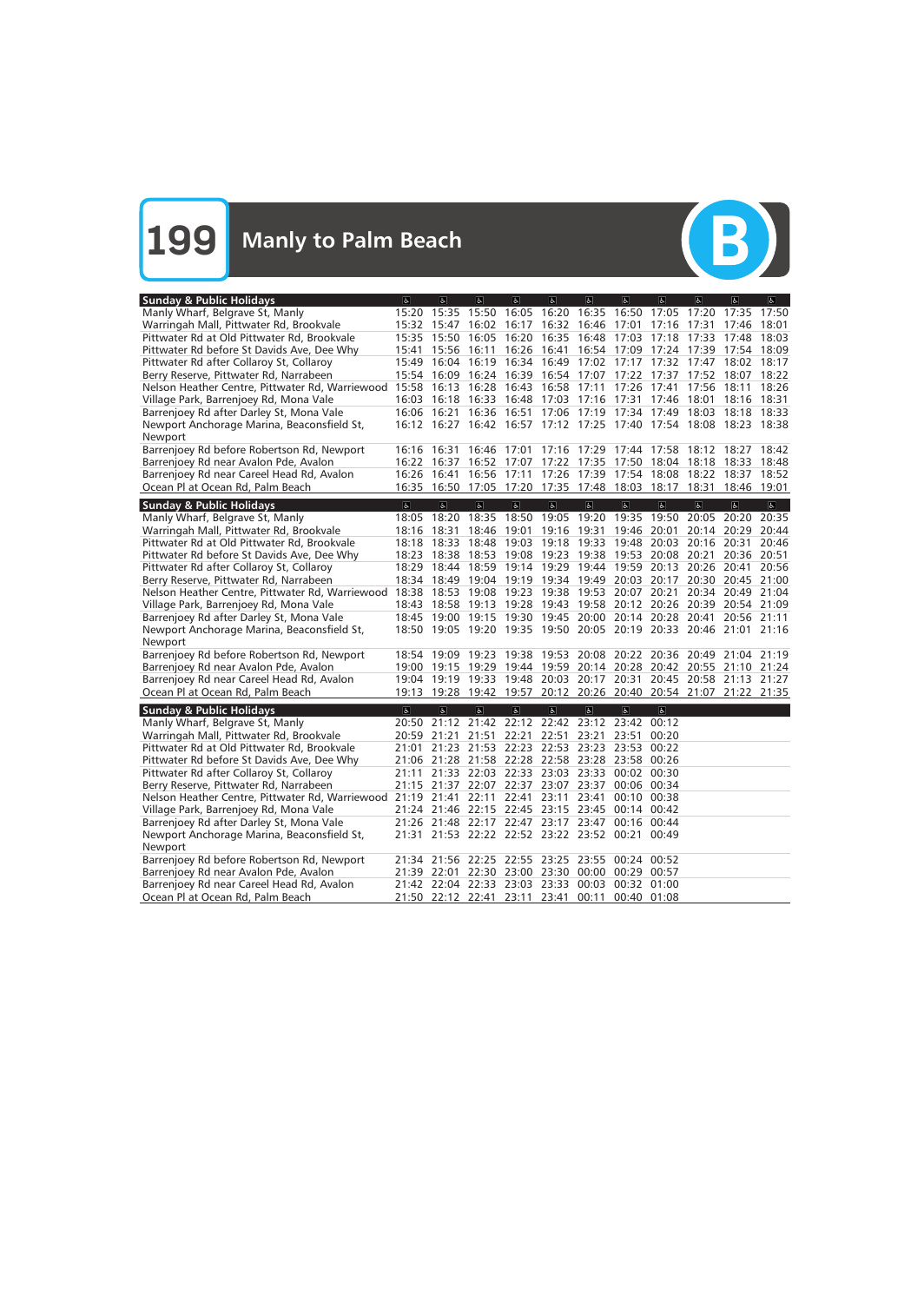(B)

| Ocean Pl at Ocean Rd, Palm Beach<br>05:02<br>06:03<br>05:36<br>06:30<br>$\overline{\phantom{a}}$<br>$\overline{\phantom{a}}$<br>$\overline{\phantom{a}}$<br>$\overline{\phantom{a}}$<br>$\overline{\phantom{a}}$<br>$\overline{\phantom{a}}$ | 07:00                                |
|----------------------------------------------------------------------------------------------------------------------------------------------------------------------------------------------------------------------------------------------|--------------------------------------|
|                                                                                                                                                                                                                                              |                                      |
| 05:08<br>05:42<br>06:09<br>06:39<br>Barrenjoey Rd near Careel Head Rd, Avalon<br>$\frac{1}{2}$<br>$\equiv$<br>-                                                                                                                              | 07:09                                |
| 05:10<br>05:30<br>05:44<br>05:56<br>06:11<br>06:25<br>06:43<br>06:50<br>07:03<br>Barrenjoey Rd near Avalon Pde, Avalon                                                                                                                       | 07:13                                |
| Barrenjoey Rd after Bramley Ave, Newport<br>05:35<br>05:49<br>06:01<br>06:16<br>06:32 06:50<br>06:57<br>07:10<br>05:15                                                                                                                       | 07:20                                |
| Beaconsfield St opp Queens Pde, Newport<br>05:18 05:38 05:52<br>06:04 06:19<br>06:37<br>06:55 07:02 07:15                                                                                                                                    | 07:25                                |
| Barrenjoey Rd before Darley St, Mona Vale<br>05:22 05:42<br>05:56 06:08 06:23 06:43 07:01<br>07:08 07:21                                                                                                                                     | 07:33                                |
| 05:57 06:09 06:24 06:45 07:03 07:10 07:23<br>Mona Vale Girl Guides, Barrenjoey Rd, Mona Vale<br>05:23 05:43<br>$\equiv$                                                                                                                      | 07:36                                |
| 05:28 05:48 06:02 06:14 06:29 06:50 07:08 07:15 07:28 07:41<br>Pittwater Rd opp Nelson Heather Centre,                                                                                                                                       |                                      |
|                                                                                                                                                                                                                                              |                                      |
| Warriewood                                                                                                                                                                                                                                   |                                      |
| Pittwater Rd opp Narrabeen Reserve, Narrabeen<br>06:06 06:18 06:33 06:54 07:12 07:19 07:32 07:45<br>05:32 05:52                                                                                                                              |                                      |
| Pittwater Rd opp Collaroy St, Collaroy<br>05:38 05:58<br>06:12 06:24 06:39 07:00 07:18 07:25 07:38 07:51                                                                                                                                     |                                      |
| Pittwater Rd after Howard Ave, Dee Why<br>05:44 06:04<br>06:18<br>06:31<br>06:46 07:07 07:25 07:33 07:46 07:59                                                                                                                               |                                      |
| 06:37 06:52 07:13 07:33 07:41 07:54 08:07<br>Pittwater Rd after Chard Rd, Brookvale<br>05:48 06:08<br>06:22                                                                                                                                  |                                      |
| 05:50 06:10 06:24 06:39 06:54 07:15 07:36 07:44 07:57 08:10<br>Warringah Mall, Pittwater Rd, Stand B, Brookvale 05:11                                                                                                                        |                                      |
| 405:21 406:00 406:20 406:35 406:50 407:05 407:26 407:49 407:57 408:10 408:23<br>Manly Wharf Stand J, Manly                                                                                                                                   |                                      |
| St Pauls College, Darley Rd, Manly                                                                                                                                                                                                           | 08:27                                |
|                                                                                                                                                                                                                                              |                                      |
| <b>Monday to Friday</b><br>$\overline{\sigma}$<br>$\overline{a}$<br>$\overline{a}$<br>$\overline{a}$<br>$\overline{\mathbf{g}}$<br>$\overline{\mathbf{c}}$<br>$\overline{6}$<br>$\equiv$<br>$\equiv$<br>$\rightarrow$<br>$\equiv$            | $\overline{\mathcal{L}}$<br>$\equiv$ |
| Ocean Pl at Ocean Rd, Palm Beach<br>07:30<br>08:00<br>08:30<br>09:01<br>09:33<br>$\equiv$                                                                                                                                                    |                                      |
| 08:09<br>08:39<br>Barrenjoey Rd near Careel Head Rd, Avalon<br>07:39<br>09:10<br>09:42<br>$\overline{\phantom{a}}$<br>$\overline{\phantom{a}}$<br>$\overline{\phantom{a}}$<br>$\qquad \qquad -$                                              |                                      |
| Barrenjoey Rd near Avalon Pde, Avalon<br>07:28<br>07:45<br>08:01<br>08:15<br>08:30<br>08:46 09:01<br>09:17<br>09:32<br>09:49 10:04                                                                                                           |                                      |
| Barrenjoey Rd after Bramley Ave, Newport<br>07:35 07:52 08:08<br>08:22<br>08:38 08:54 09:08<br>09:24<br>09:39<br>09:56                                                                                                                       | 10:11                                |
| 07:40 07:57<br>08:13<br>08:27<br>08:43 08:59 09:13 09:29 09:44<br>10:00<br>Beaconsfield St opp Queens Pde, Newport                                                                                                                           | 10:15                                |
| 08:51<br>09:37<br>Barrenjoey Rd before Darley St, Mona Vale<br>07:48<br>08:05 08:21<br>08:35<br>09:07 09:21<br>09:52<br>10:07                                                                                                                | 10:22                                |
| 08:08 08:24<br>08:38<br>08:54 09:10 09:24 09:40<br>Mona Vale Girl Guides, Barrenjoey Rd, Mona Vale 07:51<br>09:55<br>10:10                                                                                                                   | 10:25                                |
| 07:56 08:13 08:29 08:43 08:59 09:15 09:29 09:45 10:00 10:15<br>Pittwater Rd opp Nelson Heather Centre,                                                                                                                                       | 10:30                                |
| Warriewood                                                                                                                                                                                                                                   |                                      |
| Pittwater Rd opp Narrabeen Reserve, Narrabeen<br>08:47<br>09:03 09:19 09:33 09:49<br>08:00<br>08:17<br>08:33<br>10:04<br>10:19                                                                                                               | 10:34                                |
| Pittwater Rd opp Collaroy St, Collaroy<br>08:06 08:23 08:38<br>08:52 09:08 09:24 09:38 09:54 10:09<br>10:24 10:39                                                                                                                            |                                      |
| Pittwater Rd after Howard Ave, Dee Why<br>08:32 08:47<br>09:01<br>09:17 09:33 09:47 10:03<br>10:18<br>10:33<br>08:14                                                                                                                         | 10:48                                |
| Pittwater Rd after Chard Rd, Brookvale<br>08:40 08:55<br>09:09<br>09:25 09:41 09:55 10:10 10:25 10:40<br>08:22                                                                                                                               | 10:55                                |
| 08:25 08:43 08:58 09:12 09:28 09:44 09:58 10:13 10:28 10:43 10:58<br>Warringah Mall, Pittwater Rd, Stand B, Brookvale                                                                                                                        |                                      |
| 408:38 408:56 409:10 409:24 409:40 409:56 410:10 410:25 410:40 410:55 411:10                                                                                                                                                                 |                                      |
| Manly Wharf Stand J, Manly                                                                                                                                                                                                                   |                                      |
| Victoria Pde near Manly School, Manly<br>08:58                                                                                                                                                                                               |                                      |
| $\sigma$<br>$\mathbb{P}$<br>$\mathbf{P}$<br>$\overline{\mathbb{C}}$<br>$\sigma$<br>$\sigma$<br>$\sigma$<br><b>Monday to Friday</b>                                                                                                           | $\mathbf{r}$                         |
| Ocean Pl at Ocean Rd, Palm Beach<br>10:05 10:20<br>10:50<br>11:20<br>11:50<br>12:20<br>$\overline{\phantom{a}}$<br>$\overline{\phantom{a}}$<br>$\overline{\phantom{a}}$<br>$\overline{\phantom{a}}$                                          |                                      |
| Barrenjoey Rd near Careel Head Rd, Avalon<br>10:14 10:29<br>10:59<br>11:29<br>12:29<br>$\qquad \qquad -$<br>$\overline{\phantom{a}}$<br>11:59<br>$\overline{\phantom{a}}$<br>$\overline{\phantom{a}}$                                        |                                      |
| Barrenjoey Rd near Avalon Pde, Avalon<br>10:19 10:34<br>10:49<br>11:04 11:19 11:34 11:49<br>12:04 12:19<br>12:34                                                                                                                             | 12:49                                |
| Barrenjoey Rd after Bramley Ave, Newport<br>10:26 10:41<br>10:56 11:11 11:26 11:41 11:56 12:11 12:26 12:41                                                                                                                                   | 12:56                                |
| Beaconsfield St opp Queens Pde, Newport<br>10:30 10:45 11:00 11:15 11:30 11:45 12:00 12:15 12:30 12:45 13:00                                                                                                                                 |                                      |
| Barrenjoey Rd before Darley St, Mona Vale<br>10:37 10:52 11:07 11:22 11:37 11:52 12:07 12:22 12:37 12:52 13:07                                                                                                                               |                                      |
| Mona Vale Girl Guides, Barrenjoey Rd, Mona Vale<br>10:40 10:55 11:10 11:25 11:40 11:55 12:10 12:25 12:40 12:55 13:10                                                                                                                         |                                      |
| Pittwater Rd opp Nelson Heather Centre,<br>10:45 11:00 11:15 11:30 11:45 12:00 12:15 12:30 12:45 13:00 13:15                                                                                                                                 |                                      |
|                                                                                                                                                                                                                                              |                                      |
| Warriewood                                                                                                                                                                                                                                   |                                      |
| Pittwater Rd opp Narrabeen Reserve, Narrabeen<br>10:49 11:04 11:19 11:34 11:49 12:04 12:19 12:34 12:49 13:04 13:19                                                                                                                           |                                      |
| Pittwater Rd opp Collaroy St, Collaroy<br>10:54 11:09 11:24 11:39 11:54 12:09 12:24 12:39 12:54 13:09 13:24                                                                                                                                  |                                      |
| Pittwater Rd after Howard Ave, Dee Why<br>11:03 11:18 11:33 11:48 12:03 12:18 12:33 12:48 13:03 13:18 13:33                                                                                                                                  |                                      |
| Pittwater Rd after Chard Rd, Brookvale<br>11:10 11:25 11:40 11:55 12:10 12:25 12:40 12:55 13:10 13:25 13:40                                                                                                                                  |                                      |
| Warringah Mall, Pittwater Rd, Stand B, Brookvale<br>11:13 11:28 11:43 11:58 12:13 12:28 12:43 12:58 13:13 13:28 13:43                                                                                                                        |                                      |
| Manly Wharf Stand J, Manly<br>411:25 411:40 411:55 412:10 412:25 412:40 412:55 413:10 413:25 413:40 413:55                                                                                                                                   |                                      |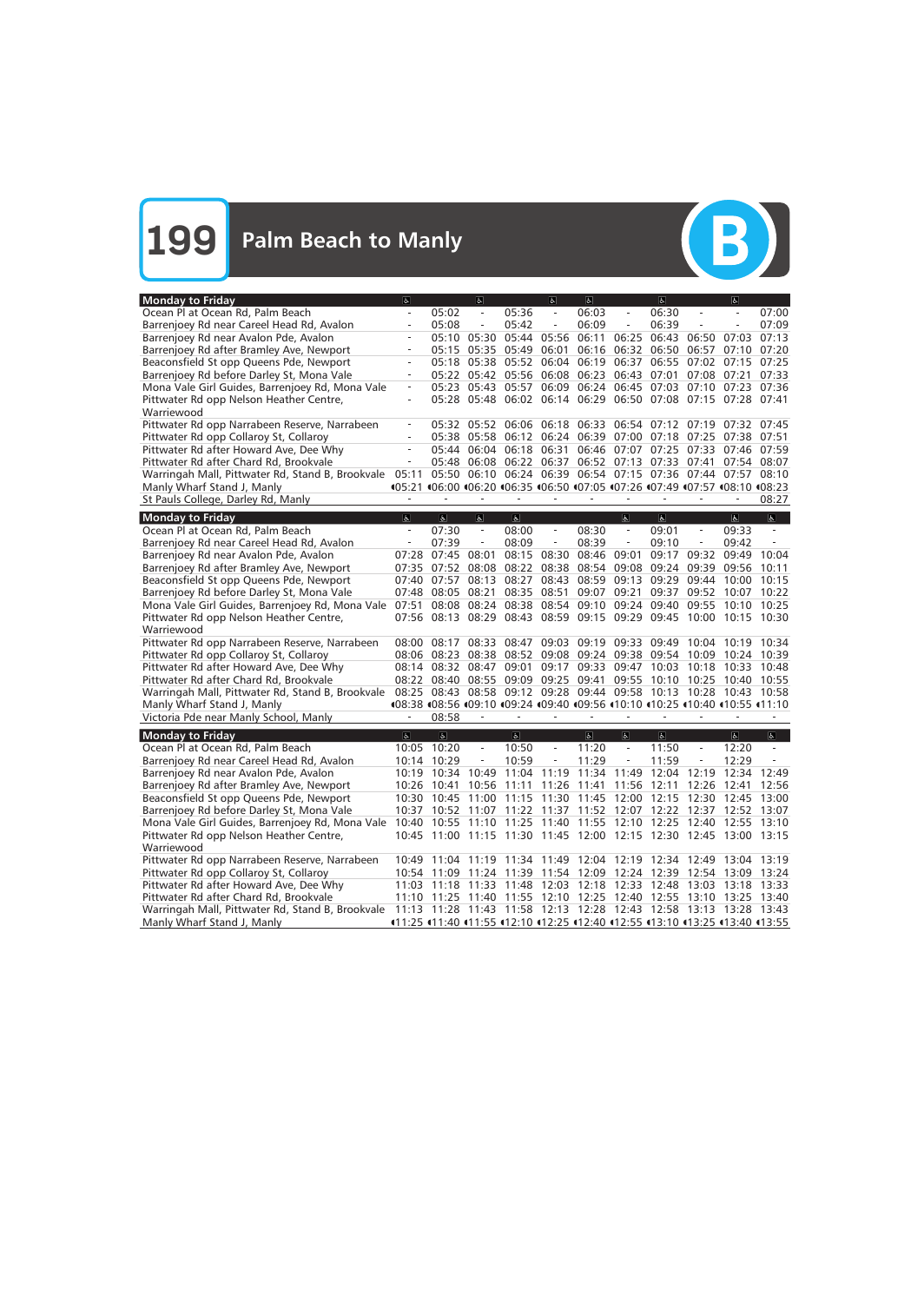| Ocean Pl at Ocean Rd, Palm Beach<br>12:50<br>13:20<br>13:50<br>15:20<br>14:16<br>14:47<br>$\overline{\phantom{a}}$<br>$\overline{\phantom{a}}$<br>$\overline{\phantom{a}}$<br>$\overline{\phantom{a}}$<br>$\overline{\phantom{a}}$<br>12:59<br>13:29<br>13:59<br>14:25<br>14:56<br>15:29<br>Barrenjoey Rd near Careel Head Rd, Avalon<br>$\equiv$<br>$\equiv$<br>$\equiv$<br>$\overline{\phantom{a}}$<br>Barrenjoey Rd near Avalon Pde, Avalon<br>13:34<br>13:49<br>14:04<br>14:17<br>14:30<br>14:45<br>15:33<br>13:04<br>13:19<br>15:01<br>15:18<br>Barrenjoey Rd after Bramley Ave, Newport<br>13:26<br>13:56<br>14:11<br>14:24<br>14:38<br>14:53<br>15:09<br>15:40<br>13:11<br>13:41<br>15:25<br>14:28<br>Beaconsfield St opp Queens Pde, Newport<br>13:30 13:45<br>14:00<br>14:15<br>14:42<br>14:57<br>15:13<br>15:29<br>15:44<br>13:15<br>13:52<br>14:22<br>14:35<br>15:04<br>Barrenjoey Rd before Darley St, Mona Vale<br>13:22 13:37<br>14:07<br>14:49<br>15:20<br>15:35 15:50<br>14:25 14:38<br>Mona Vale Girl Guides, Barrenjoey Rd, Mona Vale<br>13:25 13:40<br>13:55<br>14:10<br>14:52<br>15:07<br>15:22<br>15:37 15:52<br>Pittwater Rd opp Nelson Heather Centre,<br>13:30 13:45 14:00 14:15 14:30 14:43 14:57 15:12 15:27 15:42 15:57<br>Warriewood<br>Pittwater Rd opp Narrabeen Reserve, Narrabeen<br>14:19<br>14:35 14:48 15:02 15:17 15:32 15:47<br>13:34 13:49 14:04<br>16:02<br>Pittwater Rd opp Collaroy St, Collaroy<br>14:24<br>14:40 14:53 15:07 15:22 15:37 15:52<br>16:07<br>13:39 13:54 14:09<br>Pittwater Rd after Howard Ave, Dee Why<br>14:33<br>14:49 15:02 15:16 15:31<br>16:16<br>13:48 14:03 14:18<br>15:46<br>16:01<br>14:40 14:56 15:09 15:23<br>Pittwater Rd after Chard Rd, Brookvale<br>13:55 14:10 14:25<br>15:38<br>15:53<br>16:08<br>16:23<br>13:58 14:13 14:28 14:43 14:59 15:12 15:26 15:41 15:56 16:11<br>Warringah Mall, Pittwater Rd, Stand B, Brookvale<br>16:26<br>14:10 114:25 114:40 114:55 115:11 115:25 115:40 115:55 116:10 116:25 116:40<br>Manly Wharf Stand J, Manly<br><b>Monday to Friday</b><br>$\overline{6}$<br>$\mathbf{r}$<br>$\sigma$<br>$\overline{6}$<br>$\sigma$<br>$\sigma$<br>$\sigma$<br>$\sigma$<br>Ocean Pl at Ocean Rd, Palm Beach<br>15:50<br>16:20<br>16:50<br>17:22 17:37 17:55<br>$\overline{\phantom{a}}$<br>$\overline{\phantom{a}}$<br>$\overline{\phantom{a}}$<br>$\overline{\phantom{a}}$<br>$\overline{\phantom{a}}$<br>16:29<br>Barrenjoey Rd near Careel Head Rd, Avalon<br>15:59<br>16:59<br>17:31<br>18:04<br>17:46<br>$\overline{\phantom{a}}$<br>$\overline{\phantom{a}}$<br>Barrenjoey Rd near Avalon Pde, Avalon<br>16:03<br>16:18<br>16:33<br>16:48<br>17:03<br>17:19<br>17:35<br>17:50<br>15:48<br>16:10<br>18:08<br>Barrenjoey Rd after Bramley Ave, Newport<br>16:25<br>16:40<br>16:55<br>17:10<br>17:26<br>17:42<br>17:57<br>18:14<br>15:55<br>16:10<br>16:17<br>16:14 16:21<br>16:44<br>16:59<br>17:14<br>18:01<br>18:17<br>Beaconsfield St opp Queens Pde, Newport<br>15:59<br>16:29<br>17:30<br>17:46<br>16:50<br>17:05 17:20 17:36<br>Barrenjoey Rd before Darley St, Mona Vale<br>16:05<br>16:20<br>16:27<br>16:35<br>17:52<br>18:07<br>18:22<br>16:37 16:52 17:07 17:22 17:38<br>Mona Vale Girl Guides, Barrenjoey Rd, Mona Vale<br>16:22 16:29<br>17:54<br>18:09<br>18:24<br>16:07<br>16:12 16:27 16:34 16:42 16:57 17:12 17:27 17:43 17:59 18:14 18:29<br>Pittwater Rd opp Nelson Heather Centre,<br>Warriewood<br>Pittwater Rd opp Narrabeen Reserve, Narrabeen<br>16:47 17:02 17:17 17:32 17:48<br>16:17<br>16:32<br>16:39<br>18:04 18:19<br>18:34<br>Pittwater Rd opp Collaroy St, Collaroy<br>16:22 16:37<br>16:44<br>16:52 17:07 17:22 17:37<br>17:53<br>18:09<br>18:24<br>- 18:39<br>Pittwater Rd after Howard Ave, Dee Why<br>16:31 16:46<br>16:53<br>17:01<br>17:16 17:31 17:46 18:02 18:17 18:32 18:47<br>Pittwater Rd after Chard Rd, Brookvale<br>16:38 16:53<br>17:00<br>17:08<br>17:23 17:38 17:53<br>18:08<br>18:23<br>18:38 18:53<br>17:26 17:41 17:56 18:11 18:26 18:41<br>Warringah Mall, Pittwater Rd, Stand B, Brookvale 16:41 16:56<br>17:11<br>18:56<br>116:55 117:10<br>17:25 17:40 17:55 18:10 18:22 18:37 18:52 19:07<br>Manly Wharf Stand J, Manly<br>$\overline{\mathbb{G}}$<br>$\overline{6}$<br>$\overline{\mathbb{C}}$<br><b>Monday to Friday</b><br>$\overline{6}$<br>$\overline{\mathbf{g}}$<br>$\overline{b}$<br>$\overline{6}$<br>$\overline{a}$<br>$\overline{b}$<br>18:44 18:59 19:14 19:29 19:44 19:59<br>$\equiv$<br>Ocean Pl at Ocean Rd, Palm Beach<br>18:13 18:28<br>$\equiv$<br>20:29<br>Barrenjoey Rd near Careel Head Rd, Avalon<br>19:07 19:22 19:37<br>19:52<br>20:07<br>20:37<br>18:21<br>18:36<br>18:52<br>$\overline{\phantom{a}}$<br>Barrenjoey Rd near Avalon Pde, Avalon<br>18:40<br>18:56 19:11<br>19:26 19:41<br>19:56 20:11<br>18:25<br>20:26<br>20:41<br>20:56<br>Barrenjoey Rd after Bramley Ave, Newport<br>19:01<br>19:16 19:31 19:46 20:01<br>20:16<br>20:31<br>20:46<br>21:01<br>18:30<br>18:45<br>Beaconsfield St opp Queens Pde, Newport<br>18:33 18:48 19:04 19:19 19:34 19:49 20:04 20:19 20:34 20:49 21:04<br>Barrenjoey Rd before Darley St, Mona Vale<br>18:38 18:53 19:09 19:24 19:39 19:54 20:09 20:24 20:39 20:54 21:09<br>Mona Vale Girl Guides, Barrenjoey Rd, Mona Vale 18:40 18:55 19:11 19:26 19:41 19:56 20:11 20:26 20:41 20:56 21:11<br>Pittwater Rd opp Nelson Heather Centre,<br>18:45 19:00 19:16 19:31 19:46 20:01 20:16 20:31 20:46 21:01 21:16<br>Warriewood<br>Pittwater Rd opp Narrabeen Reserve, Narrabeen<br>19:36 19:51 20:06 20:21 20:36 20:51<br>18:50 19:05 19:21<br>21:06 21:21<br>18:55 19:10 19:26 19:41 19:56 20:10 20:25 20:40 20:55 21:10 21:25<br>Pittwater Rd opp Collaroy St, Collaroy<br>Pittwater Rd after Howard Ave, Dee Why<br>19:03 19:18 19:33 19:48 20:03 20:17 20:32 20:47 21:02 21:17 21:32<br>Pittwater Rd after Chard Rd, Brookvale<br>19:09 19:24 19:39 19:54 20:08 20:21 20:36 20:51 21:06 21:21 21:36<br>Warringah Mall, Pittwater Rd, Stand B, Brookvale 19:11 19:26 19:41 19:56 20:10 20:23 20:38 20:53 21:08 21:23 21:38<br>Manly Wharf Stand J, Manly<br>419:22 419:37 419:52 420:07 420:20 420:33 420:48 421:03 421:18 421:33 421:48<br>$\overline{\mathbf{e}}$<br><b>Monday to Friday</b><br>$\overline{6}$<br>$\overline{\mathbf{P}}$<br>$\overline{a}$<br>$\overline{\mathbb{P}}$<br>$\overline{a}$<br>$\overline{\mathbf{c}}$<br>$\overline{\mathbf{G}}$<br>$\overline{\mathbf{e}}$<br>Ocean Pl at Ocean Rd, Palm Beach<br>21:59<br>20:59<br>21:29<br>22:29 23:04<br>00:15<br>$\equiv$<br>$\equiv$<br>$\equiv$<br>$\equiv$<br>23:45<br>Barrenjoey Rd near Careel Head Rd, Avalon<br>21:37<br>22:07<br>22:37 23:12<br>00:21<br>21:07<br>$\overline{\phantom{a}}$<br>$\bar{\phantom{a}}$<br>23:51<br>$\frac{1}{2}$<br>$\qquad \qquad -$<br>Barrenjoey Rd near Avalon Pde, Avalon<br>21:55 22:10 22:25 22:40 23:15 23:50 23:53<br>21:11 21:26<br>21:41<br>00:23<br>Barrenjoey Rd after Bramley Ave, Newport<br>21:46 22:00 22:15 22:30 22:45 23:20 23:55 23:58 00:28<br>21:16 21:31<br>Beaconsfield St opp Queens Pde, Newport<br>21:19 21:34 21:49 22:03 22:18 22:33 22:48 23:23 23:58 00:01<br>00:31<br>Barrenjoey Rd before Darley St, Mona Vale<br>21:24 21:39 21:54 22:07 22:22 22:37 22:52 23:27 00:02 00:05 00:35<br>Mona Vale Girl Guides, Barrenjoey Rd, Mona Vale 21:26 21:41 21:56 22:09 22:24 22:39 22:54 23:29 00:03 00:06 00:36<br>21:31 21:46 22:01 22:14 22:29 22:44 22:59 23:34 00:08 00:11<br>Pittwater Rd opp Nelson Heather Centre,<br>Warriewood<br>Pittwater Rd opp Narrabeen Reserve, Narrabeen<br>22:06 22:19 22:34 22:49 23:04 23:38<br>21:36 21:51<br>00:12<br>00:15<br>Pittwater Rd opp Collaroy St, Collaroy<br>21:40 21:55 22:10 22:23 22:38 22:53 23:08 23:41<br>00:15 00:18<br>Pittwater Rd after Howard Ave, Dee Why<br>21:47 22:02 22:17 22:30 22:44 22:59 23:14 23:47<br>00:21<br>00:24<br>Pittwater Rd after Chard Rd, Brookvale<br>21:51 22:06 22:21 22:34 22:48 23:03 23:18 23:51<br>00:28<br>00:25<br>Warringah Mall, Pittwater Rd, Stand B, Brookvale<br>21:53 22:08 22:23 22:36 22:50 23:05 23:20 23:53<br>00:30<br>Manly Wharf Stand J, Manly<br>422:02 422:16 422:31 422:44 422:58 423:13 423:28 400:01<br>●00:38 | <b>Monday to Friday</b> | $\sigma$ | $\lvert \mathbf{F} \rvert$ | $\sigma$ | $\sigma$ | $\sigma$ | $\sigma$ | $\sigma$ | $\sqrt{2}$ |  |
|-----------------------------------------------------------------------------------------------------------------------------------------------------------------------------------------------------------------------------------------------------------------------------------------------------------------------------------------------------------------------------------------------------------------------------------------------------------------------------------------------------------------------------------------------------------------------------------------------------------------------------------------------------------------------------------------------------------------------------------------------------------------------------------------------------------------------------------------------------------------------------------------------------------------------------------------------------------------------------------------------------------------------------------------------------------------------------------------------------------------------------------------------------------------------------------------------------------------------------------------------------------------------------------------------------------------------------------------------------------------------------------------------------------------------------------------------------------------------------------------------------------------------------------------------------------------------------------------------------------------------------------------------------------------------------------------------------------------------------------------------------------------------------------------------------------------------------------------------------------------------------------------------------------------------------------------------------------------------------------------------------------------------------------------------------------------------------------------------------------------------------------------------------------------------------------------------------------------------------------------------------------------------------------------------------------------------------------------------------------------------------------------------------------------------------------------------------------------------------------------------------------------------------------------------------------------------------------------------------------------------------------------------------------------------------------------------------------------------------------------------------------------------------------------------------------------------------------------------------------------------------------------------------------------------------------------------------------------------------------------------------------------------------------------------------------------------------------------------------------------------------------------------------------------------------------------------------------------------------------------------------------------------------------------------------------------------------------------------------------------------------------------------------------------------------------------------------------------------------------------------------------------------------------------------------------------------------------------------------------------------------------------------------------------------------------------------------------------------------------------------------------------------------------------------------------------------------------------------------------------------------------------------------------------------------------------------------------------------------------------------------------------------------------------------------------------------------------------------------------------------------------------------------------------------------------------------------------------------------------------------------------------------------------------------------------------------------------------------------------------------------------------------------------------------------------------------------------------------------------------------------------------------------------------------------------------------------------------------------------------------------------------------------------------------------------------------------------------------------------------------------------------------------------------------------------------------------------------------------------------------------------------------------------------------------------------------------------------------------------------------------------------------------------------------------------------------------------------------------------------------------------------------------------------------------------------------------------------------------------------------------------------------------------------------------------------------------------------------------------------------------------------------------------------------------------------------------------------------------------------------------------------------------------------------------------------------------------------------------------------------------------------------------------------------------------------------------------------------------------------------------------------------------------------------------------------------------------------------------------------------------------------------------------------------------------------------------------------------------------------------------------------------------------------------------------------------------------------------------------------------------------------------------------------------------------------------------------------------------------------------------------------------------------------------------------------------------------------------------------------------------------------------------------------------------------------------------------------------------------------------------------------------------------------------------------------------------------------------------------------------------------------------------------------------------------------------------------------------------------------------------------------------------------------------------------------------------------------------------------------------------------------------------------------------------------------------------------------------------------------------------------------------------------------------------------------------------------------------------------------------------------------------------------------------------------------------------------------------------------------------------------------------------------------------------------------------------------------------------------------------------------------------------------------------------------------------------------------------------------------------------------------------------------------------------------------------------------------------------------------------------------------------------------------------------------------------------------------------------------------------------------------------------------------------------------------------------------------------------------------------------------------------------------------------------------------------------------------------------------------------------------------------------------------------------------------------------------------------------------------------------------------------------------------------------------------------|-------------------------|----------|----------------------------|----------|----------|----------|----------|----------|------------|--|
|                                                                                                                                                                                                                                                                                                                                                                                                                                                                                                                                                                                                                                                                                                                                                                                                                                                                                                                                                                                                                                                                                                                                                                                                                                                                                                                                                                                                                                                                                                                                                                                                                                                                                                                                                                                                                                                                                                                                                                                                                                                                                                                                                                                                                                                                                                                                                                                                                                                                                                                                                                                                                                                                                                                                                                                                                                                                                                                                                                                                                                                                                                                                                                                                                                                                                                                                                                                                                                                                                                                                                                                                                                                                                                                                                                                                                                                                                                                                                                                                                                                                                                                                                                                                                                                                                                                                                                                                                                                                                                                                                                                                                                                                                                                                                                                                                                                                                                                                                                                                                                                                                                                                                                                                                                                                                                                                                                                                                                                                                                                                                                                                                                                                                                                                                                                                                                                                                                                                                                                                                                                                                                                                                                                                                                                                                                                                                                                                                                                                                                                                                                                                                                                                                                                                                                                                                                                                                                                                                                                                                                                                                                                                                                                                                                                                                                                                                                                                                                                                                                                                                                                                                                                                                                                                                                                                                                                                                                                                                                                                                                                                                                                                                                                               |                         |          |                            |          |          |          |          |          |            |  |
|                                                                                                                                                                                                                                                                                                                                                                                                                                                                                                                                                                                                                                                                                                                                                                                                                                                                                                                                                                                                                                                                                                                                                                                                                                                                                                                                                                                                                                                                                                                                                                                                                                                                                                                                                                                                                                                                                                                                                                                                                                                                                                                                                                                                                                                                                                                                                                                                                                                                                                                                                                                                                                                                                                                                                                                                                                                                                                                                                                                                                                                                                                                                                                                                                                                                                                                                                                                                                                                                                                                                                                                                                                                                                                                                                                                                                                                                                                                                                                                                                                                                                                                                                                                                                                                                                                                                                                                                                                                                                                                                                                                                                                                                                                                                                                                                                                                                                                                                                                                                                                                                                                                                                                                                                                                                                                                                                                                                                                                                                                                                                                                                                                                                                                                                                                                                                                                                                                                                                                                                                                                                                                                                                                                                                                                                                                                                                                                                                                                                                                                                                                                                                                                                                                                                                                                                                                                                                                                                                                                                                                                                                                                                                                                                                                                                                                                                                                                                                                                                                                                                                                                                                                                                                                                                                                                                                                                                                                                                                                                                                                                                                                                                                                                               |                         |          |                            |          |          |          |          |          |            |  |
|                                                                                                                                                                                                                                                                                                                                                                                                                                                                                                                                                                                                                                                                                                                                                                                                                                                                                                                                                                                                                                                                                                                                                                                                                                                                                                                                                                                                                                                                                                                                                                                                                                                                                                                                                                                                                                                                                                                                                                                                                                                                                                                                                                                                                                                                                                                                                                                                                                                                                                                                                                                                                                                                                                                                                                                                                                                                                                                                                                                                                                                                                                                                                                                                                                                                                                                                                                                                                                                                                                                                                                                                                                                                                                                                                                                                                                                                                                                                                                                                                                                                                                                                                                                                                                                                                                                                                                                                                                                                                                                                                                                                                                                                                                                                                                                                                                                                                                                                                                                                                                                                                                                                                                                                                                                                                                                                                                                                                                                                                                                                                                                                                                                                                                                                                                                                                                                                                                                                                                                                                                                                                                                                                                                                                                                                                                                                                                                                                                                                                                                                                                                                                                                                                                                                                                                                                                                                                                                                                                                                                                                                                                                                                                                                                                                                                                                                                                                                                                                                                                                                                                                                                                                                                                                                                                                                                                                                                                                                                                                                                                                                                                                                                                                               |                         |          |                            |          |          |          |          |          |            |  |
|                                                                                                                                                                                                                                                                                                                                                                                                                                                                                                                                                                                                                                                                                                                                                                                                                                                                                                                                                                                                                                                                                                                                                                                                                                                                                                                                                                                                                                                                                                                                                                                                                                                                                                                                                                                                                                                                                                                                                                                                                                                                                                                                                                                                                                                                                                                                                                                                                                                                                                                                                                                                                                                                                                                                                                                                                                                                                                                                                                                                                                                                                                                                                                                                                                                                                                                                                                                                                                                                                                                                                                                                                                                                                                                                                                                                                                                                                                                                                                                                                                                                                                                                                                                                                                                                                                                                                                                                                                                                                                                                                                                                                                                                                                                                                                                                                                                                                                                                                                                                                                                                                                                                                                                                                                                                                                                                                                                                                                                                                                                                                                                                                                                                                                                                                                                                                                                                                                                                                                                                                                                                                                                                                                                                                                                                                                                                                                                                                                                                                                                                                                                                                                                                                                                                                                                                                                                                                                                                                                                                                                                                                                                                                                                                                                                                                                                                                                                                                                                                                                                                                                                                                                                                                                                                                                                                                                                                                                                                                                                                                                                                                                                                                                                               |                         |          |                            |          |          |          |          |          |            |  |
|                                                                                                                                                                                                                                                                                                                                                                                                                                                                                                                                                                                                                                                                                                                                                                                                                                                                                                                                                                                                                                                                                                                                                                                                                                                                                                                                                                                                                                                                                                                                                                                                                                                                                                                                                                                                                                                                                                                                                                                                                                                                                                                                                                                                                                                                                                                                                                                                                                                                                                                                                                                                                                                                                                                                                                                                                                                                                                                                                                                                                                                                                                                                                                                                                                                                                                                                                                                                                                                                                                                                                                                                                                                                                                                                                                                                                                                                                                                                                                                                                                                                                                                                                                                                                                                                                                                                                                                                                                                                                                                                                                                                                                                                                                                                                                                                                                                                                                                                                                                                                                                                                                                                                                                                                                                                                                                                                                                                                                                                                                                                                                                                                                                                                                                                                                                                                                                                                                                                                                                                                                                                                                                                                                                                                                                                                                                                                                                                                                                                                                                                                                                                                                                                                                                                                                                                                                                                                                                                                                                                                                                                                                                                                                                                                                                                                                                                                                                                                                                                                                                                                                                                                                                                                                                                                                                                                                                                                                                                                                                                                                                                                                                                                                                               |                         |          |                            |          |          |          |          |          |            |  |
|                                                                                                                                                                                                                                                                                                                                                                                                                                                                                                                                                                                                                                                                                                                                                                                                                                                                                                                                                                                                                                                                                                                                                                                                                                                                                                                                                                                                                                                                                                                                                                                                                                                                                                                                                                                                                                                                                                                                                                                                                                                                                                                                                                                                                                                                                                                                                                                                                                                                                                                                                                                                                                                                                                                                                                                                                                                                                                                                                                                                                                                                                                                                                                                                                                                                                                                                                                                                                                                                                                                                                                                                                                                                                                                                                                                                                                                                                                                                                                                                                                                                                                                                                                                                                                                                                                                                                                                                                                                                                                                                                                                                                                                                                                                                                                                                                                                                                                                                                                                                                                                                                                                                                                                                                                                                                                                                                                                                                                                                                                                                                                                                                                                                                                                                                                                                                                                                                                                                                                                                                                                                                                                                                                                                                                                                                                                                                                                                                                                                                                                                                                                                                                                                                                                                                                                                                                                                                                                                                                                                                                                                                                                                                                                                                                                                                                                                                                                                                                                                                                                                                                                                                                                                                                                                                                                                                                                                                                                                                                                                                                                                                                                                                                                               |                         |          |                            |          |          |          |          |          |            |  |
|                                                                                                                                                                                                                                                                                                                                                                                                                                                                                                                                                                                                                                                                                                                                                                                                                                                                                                                                                                                                                                                                                                                                                                                                                                                                                                                                                                                                                                                                                                                                                                                                                                                                                                                                                                                                                                                                                                                                                                                                                                                                                                                                                                                                                                                                                                                                                                                                                                                                                                                                                                                                                                                                                                                                                                                                                                                                                                                                                                                                                                                                                                                                                                                                                                                                                                                                                                                                                                                                                                                                                                                                                                                                                                                                                                                                                                                                                                                                                                                                                                                                                                                                                                                                                                                                                                                                                                                                                                                                                                                                                                                                                                                                                                                                                                                                                                                                                                                                                                                                                                                                                                                                                                                                                                                                                                                                                                                                                                                                                                                                                                                                                                                                                                                                                                                                                                                                                                                                                                                                                                                                                                                                                                                                                                                                                                                                                                                                                                                                                                                                                                                                                                                                                                                                                                                                                                                                                                                                                                                                                                                                                                                                                                                                                                                                                                                                                                                                                                                                                                                                                                                                                                                                                                                                                                                                                                                                                                                                                                                                                                                                                                                                                                                               |                         |          |                            |          |          |          |          |          |            |  |
|                                                                                                                                                                                                                                                                                                                                                                                                                                                                                                                                                                                                                                                                                                                                                                                                                                                                                                                                                                                                                                                                                                                                                                                                                                                                                                                                                                                                                                                                                                                                                                                                                                                                                                                                                                                                                                                                                                                                                                                                                                                                                                                                                                                                                                                                                                                                                                                                                                                                                                                                                                                                                                                                                                                                                                                                                                                                                                                                                                                                                                                                                                                                                                                                                                                                                                                                                                                                                                                                                                                                                                                                                                                                                                                                                                                                                                                                                                                                                                                                                                                                                                                                                                                                                                                                                                                                                                                                                                                                                                                                                                                                                                                                                                                                                                                                                                                                                                                                                                                                                                                                                                                                                                                                                                                                                                                                                                                                                                                                                                                                                                                                                                                                                                                                                                                                                                                                                                                                                                                                                                                                                                                                                                                                                                                                                                                                                                                                                                                                                                                                                                                                                                                                                                                                                                                                                                                                                                                                                                                                                                                                                                                                                                                                                                                                                                                                                                                                                                                                                                                                                                                                                                                                                                                                                                                                                                                                                                                                                                                                                                                                                                                                                                                               |                         |          |                            |          |          |          |          |          |            |  |
|                                                                                                                                                                                                                                                                                                                                                                                                                                                                                                                                                                                                                                                                                                                                                                                                                                                                                                                                                                                                                                                                                                                                                                                                                                                                                                                                                                                                                                                                                                                                                                                                                                                                                                                                                                                                                                                                                                                                                                                                                                                                                                                                                                                                                                                                                                                                                                                                                                                                                                                                                                                                                                                                                                                                                                                                                                                                                                                                                                                                                                                                                                                                                                                                                                                                                                                                                                                                                                                                                                                                                                                                                                                                                                                                                                                                                                                                                                                                                                                                                                                                                                                                                                                                                                                                                                                                                                                                                                                                                                                                                                                                                                                                                                                                                                                                                                                                                                                                                                                                                                                                                                                                                                                                                                                                                                                                                                                                                                                                                                                                                                                                                                                                                                                                                                                                                                                                                                                                                                                                                                                                                                                                                                                                                                                                                                                                                                                                                                                                                                                                                                                                                                                                                                                                                                                                                                                                                                                                                                                                                                                                                                                                                                                                                                                                                                                                                                                                                                                                                                                                                                                                                                                                                                                                                                                                                                                                                                                                                                                                                                                                                                                                                                                               |                         |          |                            |          |          |          |          |          |            |  |
|                                                                                                                                                                                                                                                                                                                                                                                                                                                                                                                                                                                                                                                                                                                                                                                                                                                                                                                                                                                                                                                                                                                                                                                                                                                                                                                                                                                                                                                                                                                                                                                                                                                                                                                                                                                                                                                                                                                                                                                                                                                                                                                                                                                                                                                                                                                                                                                                                                                                                                                                                                                                                                                                                                                                                                                                                                                                                                                                                                                                                                                                                                                                                                                                                                                                                                                                                                                                                                                                                                                                                                                                                                                                                                                                                                                                                                                                                                                                                                                                                                                                                                                                                                                                                                                                                                                                                                                                                                                                                                                                                                                                                                                                                                                                                                                                                                                                                                                                                                                                                                                                                                                                                                                                                                                                                                                                                                                                                                                                                                                                                                                                                                                                                                                                                                                                                                                                                                                                                                                                                                                                                                                                                                                                                                                                                                                                                                                                                                                                                                                                                                                                                                                                                                                                                                                                                                                                                                                                                                                                                                                                                                                                                                                                                                                                                                                                                                                                                                                                                                                                                                                                                                                                                                                                                                                                                                                                                                                                                                                                                                                                                                                                                                                               |                         |          |                            |          |          |          |          |          |            |  |
|                                                                                                                                                                                                                                                                                                                                                                                                                                                                                                                                                                                                                                                                                                                                                                                                                                                                                                                                                                                                                                                                                                                                                                                                                                                                                                                                                                                                                                                                                                                                                                                                                                                                                                                                                                                                                                                                                                                                                                                                                                                                                                                                                                                                                                                                                                                                                                                                                                                                                                                                                                                                                                                                                                                                                                                                                                                                                                                                                                                                                                                                                                                                                                                                                                                                                                                                                                                                                                                                                                                                                                                                                                                                                                                                                                                                                                                                                                                                                                                                                                                                                                                                                                                                                                                                                                                                                                                                                                                                                                                                                                                                                                                                                                                                                                                                                                                                                                                                                                                                                                                                                                                                                                                                                                                                                                                                                                                                                                                                                                                                                                                                                                                                                                                                                                                                                                                                                                                                                                                                                                                                                                                                                                                                                                                                                                                                                                                                                                                                                                                                                                                                                                                                                                                                                                                                                                                                                                                                                                                                                                                                                                                                                                                                                                                                                                                                                                                                                                                                                                                                                                                                                                                                                                                                                                                                                                                                                                                                                                                                                                                                                                                                                                                               |                         |          |                            |          |          |          |          |          |            |  |
|                                                                                                                                                                                                                                                                                                                                                                                                                                                                                                                                                                                                                                                                                                                                                                                                                                                                                                                                                                                                                                                                                                                                                                                                                                                                                                                                                                                                                                                                                                                                                                                                                                                                                                                                                                                                                                                                                                                                                                                                                                                                                                                                                                                                                                                                                                                                                                                                                                                                                                                                                                                                                                                                                                                                                                                                                                                                                                                                                                                                                                                                                                                                                                                                                                                                                                                                                                                                                                                                                                                                                                                                                                                                                                                                                                                                                                                                                                                                                                                                                                                                                                                                                                                                                                                                                                                                                                                                                                                                                                                                                                                                                                                                                                                                                                                                                                                                                                                                                                                                                                                                                                                                                                                                                                                                                                                                                                                                                                                                                                                                                                                                                                                                                                                                                                                                                                                                                                                                                                                                                                                                                                                                                                                                                                                                                                                                                                                                                                                                                                                                                                                                                                                                                                                                                                                                                                                                                                                                                                                                                                                                                                                                                                                                                                                                                                                                                                                                                                                                                                                                                                                                                                                                                                                                                                                                                                                                                                                                                                                                                                                                                                                                                                                               |                         |          |                            |          |          |          |          |          |            |  |
|                                                                                                                                                                                                                                                                                                                                                                                                                                                                                                                                                                                                                                                                                                                                                                                                                                                                                                                                                                                                                                                                                                                                                                                                                                                                                                                                                                                                                                                                                                                                                                                                                                                                                                                                                                                                                                                                                                                                                                                                                                                                                                                                                                                                                                                                                                                                                                                                                                                                                                                                                                                                                                                                                                                                                                                                                                                                                                                                                                                                                                                                                                                                                                                                                                                                                                                                                                                                                                                                                                                                                                                                                                                                                                                                                                                                                                                                                                                                                                                                                                                                                                                                                                                                                                                                                                                                                                                                                                                                                                                                                                                                                                                                                                                                                                                                                                                                                                                                                                                                                                                                                                                                                                                                                                                                                                                                                                                                                                                                                                                                                                                                                                                                                                                                                                                                                                                                                                                                                                                                                                                                                                                                                                                                                                                                                                                                                                                                                                                                                                                                                                                                                                                                                                                                                                                                                                                                                                                                                                                                                                                                                                                                                                                                                                                                                                                                                                                                                                                                                                                                                                                                                                                                                                                                                                                                                                                                                                                                                                                                                                                                                                                                                                                               |                         |          |                            |          |          |          |          |          |            |  |
|                                                                                                                                                                                                                                                                                                                                                                                                                                                                                                                                                                                                                                                                                                                                                                                                                                                                                                                                                                                                                                                                                                                                                                                                                                                                                                                                                                                                                                                                                                                                                                                                                                                                                                                                                                                                                                                                                                                                                                                                                                                                                                                                                                                                                                                                                                                                                                                                                                                                                                                                                                                                                                                                                                                                                                                                                                                                                                                                                                                                                                                                                                                                                                                                                                                                                                                                                                                                                                                                                                                                                                                                                                                                                                                                                                                                                                                                                                                                                                                                                                                                                                                                                                                                                                                                                                                                                                                                                                                                                                                                                                                                                                                                                                                                                                                                                                                                                                                                                                                                                                                                                                                                                                                                                                                                                                                                                                                                                                                                                                                                                                                                                                                                                                                                                                                                                                                                                                                                                                                                                                                                                                                                                                                                                                                                                                                                                                                                                                                                                                                                                                                                                                                                                                                                                                                                                                                                                                                                                                                                                                                                                                                                                                                                                                                                                                                                                                                                                                                                                                                                                                                                                                                                                                                                                                                                                                                                                                                                                                                                                                                                                                                                                                                               |                         |          |                            |          |          |          |          |          |            |  |
|                                                                                                                                                                                                                                                                                                                                                                                                                                                                                                                                                                                                                                                                                                                                                                                                                                                                                                                                                                                                                                                                                                                                                                                                                                                                                                                                                                                                                                                                                                                                                                                                                                                                                                                                                                                                                                                                                                                                                                                                                                                                                                                                                                                                                                                                                                                                                                                                                                                                                                                                                                                                                                                                                                                                                                                                                                                                                                                                                                                                                                                                                                                                                                                                                                                                                                                                                                                                                                                                                                                                                                                                                                                                                                                                                                                                                                                                                                                                                                                                                                                                                                                                                                                                                                                                                                                                                                                                                                                                                                                                                                                                                                                                                                                                                                                                                                                                                                                                                                                                                                                                                                                                                                                                                                                                                                                                                                                                                                                                                                                                                                                                                                                                                                                                                                                                                                                                                                                                                                                                                                                                                                                                                                                                                                                                                                                                                                                                                                                                                                                                                                                                                                                                                                                                                                                                                                                                                                                                                                                                                                                                                                                                                                                                                                                                                                                                                                                                                                                                                                                                                                                                                                                                                                                                                                                                                                                                                                                                                                                                                                                                                                                                                                                               |                         |          |                            |          |          |          |          |          |            |  |
|                                                                                                                                                                                                                                                                                                                                                                                                                                                                                                                                                                                                                                                                                                                                                                                                                                                                                                                                                                                                                                                                                                                                                                                                                                                                                                                                                                                                                                                                                                                                                                                                                                                                                                                                                                                                                                                                                                                                                                                                                                                                                                                                                                                                                                                                                                                                                                                                                                                                                                                                                                                                                                                                                                                                                                                                                                                                                                                                                                                                                                                                                                                                                                                                                                                                                                                                                                                                                                                                                                                                                                                                                                                                                                                                                                                                                                                                                                                                                                                                                                                                                                                                                                                                                                                                                                                                                                                                                                                                                                                                                                                                                                                                                                                                                                                                                                                                                                                                                                                                                                                                                                                                                                                                                                                                                                                                                                                                                                                                                                                                                                                                                                                                                                                                                                                                                                                                                                                                                                                                                                                                                                                                                                                                                                                                                                                                                                                                                                                                                                                                                                                                                                                                                                                                                                                                                                                                                                                                                                                                                                                                                                                                                                                                                                                                                                                                                                                                                                                                                                                                                                                                                                                                                                                                                                                                                                                                                                                                                                                                                                                                                                                                                                                               |                         |          |                            |          |          |          |          |          |            |  |
|                                                                                                                                                                                                                                                                                                                                                                                                                                                                                                                                                                                                                                                                                                                                                                                                                                                                                                                                                                                                                                                                                                                                                                                                                                                                                                                                                                                                                                                                                                                                                                                                                                                                                                                                                                                                                                                                                                                                                                                                                                                                                                                                                                                                                                                                                                                                                                                                                                                                                                                                                                                                                                                                                                                                                                                                                                                                                                                                                                                                                                                                                                                                                                                                                                                                                                                                                                                                                                                                                                                                                                                                                                                                                                                                                                                                                                                                                                                                                                                                                                                                                                                                                                                                                                                                                                                                                                                                                                                                                                                                                                                                                                                                                                                                                                                                                                                                                                                                                                                                                                                                                                                                                                                                                                                                                                                                                                                                                                                                                                                                                                                                                                                                                                                                                                                                                                                                                                                                                                                                                                                                                                                                                                                                                                                                                                                                                                                                                                                                                                                                                                                                                                                                                                                                                                                                                                                                                                                                                                                                                                                                                                                                                                                                                                                                                                                                                                                                                                                                                                                                                                                                                                                                                                                                                                                                                                                                                                                                                                                                                                                                                                                                                                                               |                         |          |                            |          |          |          |          |          |            |  |
|                                                                                                                                                                                                                                                                                                                                                                                                                                                                                                                                                                                                                                                                                                                                                                                                                                                                                                                                                                                                                                                                                                                                                                                                                                                                                                                                                                                                                                                                                                                                                                                                                                                                                                                                                                                                                                                                                                                                                                                                                                                                                                                                                                                                                                                                                                                                                                                                                                                                                                                                                                                                                                                                                                                                                                                                                                                                                                                                                                                                                                                                                                                                                                                                                                                                                                                                                                                                                                                                                                                                                                                                                                                                                                                                                                                                                                                                                                                                                                                                                                                                                                                                                                                                                                                                                                                                                                                                                                                                                                                                                                                                                                                                                                                                                                                                                                                                                                                                                                                                                                                                                                                                                                                                                                                                                                                                                                                                                                                                                                                                                                                                                                                                                                                                                                                                                                                                                                                                                                                                                                                                                                                                                                                                                                                                                                                                                                                                                                                                                                                                                                                                                                                                                                                                                                                                                                                                                                                                                                                                                                                                                                                                                                                                                                                                                                                                                                                                                                                                                                                                                                                                                                                                                                                                                                                                                                                                                                                                                                                                                                                                                                                                                                                               |                         |          |                            |          |          |          |          |          |            |  |
|                                                                                                                                                                                                                                                                                                                                                                                                                                                                                                                                                                                                                                                                                                                                                                                                                                                                                                                                                                                                                                                                                                                                                                                                                                                                                                                                                                                                                                                                                                                                                                                                                                                                                                                                                                                                                                                                                                                                                                                                                                                                                                                                                                                                                                                                                                                                                                                                                                                                                                                                                                                                                                                                                                                                                                                                                                                                                                                                                                                                                                                                                                                                                                                                                                                                                                                                                                                                                                                                                                                                                                                                                                                                                                                                                                                                                                                                                                                                                                                                                                                                                                                                                                                                                                                                                                                                                                                                                                                                                                                                                                                                                                                                                                                                                                                                                                                                                                                                                                                                                                                                                                                                                                                                                                                                                                                                                                                                                                                                                                                                                                                                                                                                                                                                                                                                                                                                                                                                                                                                                                                                                                                                                                                                                                                                                                                                                                                                                                                                                                                                                                                                                                                                                                                                                                                                                                                                                                                                                                                                                                                                                                                                                                                                                                                                                                                                                                                                                                                                                                                                                                                                                                                                                                                                                                                                                                                                                                                                                                                                                                                                                                                                                                                               |                         |          |                            |          |          |          |          |          |            |  |
|                                                                                                                                                                                                                                                                                                                                                                                                                                                                                                                                                                                                                                                                                                                                                                                                                                                                                                                                                                                                                                                                                                                                                                                                                                                                                                                                                                                                                                                                                                                                                                                                                                                                                                                                                                                                                                                                                                                                                                                                                                                                                                                                                                                                                                                                                                                                                                                                                                                                                                                                                                                                                                                                                                                                                                                                                                                                                                                                                                                                                                                                                                                                                                                                                                                                                                                                                                                                                                                                                                                                                                                                                                                                                                                                                                                                                                                                                                                                                                                                                                                                                                                                                                                                                                                                                                                                                                                                                                                                                                                                                                                                                                                                                                                                                                                                                                                                                                                                                                                                                                                                                                                                                                                                                                                                                                                                                                                                                                                                                                                                                                                                                                                                                                                                                                                                                                                                                                                                                                                                                                                                                                                                                                                                                                                                                                                                                                                                                                                                                                                                                                                                                                                                                                                                                                                                                                                                                                                                                                                                                                                                                                                                                                                                                                                                                                                                                                                                                                                                                                                                                                                                                                                                                                                                                                                                                                                                                                                                                                                                                                                                                                                                                                                               |                         |          |                            |          |          |          |          |          |            |  |
|                                                                                                                                                                                                                                                                                                                                                                                                                                                                                                                                                                                                                                                                                                                                                                                                                                                                                                                                                                                                                                                                                                                                                                                                                                                                                                                                                                                                                                                                                                                                                                                                                                                                                                                                                                                                                                                                                                                                                                                                                                                                                                                                                                                                                                                                                                                                                                                                                                                                                                                                                                                                                                                                                                                                                                                                                                                                                                                                                                                                                                                                                                                                                                                                                                                                                                                                                                                                                                                                                                                                                                                                                                                                                                                                                                                                                                                                                                                                                                                                                                                                                                                                                                                                                                                                                                                                                                                                                                                                                                                                                                                                                                                                                                                                                                                                                                                                                                                                                                                                                                                                                                                                                                                                                                                                                                                                                                                                                                                                                                                                                                                                                                                                                                                                                                                                                                                                                                                                                                                                                                                                                                                                                                                                                                                                                                                                                                                                                                                                                                                                                                                                                                                                                                                                                                                                                                                                                                                                                                                                                                                                                                                                                                                                                                                                                                                                                                                                                                                                                                                                                                                                                                                                                                                                                                                                                                                                                                                                                                                                                                                                                                                                                                                               |                         |          |                            |          |          |          |          |          |            |  |
|                                                                                                                                                                                                                                                                                                                                                                                                                                                                                                                                                                                                                                                                                                                                                                                                                                                                                                                                                                                                                                                                                                                                                                                                                                                                                                                                                                                                                                                                                                                                                                                                                                                                                                                                                                                                                                                                                                                                                                                                                                                                                                                                                                                                                                                                                                                                                                                                                                                                                                                                                                                                                                                                                                                                                                                                                                                                                                                                                                                                                                                                                                                                                                                                                                                                                                                                                                                                                                                                                                                                                                                                                                                                                                                                                                                                                                                                                                                                                                                                                                                                                                                                                                                                                                                                                                                                                                                                                                                                                                                                                                                                                                                                                                                                                                                                                                                                                                                                                                                                                                                                                                                                                                                                                                                                                                                                                                                                                                                                                                                                                                                                                                                                                                                                                                                                                                                                                                                                                                                                                                                                                                                                                                                                                                                                                                                                                                                                                                                                                                                                                                                                                                                                                                                                                                                                                                                                                                                                                                                                                                                                                                                                                                                                                                                                                                                                                                                                                                                                                                                                                                                                                                                                                                                                                                                                                                                                                                                                                                                                                                                                                                                                                                                               |                         |          |                            |          |          |          |          |          |            |  |
|                                                                                                                                                                                                                                                                                                                                                                                                                                                                                                                                                                                                                                                                                                                                                                                                                                                                                                                                                                                                                                                                                                                                                                                                                                                                                                                                                                                                                                                                                                                                                                                                                                                                                                                                                                                                                                                                                                                                                                                                                                                                                                                                                                                                                                                                                                                                                                                                                                                                                                                                                                                                                                                                                                                                                                                                                                                                                                                                                                                                                                                                                                                                                                                                                                                                                                                                                                                                                                                                                                                                                                                                                                                                                                                                                                                                                                                                                                                                                                                                                                                                                                                                                                                                                                                                                                                                                                                                                                                                                                                                                                                                                                                                                                                                                                                                                                                                                                                                                                                                                                                                                                                                                                                                                                                                                                                                                                                                                                                                                                                                                                                                                                                                                                                                                                                                                                                                                                                                                                                                                                                                                                                                                                                                                                                                                                                                                                                                                                                                                                                                                                                                                                                                                                                                                                                                                                                                                                                                                                                                                                                                                                                                                                                                                                                                                                                                                                                                                                                                                                                                                                                                                                                                                                                                                                                                                                                                                                                                                                                                                                                                                                                                                                                               |                         |          |                            |          |          |          |          |          |            |  |
|                                                                                                                                                                                                                                                                                                                                                                                                                                                                                                                                                                                                                                                                                                                                                                                                                                                                                                                                                                                                                                                                                                                                                                                                                                                                                                                                                                                                                                                                                                                                                                                                                                                                                                                                                                                                                                                                                                                                                                                                                                                                                                                                                                                                                                                                                                                                                                                                                                                                                                                                                                                                                                                                                                                                                                                                                                                                                                                                                                                                                                                                                                                                                                                                                                                                                                                                                                                                                                                                                                                                                                                                                                                                                                                                                                                                                                                                                                                                                                                                                                                                                                                                                                                                                                                                                                                                                                                                                                                                                                                                                                                                                                                                                                                                                                                                                                                                                                                                                                                                                                                                                                                                                                                                                                                                                                                                                                                                                                                                                                                                                                                                                                                                                                                                                                                                                                                                                                                                                                                                                                                                                                                                                                                                                                                                                                                                                                                                                                                                                                                                                                                                                                                                                                                                                                                                                                                                                                                                                                                                                                                                                                                                                                                                                                                                                                                                                                                                                                                                                                                                                                                                                                                                                                                                                                                                                                                                                                                                                                                                                                                                                                                                                                                               |                         |          |                            |          |          |          |          |          |            |  |
|                                                                                                                                                                                                                                                                                                                                                                                                                                                                                                                                                                                                                                                                                                                                                                                                                                                                                                                                                                                                                                                                                                                                                                                                                                                                                                                                                                                                                                                                                                                                                                                                                                                                                                                                                                                                                                                                                                                                                                                                                                                                                                                                                                                                                                                                                                                                                                                                                                                                                                                                                                                                                                                                                                                                                                                                                                                                                                                                                                                                                                                                                                                                                                                                                                                                                                                                                                                                                                                                                                                                                                                                                                                                                                                                                                                                                                                                                                                                                                                                                                                                                                                                                                                                                                                                                                                                                                                                                                                                                                                                                                                                                                                                                                                                                                                                                                                                                                                                                                                                                                                                                                                                                                                                                                                                                                                                                                                                                                                                                                                                                                                                                                                                                                                                                                                                                                                                                                                                                                                                                                                                                                                                                                                                                                                                                                                                                                                                                                                                                                                                                                                                                                                                                                                                                                                                                                                                                                                                                                                                                                                                                                                                                                                                                                                                                                                                                                                                                                                                                                                                                                                                                                                                                                                                                                                                                                                                                                                                                                                                                                                                                                                                                                                               |                         |          |                            |          |          |          |          |          |            |  |
|                                                                                                                                                                                                                                                                                                                                                                                                                                                                                                                                                                                                                                                                                                                                                                                                                                                                                                                                                                                                                                                                                                                                                                                                                                                                                                                                                                                                                                                                                                                                                                                                                                                                                                                                                                                                                                                                                                                                                                                                                                                                                                                                                                                                                                                                                                                                                                                                                                                                                                                                                                                                                                                                                                                                                                                                                                                                                                                                                                                                                                                                                                                                                                                                                                                                                                                                                                                                                                                                                                                                                                                                                                                                                                                                                                                                                                                                                                                                                                                                                                                                                                                                                                                                                                                                                                                                                                                                                                                                                                                                                                                                                                                                                                                                                                                                                                                                                                                                                                                                                                                                                                                                                                                                                                                                                                                                                                                                                                                                                                                                                                                                                                                                                                                                                                                                                                                                                                                                                                                                                                                                                                                                                                                                                                                                                                                                                                                                                                                                                                                                                                                                                                                                                                                                                                                                                                                                                                                                                                                                                                                                                                                                                                                                                                                                                                                                                                                                                                                                                                                                                                                                                                                                                                                                                                                                                                                                                                                                                                                                                                                                                                                                                                                               |                         |          |                            |          |          |          |          |          |            |  |
|                                                                                                                                                                                                                                                                                                                                                                                                                                                                                                                                                                                                                                                                                                                                                                                                                                                                                                                                                                                                                                                                                                                                                                                                                                                                                                                                                                                                                                                                                                                                                                                                                                                                                                                                                                                                                                                                                                                                                                                                                                                                                                                                                                                                                                                                                                                                                                                                                                                                                                                                                                                                                                                                                                                                                                                                                                                                                                                                                                                                                                                                                                                                                                                                                                                                                                                                                                                                                                                                                                                                                                                                                                                                                                                                                                                                                                                                                                                                                                                                                                                                                                                                                                                                                                                                                                                                                                                                                                                                                                                                                                                                                                                                                                                                                                                                                                                                                                                                                                                                                                                                                                                                                                                                                                                                                                                                                                                                                                                                                                                                                                                                                                                                                                                                                                                                                                                                                                                                                                                                                                                                                                                                                                                                                                                                                                                                                                                                                                                                                                                                                                                                                                                                                                                                                                                                                                                                                                                                                                                                                                                                                                                                                                                                                                                                                                                                                                                                                                                                                                                                                                                                                                                                                                                                                                                                                                                                                                                                                                                                                                                                                                                                                                                               |                         |          |                            |          |          |          |          |          |            |  |
|                                                                                                                                                                                                                                                                                                                                                                                                                                                                                                                                                                                                                                                                                                                                                                                                                                                                                                                                                                                                                                                                                                                                                                                                                                                                                                                                                                                                                                                                                                                                                                                                                                                                                                                                                                                                                                                                                                                                                                                                                                                                                                                                                                                                                                                                                                                                                                                                                                                                                                                                                                                                                                                                                                                                                                                                                                                                                                                                                                                                                                                                                                                                                                                                                                                                                                                                                                                                                                                                                                                                                                                                                                                                                                                                                                                                                                                                                                                                                                                                                                                                                                                                                                                                                                                                                                                                                                                                                                                                                                                                                                                                                                                                                                                                                                                                                                                                                                                                                                                                                                                                                                                                                                                                                                                                                                                                                                                                                                                                                                                                                                                                                                                                                                                                                                                                                                                                                                                                                                                                                                                                                                                                                                                                                                                                                                                                                                                                                                                                                                                                                                                                                                                                                                                                                                                                                                                                                                                                                                                                                                                                                                                                                                                                                                                                                                                                                                                                                                                                                                                                                                                                                                                                                                                                                                                                                                                                                                                                                                                                                                                                                                                                                                                               |                         |          |                            |          |          |          |          |          |            |  |
|                                                                                                                                                                                                                                                                                                                                                                                                                                                                                                                                                                                                                                                                                                                                                                                                                                                                                                                                                                                                                                                                                                                                                                                                                                                                                                                                                                                                                                                                                                                                                                                                                                                                                                                                                                                                                                                                                                                                                                                                                                                                                                                                                                                                                                                                                                                                                                                                                                                                                                                                                                                                                                                                                                                                                                                                                                                                                                                                                                                                                                                                                                                                                                                                                                                                                                                                                                                                                                                                                                                                                                                                                                                                                                                                                                                                                                                                                                                                                                                                                                                                                                                                                                                                                                                                                                                                                                                                                                                                                                                                                                                                                                                                                                                                                                                                                                                                                                                                                                                                                                                                                                                                                                                                                                                                                                                                                                                                                                                                                                                                                                                                                                                                                                                                                                                                                                                                                                                                                                                                                                                                                                                                                                                                                                                                                                                                                                                                                                                                                                                                                                                                                                                                                                                                                                                                                                                                                                                                                                                                                                                                                                                                                                                                                                                                                                                                                                                                                                                                                                                                                                                                                                                                                                                                                                                                                                                                                                                                                                                                                                                                                                                                                                                               |                         |          |                            |          |          |          |          |          |            |  |
|                                                                                                                                                                                                                                                                                                                                                                                                                                                                                                                                                                                                                                                                                                                                                                                                                                                                                                                                                                                                                                                                                                                                                                                                                                                                                                                                                                                                                                                                                                                                                                                                                                                                                                                                                                                                                                                                                                                                                                                                                                                                                                                                                                                                                                                                                                                                                                                                                                                                                                                                                                                                                                                                                                                                                                                                                                                                                                                                                                                                                                                                                                                                                                                                                                                                                                                                                                                                                                                                                                                                                                                                                                                                                                                                                                                                                                                                                                                                                                                                                                                                                                                                                                                                                                                                                                                                                                                                                                                                                                                                                                                                                                                                                                                                                                                                                                                                                                                                                                                                                                                                                                                                                                                                                                                                                                                                                                                                                                                                                                                                                                                                                                                                                                                                                                                                                                                                                                                                                                                                                                                                                                                                                                                                                                                                                                                                                                                                                                                                                                                                                                                                                                                                                                                                                                                                                                                                                                                                                                                                                                                                                                                                                                                                                                                                                                                                                                                                                                                                                                                                                                                                                                                                                                                                                                                                                                                                                                                                                                                                                                                                                                                                                                                               |                         |          |                            |          |          |          |          |          |            |  |
|                                                                                                                                                                                                                                                                                                                                                                                                                                                                                                                                                                                                                                                                                                                                                                                                                                                                                                                                                                                                                                                                                                                                                                                                                                                                                                                                                                                                                                                                                                                                                                                                                                                                                                                                                                                                                                                                                                                                                                                                                                                                                                                                                                                                                                                                                                                                                                                                                                                                                                                                                                                                                                                                                                                                                                                                                                                                                                                                                                                                                                                                                                                                                                                                                                                                                                                                                                                                                                                                                                                                                                                                                                                                                                                                                                                                                                                                                                                                                                                                                                                                                                                                                                                                                                                                                                                                                                                                                                                                                                                                                                                                                                                                                                                                                                                                                                                                                                                                                                                                                                                                                                                                                                                                                                                                                                                                                                                                                                                                                                                                                                                                                                                                                                                                                                                                                                                                                                                                                                                                                                                                                                                                                                                                                                                                                                                                                                                                                                                                                                                                                                                                                                                                                                                                                                                                                                                                                                                                                                                                                                                                                                                                                                                                                                                                                                                                                                                                                                                                                                                                                                                                                                                                                                                                                                                                                                                                                                                                                                                                                                                                                                                                                                                               |                         |          |                            |          |          |          |          |          |            |  |
|                                                                                                                                                                                                                                                                                                                                                                                                                                                                                                                                                                                                                                                                                                                                                                                                                                                                                                                                                                                                                                                                                                                                                                                                                                                                                                                                                                                                                                                                                                                                                                                                                                                                                                                                                                                                                                                                                                                                                                                                                                                                                                                                                                                                                                                                                                                                                                                                                                                                                                                                                                                                                                                                                                                                                                                                                                                                                                                                                                                                                                                                                                                                                                                                                                                                                                                                                                                                                                                                                                                                                                                                                                                                                                                                                                                                                                                                                                                                                                                                                                                                                                                                                                                                                                                                                                                                                                                                                                                                                                                                                                                                                                                                                                                                                                                                                                                                                                                                                                                                                                                                                                                                                                                                                                                                                                                                                                                                                                                                                                                                                                                                                                                                                                                                                                                                                                                                                                                                                                                                                                                                                                                                                                                                                                                                                                                                                                                                                                                                                                                                                                                                                                                                                                                                                                                                                                                                                                                                                                                                                                                                                                                                                                                                                                                                                                                                                                                                                                                                                                                                                                                                                                                                                                                                                                                                                                                                                                                                                                                                                                                                                                                                                                                               |                         |          |                            |          |          |          |          |          |            |  |
|                                                                                                                                                                                                                                                                                                                                                                                                                                                                                                                                                                                                                                                                                                                                                                                                                                                                                                                                                                                                                                                                                                                                                                                                                                                                                                                                                                                                                                                                                                                                                                                                                                                                                                                                                                                                                                                                                                                                                                                                                                                                                                                                                                                                                                                                                                                                                                                                                                                                                                                                                                                                                                                                                                                                                                                                                                                                                                                                                                                                                                                                                                                                                                                                                                                                                                                                                                                                                                                                                                                                                                                                                                                                                                                                                                                                                                                                                                                                                                                                                                                                                                                                                                                                                                                                                                                                                                                                                                                                                                                                                                                                                                                                                                                                                                                                                                                                                                                                                                                                                                                                                                                                                                                                                                                                                                                                                                                                                                                                                                                                                                                                                                                                                                                                                                                                                                                                                                                                                                                                                                                                                                                                                                                                                                                                                                                                                                                                                                                                                                                                                                                                                                                                                                                                                                                                                                                                                                                                                                                                                                                                                                                                                                                                                                                                                                                                                                                                                                                                                                                                                                                                                                                                                                                                                                                                                                                                                                                                                                                                                                                                                                                                                                                               |                         |          |                            |          |          |          |          |          |            |  |
|                                                                                                                                                                                                                                                                                                                                                                                                                                                                                                                                                                                                                                                                                                                                                                                                                                                                                                                                                                                                                                                                                                                                                                                                                                                                                                                                                                                                                                                                                                                                                                                                                                                                                                                                                                                                                                                                                                                                                                                                                                                                                                                                                                                                                                                                                                                                                                                                                                                                                                                                                                                                                                                                                                                                                                                                                                                                                                                                                                                                                                                                                                                                                                                                                                                                                                                                                                                                                                                                                                                                                                                                                                                                                                                                                                                                                                                                                                                                                                                                                                                                                                                                                                                                                                                                                                                                                                                                                                                                                                                                                                                                                                                                                                                                                                                                                                                                                                                                                                                                                                                                                                                                                                                                                                                                                                                                                                                                                                                                                                                                                                                                                                                                                                                                                                                                                                                                                                                                                                                                                                                                                                                                                                                                                                                                                                                                                                                                                                                                                                                                                                                                                                                                                                                                                                                                                                                                                                                                                                                                                                                                                                                                                                                                                                                                                                                                                                                                                                                                                                                                                                                                                                                                                                                                                                                                                                                                                                                                                                                                                                                                                                                                                                                               |                         |          |                            |          |          |          |          |          |            |  |
|                                                                                                                                                                                                                                                                                                                                                                                                                                                                                                                                                                                                                                                                                                                                                                                                                                                                                                                                                                                                                                                                                                                                                                                                                                                                                                                                                                                                                                                                                                                                                                                                                                                                                                                                                                                                                                                                                                                                                                                                                                                                                                                                                                                                                                                                                                                                                                                                                                                                                                                                                                                                                                                                                                                                                                                                                                                                                                                                                                                                                                                                                                                                                                                                                                                                                                                                                                                                                                                                                                                                                                                                                                                                                                                                                                                                                                                                                                                                                                                                                                                                                                                                                                                                                                                                                                                                                                                                                                                                                                                                                                                                                                                                                                                                                                                                                                                                                                                                                                                                                                                                                                                                                                                                                                                                                                                                                                                                                                                                                                                                                                                                                                                                                                                                                                                                                                                                                                                                                                                                                                                                                                                                                                                                                                                                                                                                                                                                                                                                                                                                                                                                                                                                                                                                                                                                                                                                                                                                                                                                                                                                                                                                                                                                                                                                                                                                                                                                                                                                                                                                                                                                                                                                                                                                                                                                                                                                                                                                                                                                                                                                                                                                                                                               |                         |          |                            |          |          |          |          |          |            |  |
|                                                                                                                                                                                                                                                                                                                                                                                                                                                                                                                                                                                                                                                                                                                                                                                                                                                                                                                                                                                                                                                                                                                                                                                                                                                                                                                                                                                                                                                                                                                                                                                                                                                                                                                                                                                                                                                                                                                                                                                                                                                                                                                                                                                                                                                                                                                                                                                                                                                                                                                                                                                                                                                                                                                                                                                                                                                                                                                                                                                                                                                                                                                                                                                                                                                                                                                                                                                                                                                                                                                                                                                                                                                                                                                                                                                                                                                                                                                                                                                                                                                                                                                                                                                                                                                                                                                                                                                                                                                                                                                                                                                                                                                                                                                                                                                                                                                                                                                                                                                                                                                                                                                                                                                                                                                                                                                                                                                                                                                                                                                                                                                                                                                                                                                                                                                                                                                                                                                                                                                                                                                                                                                                                                                                                                                                                                                                                                                                                                                                                                                                                                                                                                                                                                                                                                                                                                                                                                                                                                                                                                                                                                                                                                                                                                                                                                                                                                                                                                                                                                                                                                                                                                                                                                                                                                                                                                                                                                                                                                                                                                                                                                                                                                                               |                         |          |                            |          |          |          |          |          |            |  |
|                                                                                                                                                                                                                                                                                                                                                                                                                                                                                                                                                                                                                                                                                                                                                                                                                                                                                                                                                                                                                                                                                                                                                                                                                                                                                                                                                                                                                                                                                                                                                                                                                                                                                                                                                                                                                                                                                                                                                                                                                                                                                                                                                                                                                                                                                                                                                                                                                                                                                                                                                                                                                                                                                                                                                                                                                                                                                                                                                                                                                                                                                                                                                                                                                                                                                                                                                                                                                                                                                                                                                                                                                                                                                                                                                                                                                                                                                                                                                                                                                                                                                                                                                                                                                                                                                                                                                                                                                                                                                                                                                                                                                                                                                                                                                                                                                                                                                                                                                                                                                                                                                                                                                                                                                                                                                                                                                                                                                                                                                                                                                                                                                                                                                                                                                                                                                                                                                                                                                                                                                                                                                                                                                                                                                                                                                                                                                                                                                                                                                                                                                                                                                                                                                                                                                                                                                                                                                                                                                                                                                                                                                                                                                                                                                                                                                                                                                                                                                                                                                                                                                                                                                                                                                                                                                                                                                                                                                                                                                                                                                                                                                                                                                                                               |                         |          |                            |          |          |          |          |          |            |  |
|                                                                                                                                                                                                                                                                                                                                                                                                                                                                                                                                                                                                                                                                                                                                                                                                                                                                                                                                                                                                                                                                                                                                                                                                                                                                                                                                                                                                                                                                                                                                                                                                                                                                                                                                                                                                                                                                                                                                                                                                                                                                                                                                                                                                                                                                                                                                                                                                                                                                                                                                                                                                                                                                                                                                                                                                                                                                                                                                                                                                                                                                                                                                                                                                                                                                                                                                                                                                                                                                                                                                                                                                                                                                                                                                                                                                                                                                                                                                                                                                                                                                                                                                                                                                                                                                                                                                                                                                                                                                                                                                                                                                                                                                                                                                                                                                                                                                                                                                                                                                                                                                                                                                                                                                                                                                                                                                                                                                                                                                                                                                                                                                                                                                                                                                                                                                                                                                                                                                                                                                                                                                                                                                                                                                                                                                                                                                                                                                                                                                                                                                                                                                                                                                                                                                                                                                                                                                                                                                                                                                                                                                                                                                                                                                                                                                                                                                                                                                                                                                                                                                                                                                                                                                                                                                                                                                                                                                                                                                                                                                                                                                                                                                                                                               |                         |          |                            |          |          |          |          |          |            |  |
|                                                                                                                                                                                                                                                                                                                                                                                                                                                                                                                                                                                                                                                                                                                                                                                                                                                                                                                                                                                                                                                                                                                                                                                                                                                                                                                                                                                                                                                                                                                                                                                                                                                                                                                                                                                                                                                                                                                                                                                                                                                                                                                                                                                                                                                                                                                                                                                                                                                                                                                                                                                                                                                                                                                                                                                                                                                                                                                                                                                                                                                                                                                                                                                                                                                                                                                                                                                                                                                                                                                                                                                                                                                                                                                                                                                                                                                                                                                                                                                                                                                                                                                                                                                                                                                                                                                                                                                                                                                                                                                                                                                                                                                                                                                                                                                                                                                                                                                                                                                                                                                                                                                                                                                                                                                                                                                                                                                                                                                                                                                                                                                                                                                                                                                                                                                                                                                                                                                                                                                                                                                                                                                                                                                                                                                                                                                                                                                                                                                                                                                                                                                                                                                                                                                                                                                                                                                                                                                                                                                                                                                                                                                                                                                                                                                                                                                                                                                                                                                                                                                                                                                                                                                                                                                                                                                                                                                                                                                                                                                                                                                                                                                                                                                               |                         |          |                            |          |          |          |          |          |            |  |
|                                                                                                                                                                                                                                                                                                                                                                                                                                                                                                                                                                                                                                                                                                                                                                                                                                                                                                                                                                                                                                                                                                                                                                                                                                                                                                                                                                                                                                                                                                                                                                                                                                                                                                                                                                                                                                                                                                                                                                                                                                                                                                                                                                                                                                                                                                                                                                                                                                                                                                                                                                                                                                                                                                                                                                                                                                                                                                                                                                                                                                                                                                                                                                                                                                                                                                                                                                                                                                                                                                                                                                                                                                                                                                                                                                                                                                                                                                                                                                                                                                                                                                                                                                                                                                                                                                                                                                                                                                                                                                                                                                                                                                                                                                                                                                                                                                                                                                                                                                                                                                                                                                                                                                                                                                                                                                                                                                                                                                                                                                                                                                                                                                                                                                                                                                                                                                                                                                                                                                                                                                                                                                                                                                                                                                                                                                                                                                                                                                                                                                                                                                                                                                                                                                                                                                                                                                                                                                                                                                                                                                                                                                                                                                                                                                                                                                                                                                                                                                                                                                                                                                                                                                                                                                                                                                                                                                                                                                                                                                                                                                                                                                                                                                                               |                         |          |                            |          |          |          |          |          |            |  |
|                                                                                                                                                                                                                                                                                                                                                                                                                                                                                                                                                                                                                                                                                                                                                                                                                                                                                                                                                                                                                                                                                                                                                                                                                                                                                                                                                                                                                                                                                                                                                                                                                                                                                                                                                                                                                                                                                                                                                                                                                                                                                                                                                                                                                                                                                                                                                                                                                                                                                                                                                                                                                                                                                                                                                                                                                                                                                                                                                                                                                                                                                                                                                                                                                                                                                                                                                                                                                                                                                                                                                                                                                                                                                                                                                                                                                                                                                                                                                                                                                                                                                                                                                                                                                                                                                                                                                                                                                                                                                                                                                                                                                                                                                                                                                                                                                                                                                                                                                                                                                                                                                                                                                                                                                                                                                                                                                                                                                                                                                                                                                                                                                                                                                                                                                                                                                                                                                                                                                                                                                                                                                                                                                                                                                                                                                                                                                                                                                                                                                                                                                                                                                                                                                                                                                                                                                                                                                                                                                                                                                                                                                                                                                                                                                                                                                                                                                                                                                                                                                                                                                                                                                                                                                                                                                                                                                                                                                                                                                                                                                                                                                                                                                                                               |                         |          |                            |          |          |          |          |          |            |  |
|                                                                                                                                                                                                                                                                                                                                                                                                                                                                                                                                                                                                                                                                                                                                                                                                                                                                                                                                                                                                                                                                                                                                                                                                                                                                                                                                                                                                                                                                                                                                                                                                                                                                                                                                                                                                                                                                                                                                                                                                                                                                                                                                                                                                                                                                                                                                                                                                                                                                                                                                                                                                                                                                                                                                                                                                                                                                                                                                                                                                                                                                                                                                                                                                                                                                                                                                                                                                                                                                                                                                                                                                                                                                                                                                                                                                                                                                                                                                                                                                                                                                                                                                                                                                                                                                                                                                                                                                                                                                                                                                                                                                                                                                                                                                                                                                                                                                                                                                                                                                                                                                                                                                                                                                                                                                                                                                                                                                                                                                                                                                                                                                                                                                                                                                                                                                                                                                                                                                                                                                                                                                                                                                                                                                                                                                                                                                                                                                                                                                                                                                                                                                                                                                                                                                                                                                                                                                                                                                                                                                                                                                                                                                                                                                                                                                                                                                                                                                                                                                                                                                                                                                                                                                                                                                                                                                                                                                                                                                                                                                                                                                                                                                                                                               |                         |          |                            |          |          |          |          |          |            |  |
|                                                                                                                                                                                                                                                                                                                                                                                                                                                                                                                                                                                                                                                                                                                                                                                                                                                                                                                                                                                                                                                                                                                                                                                                                                                                                                                                                                                                                                                                                                                                                                                                                                                                                                                                                                                                                                                                                                                                                                                                                                                                                                                                                                                                                                                                                                                                                                                                                                                                                                                                                                                                                                                                                                                                                                                                                                                                                                                                                                                                                                                                                                                                                                                                                                                                                                                                                                                                                                                                                                                                                                                                                                                                                                                                                                                                                                                                                                                                                                                                                                                                                                                                                                                                                                                                                                                                                                                                                                                                                                                                                                                                                                                                                                                                                                                                                                                                                                                                                                                                                                                                                                                                                                                                                                                                                                                                                                                                                                                                                                                                                                                                                                                                                                                                                                                                                                                                                                                                                                                                                                                                                                                                                                                                                                                                                                                                                                                                                                                                                                                                                                                                                                                                                                                                                                                                                                                                                                                                                                                                                                                                                                                                                                                                                                                                                                                                                                                                                                                                                                                                                                                                                                                                                                                                                                                                                                                                                                                                                                                                                                                                                                                                                                                               |                         |          |                            |          |          |          |          |          |            |  |
|                                                                                                                                                                                                                                                                                                                                                                                                                                                                                                                                                                                                                                                                                                                                                                                                                                                                                                                                                                                                                                                                                                                                                                                                                                                                                                                                                                                                                                                                                                                                                                                                                                                                                                                                                                                                                                                                                                                                                                                                                                                                                                                                                                                                                                                                                                                                                                                                                                                                                                                                                                                                                                                                                                                                                                                                                                                                                                                                                                                                                                                                                                                                                                                                                                                                                                                                                                                                                                                                                                                                                                                                                                                                                                                                                                                                                                                                                                                                                                                                                                                                                                                                                                                                                                                                                                                                                                                                                                                                                                                                                                                                                                                                                                                                                                                                                                                                                                                                                                                                                                                                                                                                                                                                                                                                                                                                                                                                                                                                                                                                                                                                                                                                                                                                                                                                                                                                                                                                                                                                                                                                                                                                                                                                                                                                                                                                                                                                                                                                                                                                                                                                                                                                                                                                                                                                                                                                                                                                                                                                                                                                                                                                                                                                                                                                                                                                                                                                                                                                                                                                                                                                                                                                                                                                                                                                                                                                                                                                                                                                                                                                                                                                                                                               |                         |          |                            |          |          |          |          |          |            |  |
|                                                                                                                                                                                                                                                                                                                                                                                                                                                                                                                                                                                                                                                                                                                                                                                                                                                                                                                                                                                                                                                                                                                                                                                                                                                                                                                                                                                                                                                                                                                                                                                                                                                                                                                                                                                                                                                                                                                                                                                                                                                                                                                                                                                                                                                                                                                                                                                                                                                                                                                                                                                                                                                                                                                                                                                                                                                                                                                                                                                                                                                                                                                                                                                                                                                                                                                                                                                                                                                                                                                                                                                                                                                                                                                                                                                                                                                                                                                                                                                                                                                                                                                                                                                                                                                                                                                                                                                                                                                                                                                                                                                                                                                                                                                                                                                                                                                                                                                                                                                                                                                                                                                                                                                                                                                                                                                                                                                                                                                                                                                                                                                                                                                                                                                                                                                                                                                                                                                                                                                                                                                                                                                                                                                                                                                                                                                                                                                                                                                                                                                                                                                                                                                                                                                                                                                                                                                                                                                                                                                                                                                                                                                                                                                                                                                                                                                                                                                                                                                                                                                                                                                                                                                                                                                                                                                                                                                                                                                                                                                                                                                                                                                                                                                               |                         |          |                            |          |          |          |          |          |            |  |
|                                                                                                                                                                                                                                                                                                                                                                                                                                                                                                                                                                                                                                                                                                                                                                                                                                                                                                                                                                                                                                                                                                                                                                                                                                                                                                                                                                                                                                                                                                                                                                                                                                                                                                                                                                                                                                                                                                                                                                                                                                                                                                                                                                                                                                                                                                                                                                                                                                                                                                                                                                                                                                                                                                                                                                                                                                                                                                                                                                                                                                                                                                                                                                                                                                                                                                                                                                                                                                                                                                                                                                                                                                                                                                                                                                                                                                                                                                                                                                                                                                                                                                                                                                                                                                                                                                                                                                                                                                                                                                                                                                                                                                                                                                                                                                                                                                                                                                                                                                                                                                                                                                                                                                                                                                                                                                                                                                                                                                                                                                                                                                                                                                                                                                                                                                                                                                                                                                                                                                                                                                                                                                                                                                                                                                                                                                                                                                                                                                                                                                                                                                                                                                                                                                                                                                                                                                                                                                                                                                                                                                                                                                                                                                                                                                                                                                                                                                                                                                                                                                                                                                                                                                                                                                                                                                                                                                                                                                                                                                                                                                                                                                                                                                                               |                         |          |                            |          |          |          |          |          |            |  |
|                                                                                                                                                                                                                                                                                                                                                                                                                                                                                                                                                                                                                                                                                                                                                                                                                                                                                                                                                                                                                                                                                                                                                                                                                                                                                                                                                                                                                                                                                                                                                                                                                                                                                                                                                                                                                                                                                                                                                                                                                                                                                                                                                                                                                                                                                                                                                                                                                                                                                                                                                                                                                                                                                                                                                                                                                                                                                                                                                                                                                                                                                                                                                                                                                                                                                                                                                                                                                                                                                                                                                                                                                                                                                                                                                                                                                                                                                                                                                                                                                                                                                                                                                                                                                                                                                                                                                                                                                                                                                                                                                                                                                                                                                                                                                                                                                                                                                                                                                                                                                                                                                                                                                                                                                                                                                                                                                                                                                                                                                                                                                                                                                                                                                                                                                                                                                                                                                                                                                                                                                                                                                                                                                                                                                                                                                                                                                                                                                                                                                                                                                                                                                                                                                                                                                                                                                                                                                                                                                                                                                                                                                                                                                                                                                                                                                                                                                                                                                                                                                                                                                                                                                                                                                                                                                                                                                                                                                                                                                                                                                                                                                                                                                                                               |                         |          |                            |          |          |          |          |          |            |  |
|                                                                                                                                                                                                                                                                                                                                                                                                                                                                                                                                                                                                                                                                                                                                                                                                                                                                                                                                                                                                                                                                                                                                                                                                                                                                                                                                                                                                                                                                                                                                                                                                                                                                                                                                                                                                                                                                                                                                                                                                                                                                                                                                                                                                                                                                                                                                                                                                                                                                                                                                                                                                                                                                                                                                                                                                                                                                                                                                                                                                                                                                                                                                                                                                                                                                                                                                                                                                                                                                                                                                                                                                                                                                                                                                                                                                                                                                                                                                                                                                                                                                                                                                                                                                                                                                                                                                                                                                                                                                                                                                                                                                                                                                                                                                                                                                                                                                                                                                                                                                                                                                                                                                                                                                                                                                                                                                                                                                                                                                                                                                                                                                                                                                                                                                                                                                                                                                                                                                                                                                                                                                                                                                                                                                                                                                                                                                                                                                                                                                                                                                                                                                                                                                                                                                                                                                                                                                                                                                                                                                                                                                                                                                                                                                                                                                                                                                                                                                                                                                                                                                                                                                                                                                                                                                                                                                                                                                                                                                                                                                                                                                                                                                                                                               |                         |          |                            |          |          |          |          |          |            |  |
|                                                                                                                                                                                                                                                                                                                                                                                                                                                                                                                                                                                                                                                                                                                                                                                                                                                                                                                                                                                                                                                                                                                                                                                                                                                                                                                                                                                                                                                                                                                                                                                                                                                                                                                                                                                                                                                                                                                                                                                                                                                                                                                                                                                                                                                                                                                                                                                                                                                                                                                                                                                                                                                                                                                                                                                                                                                                                                                                                                                                                                                                                                                                                                                                                                                                                                                                                                                                                                                                                                                                                                                                                                                                                                                                                                                                                                                                                                                                                                                                                                                                                                                                                                                                                                                                                                                                                                                                                                                                                                                                                                                                                                                                                                                                                                                                                                                                                                                                                                                                                                                                                                                                                                                                                                                                                                                                                                                                                                                                                                                                                                                                                                                                                                                                                                                                                                                                                                                                                                                                                                                                                                                                                                                                                                                                                                                                                                                                                                                                                                                                                                                                                                                                                                                                                                                                                                                                                                                                                                                                                                                                                                                                                                                                                                                                                                                                                                                                                                                                                                                                                                                                                                                                                                                                                                                                                                                                                                                                                                                                                                                                                                                                                                                               |                         |          |                            |          |          |          |          |          |            |  |
|                                                                                                                                                                                                                                                                                                                                                                                                                                                                                                                                                                                                                                                                                                                                                                                                                                                                                                                                                                                                                                                                                                                                                                                                                                                                                                                                                                                                                                                                                                                                                                                                                                                                                                                                                                                                                                                                                                                                                                                                                                                                                                                                                                                                                                                                                                                                                                                                                                                                                                                                                                                                                                                                                                                                                                                                                                                                                                                                                                                                                                                                                                                                                                                                                                                                                                                                                                                                                                                                                                                                                                                                                                                                                                                                                                                                                                                                                                                                                                                                                                                                                                                                                                                                                                                                                                                                                                                                                                                                                                                                                                                                                                                                                                                                                                                                                                                                                                                                                                                                                                                                                                                                                                                                                                                                                                                                                                                                                                                                                                                                                                                                                                                                                                                                                                                                                                                                                                                                                                                                                                                                                                                                                                                                                                                                                                                                                                                                                                                                                                                                                                                                                                                                                                                                                                                                                                                                                                                                                                                                                                                                                                                                                                                                                                                                                                                                                                                                                                                                                                                                                                                                                                                                                                                                                                                                                                                                                                                                                                                                                                                                                                                                                                                               |                         |          |                            |          |          |          |          |          |            |  |
|                                                                                                                                                                                                                                                                                                                                                                                                                                                                                                                                                                                                                                                                                                                                                                                                                                                                                                                                                                                                                                                                                                                                                                                                                                                                                                                                                                                                                                                                                                                                                                                                                                                                                                                                                                                                                                                                                                                                                                                                                                                                                                                                                                                                                                                                                                                                                                                                                                                                                                                                                                                                                                                                                                                                                                                                                                                                                                                                                                                                                                                                                                                                                                                                                                                                                                                                                                                                                                                                                                                                                                                                                                                                                                                                                                                                                                                                                                                                                                                                                                                                                                                                                                                                                                                                                                                                                                                                                                                                                                                                                                                                                                                                                                                                                                                                                                                                                                                                                                                                                                                                                                                                                                                                                                                                                                                                                                                                                                                                                                                                                                                                                                                                                                                                                                                                                                                                                                                                                                                                                                                                                                                                                                                                                                                                                                                                                                                                                                                                                                                                                                                                                                                                                                                                                                                                                                                                                                                                                                                                                                                                                                                                                                                                                                                                                                                                                                                                                                                                                                                                                                                                                                                                                                                                                                                                                                                                                                                                                                                                                                                                                                                                                                                               |                         |          |                            |          |          |          |          |          |            |  |
|                                                                                                                                                                                                                                                                                                                                                                                                                                                                                                                                                                                                                                                                                                                                                                                                                                                                                                                                                                                                                                                                                                                                                                                                                                                                                                                                                                                                                                                                                                                                                                                                                                                                                                                                                                                                                                                                                                                                                                                                                                                                                                                                                                                                                                                                                                                                                                                                                                                                                                                                                                                                                                                                                                                                                                                                                                                                                                                                                                                                                                                                                                                                                                                                                                                                                                                                                                                                                                                                                                                                                                                                                                                                                                                                                                                                                                                                                                                                                                                                                                                                                                                                                                                                                                                                                                                                                                                                                                                                                                                                                                                                                                                                                                                                                                                                                                                                                                                                                                                                                                                                                                                                                                                                                                                                                                                                                                                                                                                                                                                                                                                                                                                                                                                                                                                                                                                                                                                                                                                                                                                                                                                                                                                                                                                                                                                                                                                                                                                                                                                                                                                                                                                                                                                                                                                                                                                                                                                                                                                                                                                                                                                                                                                                                                                                                                                                                                                                                                                                                                                                                                                                                                                                                                                                                                                                                                                                                                                                                                                                                                                                                                                                                                                               |                         |          |                            |          |          |          |          |          |            |  |
|                                                                                                                                                                                                                                                                                                                                                                                                                                                                                                                                                                                                                                                                                                                                                                                                                                                                                                                                                                                                                                                                                                                                                                                                                                                                                                                                                                                                                                                                                                                                                                                                                                                                                                                                                                                                                                                                                                                                                                                                                                                                                                                                                                                                                                                                                                                                                                                                                                                                                                                                                                                                                                                                                                                                                                                                                                                                                                                                                                                                                                                                                                                                                                                                                                                                                                                                                                                                                                                                                                                                                                                                                                                                                                                                                                                                                                                                                                                                                                                                                                                                                                                                                                                                                                                                                                                                                                                                                                                                                                                                                                                                                                                                                                                                                                                                                                                                                                                                                                                                                                                                                                                                                                                                                                                                                                                                                                                                                                                                                                                                                                                                                                                                                                                                                                                                                                                                                                                                                                                                                                                                                                                                                                                                                                                                                                                                                                                                                                                                                                                                                                                                                                                                                                                                                                                                                                                                                                                                                                                                                                                                                                                                                                                                                                                                                                                                                                                                                                                                                                                                                                                                                                                                                                                                                                                                                                                                                                                                                                                                                                                                                                                                                                                               |                         |          |                            |          |          |          |          |          |            |  |
|                                                                                                                                                                                                                                                                                                                                                                                                                                                                                                                                                                                                                                                                                                                                                                                                                                                                                                                                                                                                                                                                                                                                                                                                                                                                                                                                                                                                                                                                                                                                                                                                                                                                                                                                                                                                                                                                                                                                                                                                                                                                                                                                                                                                                                                                                                                                                                                                                                                                                                                                                                                                                                                                                                                                                                                                                                                                                                                                                                                                                                                                                                                                                                                                                                                                                                                                                                                                                                                                                                                                                                                                                                                                                                                                                                                                                                                                                                                                                                                                                                                                                                                                                                                                                                                                                                                                                                                                                                                                                                                                                                                                                                                                                                                                                                                                                                                                                                                                                                                                                                                                                                                                                                                                                                                                                                                                                                                                                                                                                                                                                                                                                                                                                                                                                                                                                                                                                                                                                                                                                                                                                                                                                                                                                                                                                                                                                                                                                                                                                                                                                                                                                                                                                                                                                                                                                                                                                                                                                                                                                                                                                                                                                                                                                                                                                                                                                                                                                                                                                                                                                                                                                                                                                                                                                                                                                                                                                                                                                                                                                                                                                                                                                                                               |                         |          |                            |          |          |          |          |          |            |  |
|                                                                                                                                                                                                                                                                                                                                                                                                                                                                                                                                                                                                                                                                                                                                                                                                                                                                                                                                                                                                                                                                                                                                                                                                                                                                                                                                                                                                                                                                                                                                                                                                                                                                                                                                                                                                                                                                                                                                                                                                                                                                                                                                                                                                                                                                                                                                                                                                                                                                                                                                                                                                                                                                                                                                                                                                                                                                                                                                                                                                                                                                                                                                                                                                                                                                                                                                                                                                                                                                                                                                                                                                                                                                                                                                                                                                                                                                                                                                                                                                                                                                                                                                                                                                                                                                                                                                                                                                                                                                                                                                                                                                                                                                                                                                                                                                                                                                                                                                                                                                                                                                                                                                                                                                                                                                                                                                                                                                                                                                                                                                                                                                                                                                                                                                                                                                                                                                                                                                                                                                                                                                                                                                                                                                                                                                                                                                                                                                                                                                                                                                                                                                                                                                                                                                                                                                                                                                                                                                                                                                                                                                                                                                                                                                                                                                                                                                                                                                                                                                                                                                                                                                                                                                                                                                                                                                                                                                                                                                                                                                                                                                                                                                                                                               |                         |          |                            |          |          |          |          |          |            |  |
|                                                                                                                                                                                                                                                                                                                                                                                                                                                                                                                                                                                                                                                                                                                                                                                                                                                                                                                                                                                                                                                                                                                                                                                                                                                                                                                                                                                                                                                                                                                                                                                                                                                                                                                                                                                                                                                                                                                                                                                                                                                                                                                                                                                                                                                                                                                                                                                                                                                                                                                                                                                                                                                                                                                                                                                                                                                                                                                                                                                                                                                                                                                                                                                                                                                                                                                                                                                                                                                                                                                                                                                                                                                                                                                                                                                                                                                                                                                                                                                                                                                                                                                                                                                                                                                                                                                                                                                                                                                                                                                                                                                                                                                                                                                                                                                                                                                                                                                                                                                                                                                                                                                                                                                                                                                                                                                                                                                                                                                                                                                                                                                                                                                                                                                                                                                                                                                                                                                                                                                                                                                                                                                                                                                                                                                                                                                                                                                                                                                                                                                                                                                                                                                                                                                                                                                                                                                                                                                                                                                                                                                                                                                                                                                                                                                                                                                                                                                                                                                                                                                                                                                                                                                                                                                                                                                                                                                                                                                                                                                                                                                                                                                                                                                               |                         |          |                            |          |          |          |          |          |            |  |
|                                                                                                                                                                                                                                                                                                                                                                                                                                                                                                                                                                                                                                                                                                                                                                                                                                                                                                                                                                                                                                                                                                                                                                                                                                                                                                                                                                                                                                                                                                                                                                                                                                                                                                                                                                                                                                                                                                                                                                                                                                                                                                                                                                                                                                                                                                                                                                                                                                                                                                                                                                                                                                                                                                                                                                                                                                                                                                                                                                                                                                                                                                                                                                                                                                                                                                                                                                                                                                                                                                                                                                                                                                                                                                                                                                                                                                                                                                                                                                                                                                                                                                                                                                                                                                                                                                                                                                                                                                                                                                                                                                                                                                                                                                                                                                                                                                                                                                                                                                                                                                                                                                                                                                                                                                                                                                                                                                                                                                                                                                                                                                                                                                                                                                                                                                                                                                                                                                                                                                                                                                                                                                                                                                                                                                                                                                                                                                                                                                                                                                                                                                                                                                                                                                                                                                                                                                                                                                                                                                                                                                                                                                                                                                                                                                                                                                                                                                                                                                                                                                                                                                                                                                                                                                                                                                                                                                                                                                                                                                                                                                                                                                                                                                                               |                         |          |                            |          |          |          |          |          |            |  |
|                                                                                                                                                                                                                                                                                                                                                                                                                                                                                                                                                                                                                                                                                                                                                                                                                                                                                                                                                                                                                                                                                                                                                                                                                                                                                                                                                                                                                                                                                                                                                                                                                                                                                                                                                                                                                                                                                                                                                                                                                                                                                                                                                                                                                                                                                                                                                                                                                                                                                                                                                                                                                                                                                                                                                                                                                                                                                                                                                                                                                                                                                                                                                                                                                                                                                                                                                                                                                                                                                                                                                                                                                                                                                                                                                                                                                                                                                                                                                                                                                                                                                                                                                                                                                                                                                                                                                                                                                                                                                                                                                                                                                                                                                                                                                                                                                                                                                                                                                                                                                                                                                                                                                                                                                                                                                                                                                                                                                                                                                                                                                                                                                                                                                                                                                                                                                                                                                                                                                                                                                                                                                                                                                                                                                                                                                                                                                                                                                                                                                                                                                                                                                                                                                                                                                                                                                                                                                                                                                                                                                                                                                                                                                                                                                                                                                                                                                                                                                                                                                                                                                                                                                                                                                                                                                                                                                                                                                                                                                                                                                                                                                                                                                                                               |                         |          |                            |          |          |          |          |          |            |  |
|                                                                                                                                                                                                                                                                                                                                                                                                                                                                                                                                                                                                                                                                                                                                                                                                                                                                                                                                                                                                                                                                                                                                                                                                                                                                                                                                                                                                                                                                                                                                                                                                                                                                                                                                                                                                                                                                                                                                                                                                                                                                                                                                                                                                                                                                                                                                                                                                                                                                                                                                                                                                                                                                                                                                                                                                                                                                                                                                                                                                                                                                                                                                                                                                                                                                                                                                                                                                                                                                                                                                                                                                                                                                                                                                                                                                                                                                                                                                                                                                                                                                                                                                                                                                                                                                                                                                                                                                                                                                                                                                                                                                                                                                                                                                                                                                                                                                                                                                                                                                                                                                                                                                                                                                                                                                                                                                                                                                                                                                                                                                                                                                                                                                                                                                                                                                                                                                                                                                                                                                                                                                                                                                                                                                                                                                                                                                                                                                                                                                                                                                                                                                                                                                                                                                                                                                                                                                                                                                                                                                                                                                                                                                                                                                                                                                                                                                                                                                                                                                                                                                                                                                                                                                                                                                                                                                                                                                                                                                                                                                                                                                                                                                                                                               |                         |          |                            |          |          |          |          |          |            |  |
|                                                                                                                                                                                                                                                                                                                                                                                                                                                                                                                                                                                                                                                                                                                                                                                                                                                                                                                                                                                                                                                                                                                                                                                                                                                                                                                                                                                                                                                                                                                                                                                                                                                                                                                                                                                                                                                                                                                                                                                                                                                                                                                                                                                                                                                                                                                                                                                                                                                                                                                                                                                                                                                                                                                                                                                                                                                                                                                                                                                                                                                                                                                                                                                                                                                                                                                                                                                                                                                                                                                                                                                                                                                                                                                                                                                                                                                                                                                                                                                                                                                                                                                                                                                                                                                                                                                                                                                                                                                                                                                                                                                                                                                                                                                                                                                                                                                                                                                                                                                                                                                                                                                                                                                                                                                                                                                                                                                                                                                                                                                                                                                                                                                                                                                                                                                                                                                                                                                                                                                                                                                                                                                                                                                                                                                                                                                                                                                                                                                                                                                                                                                                                                                                                                                                                                                                                                                                                                                                                                                                                                                                                                                                                                                                                                                                                                                                                                                                                                                                                                                                                                                                                                                                                                                                                                                                                                                                                                                                                                                                                                                                                                                                                                                               |                         |          |                            |          |          |          |          |          |            |  |
|                                                                                                                                                                                                                                                                                                                                                                                                                                                                                                                                                                                                                                                                                                                                                                                                                                                                                                                                                                                                                                                                                                                                                                                                                                                                                                                                                                                                                                                                                                                                                                                                                                                                                                                                                                                                                                                                                                                                                                                                                                                                                                                                                                                                                                                                                                                                                                                                                                                                                                                                                                                                                                                                                                                                                                                                                                                                                                                                                                                                                                                                                                                                                                                                                                                                                                                                                                                                                                                                                                                                                                                                                                                                                                                                                                                                                                                                                                                                                                                                                                                                                                                                                                                                                                                                                                                                                                                                                                                                                                                                                                                                                                                                                                                                                                                                                                                                                                                                                                                                                                                                                                                                                                                                                                                                                                                                                                                                                                                                                                                                                                                                                                                                                                                                                                                                                                                                                                                                                                                                                                                                                                                                                                                                                                                                                                                                                                                                                                                                                                                                                                                                                                                                                                                                                                                                                                                                                                                                                                                                                                                                                                                                                                                                                                                                                                                                                                                                                                                                                                                                                                                                                                                                                                                                                                                                                                                                                                                                                                                                                                                                                                                                                                                               |                         |          |                            |          |          |          |          |          |            |  |
|                                                                                                                                                                                                                                                                                                                                                                                                                                                                                                                                                                                                                                                                                                                                                                                                                                                                                                                                                                                                                                                                                                                                                                                                                                                                                                                                                                                                                                                                                                                                                                                                                                                                                                                                                                                                                                                                                                                                                                                                                                                                                                                                                                                                                                                                                                                                                                                                                                                                                                                                                                                                                                                                                                                                                                                                                                                                                                                                                                                                                                                                                                                                                                                                                                                                                                                                                                                                                                                                                                                                                                                                                                                                                                                                                                                                                                                                                                                                                                                                                                                                                                                                                                                                                                                                                                                                                                                                                                                                                                                                                                                                                                                                                                                                                                                                                                                                                                                                                                                                                                                                                                                                                                                                                                                                                                                                                                                                                                                                                                                                                                                                                                                                                                                                                                                                                                                                                                                                                                                                                                                                                                                                                                                                                                                                                                                                                                                                                                                                                                                                                                                                                                                                                                                                                                                                                                                                                                                                                                                                                                                                                                                                                                                                                                                                                                                                                                                                                                                                                                                                                                                                                                                                                                                                                                                                                                                                                                                                                                                                                                                                                                                                                                                               |                         |          |                            |          |          |          |          |          |            |  |
|                                                                                                                                                                                                                                                                                                                                                                                                                                                                                                                                                                                                                                                                                                                                                                                                                                                                                                                                                                                                                                                                                                                                                                                                                                                                                                                                                                                                                                                                                                                                                                                                                                                                                                                                                                                                                                                                                                                                                                                                                                                                                                                                                                                                                                                                                                                                                                                                                                                                                                                                                                                                                                                                                                                                                                                                                                                                                                                                                                                                                                                                                                                                                                                                                                                                                                                                                                                                                                                                                                                                                                                                                                                                                                                                                                                                                                                                                                                                                                                                                                                                                                                                                                                                                                                                                                                                                                                                                                                                                                                                                                                                                                                                                                                                                                                                                                                                                                                                                                                                                                                                                                                                                                                                                                                                                                                                                                                                                                                                                                                                                                                                                                                                                                                                                                                                                                                                                                                                                                                                                                                                                                                                                                                                                                                                                                                                                                                                                                                                                                                                                                                                                                                                                                                                                                                                                                                                                                                                                                                                                                                                                                                                                                                                                                                                                                                                                                                                                                                                                                                                                                                                                                                                                                                                                                                                                                                                                                                                                                                                                                                                                                                                                                                               |                         |          |                            |          |          |          |          |          |            |  |
|                                                                                                                                                                                                                                                                                                                                                                                                                                                                                                                                                                                                                                                                                                                                                                                                                                                                                                                                                                                                                                                                                                                                                                                                                                                                                                                                                                                                                                                                                                                                                                                                                                                                                                                                                                                                                                                                                                                                                                                                                                                                                                                                                                                                                                                                                                                                                                                                                                                                                                                                                                                                                                                                                                                                                                                                                                                                                                                                                                                                                                                                                                                                                                                                                                                                                                                                                                                                                                                                                                                                                                                                                                                                                                                                                                                                                                                                                                                                                                                                                                                                                                                                                                                                                                                                                                                                                                                                                                                                                                                                                                                                                                                                                                                                                                                                                                                                                                                                                                                                                                                                                                                                                                                                                                                                                                                                                                                                                                                                                                                                                                                                                                                                                                                                                                                                                                                                                                                                                                                                                                                                                                                                                                                                                                                                                                                                                                                                                                                                                                                                                                                                                                                                                                                                                                                                                                                                                                                                                                                                                                                                                                                                                                                                                                                                                                                                                                                                                                                                                                                                                                                                                                                                                                                                                                                                                                                                                                                                                                                                                                                                                                                                                                                               |                         |          |                            |          |          |          |          |          |            |  |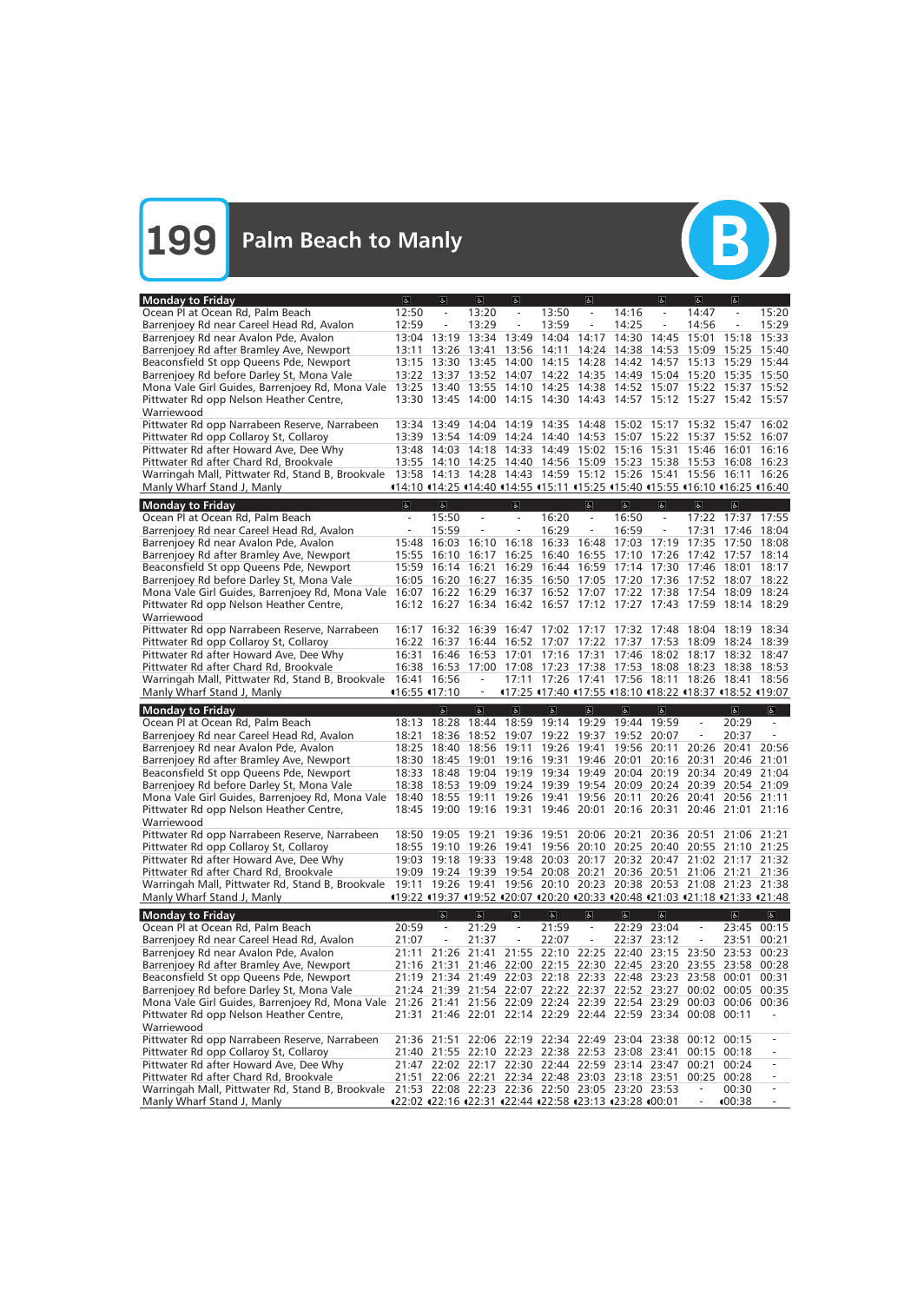| <b>Monday to Friday</b>                                                                                                                          | $\sigma$                                                                     | $\sigma$                |                         |                                           |                         |                         |                                                             |                                                             |                         |                                                                                                                                        |                |
|--------------------------------------------------------------------------------------------------------------------------------------------------|------------------------------------------------------------------------------|-------------------------|-------------------------|-------------------------------------------|-------------------------|-------------------------|-------------------------------------------------------------|-------------------------------------------------------------|-------------------------|----------------------------------------------------------------------------------------------------------------------------------------|----------------|
| Ocean Pl at Ocean Rd, Palm Beach                                                                                                                 |                                                                              | 00:45 02:05             |                         |                                           |                         |                         |                                                             |                                                             |                         |                                                                                                                                        |                |
| Barrenjoey Rd near Careel Head Rd, Avalon                                                                                                        |                                                                              | 00:51 02:11             |                         |                                           |                         |                         |                                                             |                                                             |                         |                                                                                                                                        |                |
| Barrenjoey Rd near Avalon Pde, Avalon                                                                                                            |                                                                              | 00:53 02:13             |                         |                                           |                         |                         |                                                             |                                                             |                         |                                                                                                                                        |                |
| Barrenjoey Rd after Bramley Ave, Newport                                                                                                         |                                                                              | 00:58 02:18             |                         |                                           |                         |                         |                                                             |                                                             |                         |                                                                                                                                        |                |
| Beaconsfield St opp Queens Pde, Newport                                                                                                          | 01:01 02:21                                                                  |                         |                         |                                           |                         |                         |                                                             |                                                             |                         |                                                                                                                                        |                |
| Barrenjoey Rd before Darley St, Mona Vale                                                                                                        |                                                                              | 01:05 02:25             |                         |                                           |                         |                         |                                                             |                                                             |                         |                                                                                                                                        |                |
| Mona Vale Girl Guides, Barrenjoey Rd, Mona Vale                                                                                                  |                                                                              | 01:06 02:26             |                         |                                           |                         |                         |                                                             |                                                             |                         |                                                                                                                                        |                |
| Saturday                                                                                                                                         | $\overline{6}$                                                               | $\sigma$                | $\mathbf{P}$            | $\mathbb{P}$                              | $\sigma$                | $\sigma$                | $\sigma$                                                    | $\sigma$                                                    | $\sigma$                | $\sigma$                                                                                                                               | $\sigma$       |
| Ocean Pl at Ocean Rd, Palm Beach                                                                                                                 | 04:51                                                                        | 05:21                   |                         | 05:46 06:16 06:46 07:05 07:20             |                         |                         |                                                             | 07:35                                                       | 07:50                   | 08:05                                                                                                                                  | 08:20          |
| Barrenjoey Rd near Careel Head Rd, Avalon                                                                                                        |                                                                              | 04:59 05:29             |                         | 05:54 06:24 06:54 07:13 07:29             |                         |                         |                                                             |                                                             | 07:44 07:59             | 08:15                                                                                                                                  | 08:30          |
| Barrenjoey Rd near Avalon Pde, Avalon                                                                                                            |                                                                              |                         |                         |                                           |                         |                         | 05:02 05:32 05:57 06:28 06:58 07:17 07:33 07:48 08:03 08:19 |                                                             |                         |                                                                                                                                        | 08:34          |
| Barrenjoey Rd after Bramley Ave, Newport                                                                                                         |                                                                              |                         |                         |                                           |                         |                         | 05:08 05:38 06:03 06:34 07:04 07:24 07:40 07:55 08:10 08:26 |                                                             |                         |                                                                                                                                        | 08:41          |
| Beaconsfield St opp Queens Pde, Newport                                                                                                          |                                                                              | 05:11 05:41             |                         |                                           |                         |                         | 06:06 06:37 07:07 07:27 07:43                               | 07:58                                                       | 08:13                   | 08:29                                                                                                                                  | 08:45          |
| Barrenjoey Rd before Darley St, Mona Vale                                                                                                        |                                                                              |                         |                         |                                           |                         |                         | 05:16 05:46 06:11 06:42 07:12 07:33 07:49                   | 08:04                                                       |                         | 08:19 08:35 08:51                                                                                                                      |                |
| Mona Vale Girl Guides, Barrenjoey Rd, Mona Vale                                                                                                  |                                                                              |                         |                         | 05:18 05:48 06:13 06:44 07:14 07:35 07:51 |                         |                         |                                                             | 08:06                                                       | 08:21                   | 08:38 08:54                                                                                                                            |                |
| Pittwater Rd opp Nelson Heather Centre,                                                                                                          |                                                                              |                         |                         |                                           |                         |                         | 05:22 05:52 06:17 06:48 07:18 07:39 07:55 08:11             |                                                             |                         | 08:26 08:43 08:59                                                                                                                      |                |
| Warriewood                                                                                                                                       |                                                                              |                         |                         |                                           |                         |                         |                                                             |                                                             |                         |                                                                                                                                        |                |
| Pittwater Rd opp Narrabeen Reserve, Narrabeen                                                                                                    |                                                                              | 05:26 05:56             | 06:21                   |                                           |                         |                         | 06:52 07:22 07:43 07:59                                     | 08:16                                                       | 08:31                   | 08:48                                                                                                                                  | 09:04          |
| Pittwater Rd opp Collaroy St, Collaroy                                                                                                           |                                                                              | 05:30 06:00             |                         |                                           |                         |                         | 06:26 06:59 07:29 07:50 08:06                               | 08:23                                                       |                         | 08:38 08:55 09:11                                                                                                                      |                |
| Pittwater Rd after Howard Ave, Dee Why                                                                                                           |                                                                              |                         |                         |                                           |                         |                         | 05:35 06:05 06:31 07:04 07:34 07:55 08:12 08:29             |                                                             |                         | 08:44 09:03 09:19                                                                                                                      |                |
| Pittwater Rd after Chard Rd, Brookvale                                                                                                           |                                                                              |                         |                         |                                           |                         |                         |                                                             |                                                             |                         | 05:40 06:10 06:36 07:09 07:39 08:00 08:18 08:35 08:50 09:09 09:25                                                                      |                |
| Warringah Mall, Pittwater Rd, Stand B, Brookvale                                                                                                 |                                                                              |                         |                         |                                           |                         |                         | 05:42 06:12 06:38 07:11 07:41 08:02 08:20 08:37 08:52 09:11 |                                                             |                         |                                                                                                                                        | 09:27          |
| Manly Wharf Stand J, Manly                                                                                                                       | 405:50 406:21 406:47 407:21 407:51 408:13 408:31 408:48 409:04 409:23 409:39 |                         |                         |                                           |                         |                         |                                                             |                                                             |                         |                                                                                                                                        |                |
| Saturday                                                                                                                                         | $\overline{a}$                                                               | $\overline{\mathbf{e}}$ | $\overline{a}$          | $\overline{6}$                            | $\overline{d}$          | $\overline{6}$          | $\overline{6}$                                              | $\overline{\mathbf{c}}$                                     | $\overline{6}$          | $\overline{6}$                                                                                                                         | $\overline{a}$ |
| Ocean Pl at Ocean Rd, Palm Beach                                                                                                                 |                                                                              |                         |                         |                                           |                         |                         |                                                             |                                                             |                         | 08:35 08:50 09:05 09:20 09:35 09:50 10:05 10:20 10:35 10:50 11:05                                                                      |                |
| Barrenjoey Rd near Careel Head Rd, Avalon                                                                                                        | 08:45                                                                        | 09:00                   | 09:15                   |                                           | 09:30 09:45             | 10:00                   |                                                             | 10:15 10:30                                                 | 10:45                   | 11:00                                                                                                                                  | 11:15          |
| Barrenjoey Rd near Avalon Pde, Avalon                                                                                                            | 08:49                                                                        | 09:04                   |                         |                                           |                         |                         | 09:19 09:34 09:49 10:04 10:19 10:34                         |                                                             |                         | 10:49 11:04                                                                                                                            | 11:19          |
| Barrenjoey Rd after Bramley Ave, Newport                                                                                                         |                                                                              | 08:56 09:11             |                         | 09:26 09:41                               |                         |                         | 09:56 10:11 10:26 10:41                                     |                                                             | 10:56 11:11             |                                                                                                                                        | 11:26          |
| Beaconsfield St opp Queens Pde, Newport                                                                                                          |                                                                              |                         |                         |                                           |                         |                         | 09:00 09:15 09:30 09:45 10:00 10:15 10:30 10:45 11:00 11:15 |                                                             |                         |                                                                                                                                        | 11:30          |
| Barrenjoey Rd before Darley St, Mona Vale                                                                                                        |                                                                              |                         |                         | 09:06 09:22 09:37 09:52 10:07 10:22 10:37 |                         |                         |                                                             | 10:51                                                       | 11:06                   | 11:21                                                                                                                                  | 11:36          |
| Mona Vale Girl Guides, Barrenjoey Rd, Mona Vale                                                                                                  |                                                                              |                         |                         | 09:09 09:25 09:40 09:55 10:10 10:25 10:40 |                         |                         |                                                             | 10:54 11:09                                                 |                         | 11:24                                                                                                                                  | 11:39          |
| Pittwater Rd opp Nelson Heather Centre,                                                                                                          |                                                                              |                         |                         |                                           |                         |                         |                                                             |                                                             |                         | 09:15 09:31 09:46 10:01 10:16 10:31 10:46 11:00 11:15 11:30 11:45                                                                      |                |
| Warriewood                                                                                                                                       |                                                                              |                         |                         |                                           |                         |                         |                                                             |                                                             |                         |                                                                                                                                        |                |
| Pittwater Rd opp Narrabeen Reserve, Narrabeen                                                                                                    |                                                                              | 09:20 09:36             | 09:51                   |                                           | 10:06 10:21 10:36 10:51 |                         |                                                             | 11:05 11:20 11:35                                           |                         |                                                                                                                                        | 11:50          |
| Pittwater Rd opp Collaroy St, Collaroy                                                                                                           |                                                                              | 09:27 09:43             | 09:58                   |                                           |                         |                         | 10:13 10:28 10:43 10:58 11:12 11:27                         |                                                             |                         | 11:42                                                                                                                                  | 11:57          |
| Pittwater Rd after Howard Ave, Dee Why                                                                                                           |                                                                              | 09:35 09:51             |                         | 10:06 10:21                               |                         |                         |                                                             |                                                             |                         | 10:38 10:54 11:09 11:23 11:38 11:53 12:08                                                                                              |                |
| Pittwater Rd after Chard Rd, Brookvale                                                                                                           |                                                                              |                         |                         |                                           |                         |                         |                                                             |                                                             |                         | 09:41 09:57 10:12 10:27 10:46 11:02 11:17 11:31 11:46 12:01 12:16                                                                      |                |
| Warringah Mall, Pittwater Rd, Stand B, Brookvale 09:43 09:59 10:14 10:29 10:48 11:04 11:19 11:33 11:48 12:03 12:18<br>Manly Wharf Stand J, Manly | 409:55 410:11 410:26 410:42 411:01 411:17 411:32 411:46 412:01 412:16 412:31 |                         |                         |                                           |                         |                         |                                                             |                                                             |                         |                                                                                                                                        |                |
|                                                                                                                                                  |                                                                              |                         |                         |                                           |                         |                         |                                                             |                                                             |                         |                                                                                                                                        |                |
| Saturday                                                                                                                                         | $\overline{\mathbf{g}}$                                                      | $\overline{\mathbf{e}}$ | $\overline{\mathbf{e}}$ | $\overline{\mathbb{G}}$                   | $\overline{\mathbb{G}}$ | $\overline{\mathbf{G}}$ | $\overline{\mathbf{e}}$                                     | $\overline{\mathbf{e}}$                                     | $\overline{\mathbf{g}}$ | $\overline{\mathbf{e}}$                                                                                                                | $\overline{a}$ |
| Ocean Pl at Ocean Rd, Palm Beach                                                                                                                 |                                                                              |                         |                         |                                           |                         |                         |                                                             |                                                             |                         | 11:20 11:35 11:50 12:05 12:20 12:37 12:50 13:05 13:20 13:35 13:50                                                                      |                |
| Barrenjoey Rd near Careel Head Rd, Avalon                                                                                                        |                                                                              |                         |                         |                                           |                         |                         |                                                             |                                                             |                         | 11:30 11:45 12:00 12:15 12:30 12:47 13:00 13:15 13:30 13:45 14:00                                                                      |                |
| Barrenjoey Rd near Avalon Pde, Avalon                                                                                                            |                                                                              |                         |                         |                                           |                         |                         |                                                             |                                                             |                         | 11:34 11:49 12:04 12:19 12:34 12:51 13:04 13:19 13:34 13:49 14:04                                                                      |                |
| Barrenjoey Rd after Bramley Ave, Newport                                                                                                         |                                                                              |                         |                         |                                           |                         |                         |                                                             |                                                             |                         | 11:41 11:56 12:11 12:26 12:41 12:58 13:11 13:26 13:41 13:56 14:11                                                                      |                |
| Beaconsfield St opp Queens Pde, Newport                                                                                                          |                                                                              |                         |                         |                                           |                         |                         |                                                             |                                                             |                         | 11:45 12:00 12:15 12:30 12:45 13:02 13:15 13:29 13:44 13:59 14:14                                                                      |                |
| Barrenjoey Rd before Darley St, Mona Vale                                                                                                        |                                                                              |                         |                         |                                           |                         |                         |                                                             |                                                             |                         | 11:51 12:06 12:21 12:36 12:51 13:08 13:21 13:35 13:50 14:05 14:20<br>11:54 12:09 12:24 12:39 12:54 13:11 13:24 13:38 13:53 14:08 14:23 |                |
| Mona Vale Girl Guides, Barrenjoey Rd, Mona Vale<br>Pittwater Rd opp Nelson Heather Centre,                                                       |                                                                              |                         |                         |                                           |                         |                         |                                                             |                                                             |                         | 12:00 12:15 12:30 12:45 13:00 13:17 13:30 13:44 13:59 14:14 14:29                                                                      |                |
| Warriewood                                                                                                                                       |                                                                              |                         |                         |                                           |                         |                         |                                                             |                                                             |                         |                                                                                                                                        |                |
| Pittwater Rd opp Narrabeen Reserve, Narrabeen                                                                                                    |                                                                              |                         |                         |                                           |                         |                         |                                                             | 12:05 12:20 12:35 12:50 13:05 13:22 13:35 13:49 14:04 14:19 |                         |                                                                                                                                        | 14:34          |
|                                                                                                                                                  |                                                                              |                         |                         |                                           |                         |                         |                                                             |                                                             |                         |                                                                                                                                        |                |
|                                                                                                                                                  |                                                                              |                         |                         |                                           |                         |                         |                                                             |                                                             |                         |                                                                                                                                        |                |
| Pittwater Rd opp Collaroy St, Collaroy                                                                                                           |                                                                              |                         |                         |                                           |                         |                         |                                                             |                                                             |                         | 12:12 12:27 12:42 12:57 13:11 13:28 13:41 13:55 14:10 14:25 14:40                                                                      |                |
| Pittwater Rd after Howard Ave, Dee Why                                                                                                           |                                                                              |                         |                         |                                           |                         |                         |                                                             |                                                             |                         | 12:22 12:37 12:52 13:05 13:19 13:36 13:49 14:03 14:18 14:33 14:48                                                                      |                |
| Pittwater Rd after Chard Rd, Brookvale                                                                                                           |                                                                              |                         |                         |                                           |                         |                         |                                                             |                                                             |                         | 12:28 12:43 12:58 13:11 13:25 13:42 13:55 14:09 14:24 14:39 14:54                                                                      |                |
| Warringah Mall, Pittwater Rd, Stand B, Brookvale<br>Manly Wharf Stand J, Manly                                                                   | 12:43 112:58 113:13 113:26 113:40 113:57 114:10 114:24 114:39 114:54 115:09  |                         |                         |                                           |                         |                         |                                                             |                                                             |                         | 12:30 12:45 13:00 13:13 13:27 13:44 13:57 14:11 14:26 14:41 14:56                                                                      |                |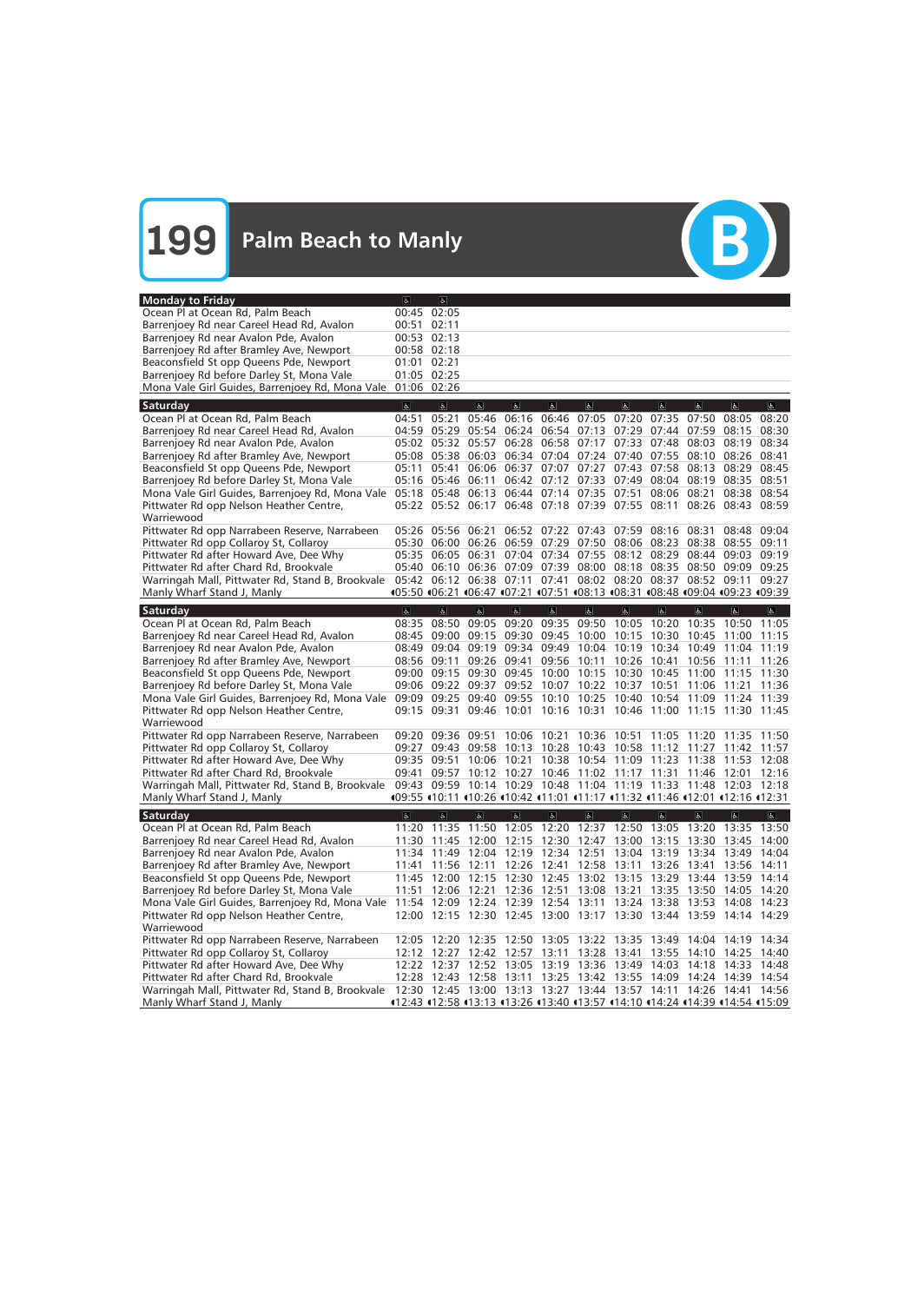

| Saturday                                                                                                           | $\sigma$                                                                     | $ \mathbf{a} $          | $\overline{a}$                                  | $\sigma$                      | $\sigma$          | $\overline{d}$ | $\sigma$                | $\sigma$                                                                    | $\alpha$                | $\overline{a}$          | d              |
|--------------------------------------------------------------------------------------------------------------------|------------------------------------------------------------------------------|-------------------------|-------------------------------------------------|-------------------------------|-------------------|----------------|-------------------------|-----------------------------------------------------------------------------|-------------------------|-------------------------|----------------|
| Ocean Pl at Ocean Rd, Palm Beach                                                                                   | 14:05                                                                        | 14:20                   | 14:35 14:50 15:05 15:20                         |                               |                   |                |                         | 15:35 15:50                                                                 | 16:05                   | 16:20                   | 16:35          |
| Barrenjoey Rd near Careel Head Rd, Avalon                                                                          |                                                                              | 14:15 14:30             | 14:45 15:00 15:15 15:30                         |                               |                   |                | 15:45                   | 16:00                                                                       | 16:15                   | 16:30                   | 16:45          |
| Barrenjoey Rd near Avalon Pde, Avalon                                                                              |                                                                              |                         | 14:19 14:34 14:49 15:04 15:19 15:34 15:49 16:04 |                               |                   |                |                         |                                                                             | 16:19                   | 16:34                   | 16:49          |
| Barrenjoey Rd after Bramley Ave, Newport                                                                           |                                                                              | 14:26 14:41             |                                                 | 14:56 15:11 15:26 15:41       |                   |                |                         | 15:56 16:11                                                                 | 16:26                   | 16:41                   | 16:56          |
| Beaconsfield St opp Queens Pde, Newport                                                                            | 14:29                                                                        | 14:44                   |                                                 |                               |                   |                |                         | 14:59 15:14 15:29 15:44 15:59 16:14 16:29                                   |                         | 16:44                   | 16:59          |
| Barrenjoey Rd before Darley St, Mona Vale                                                                          | 14:35                                                                        |                         | 14:50 15:05 15:20 15:35 15:50                   |                               |                   |                |                         | 16:05 16:20                                                                 | 16:35                   | 16:50                   | 17:05          |
| Mona Vale Girl Guides, Barrenjoey Rd, Mona Vale                                                                    |                                                                              |                         | 14:38 14:53 15:08 15:23 15:38 15:53 16:08 16:23 |                               |                   |                |                         |                                                                             |                         | 16:38 16:53             | 17:08          |
| Pittwater Rd opp Nelson Heather Centre,                                                                            |                                                                              |                         |                                                 |                               |                   |                |                         | 14:44 14:59 15:14 15:29 15:44 15:59 16:14 16:29 16:44 16:59                 |                         |                         | 17:14          |
| Warriewood                                                                                                         |                                                                              |                         |                                                 |                               |                   |                |                         |                                                                             |                         |                         |                |
| Pittwater Rd opp Narrabeen Reserve, Narrabeen                                                                      |                                                                              |                         |                                                 |                               |                   |                |                         | 14:49  15:04  15:19  15:34  15:49  16:04  16:19  16:34  16:49  17:04        |                         |                         | 17:19          |
| Pittwater Rd opp Collaroy St, Collaroy                                                                             |                                                                              | 14:55 15:10             | 15:25 15:40 15:55 16:10 16:25 16:40             |                               |                   |                |                         |                                                                             | 16:55                   | 17:10                   | 17:25          |
| Pittwater Rd after Howard Ave, Dee Why                                                                             |                                                                              | 15:03 15:18 15:33       |                                                 | 15:48 16:03 16:18 16:33       |                   |                |                         | 16:48                                                                       | 17:03                   | 17:18 17:33             |                |
| Pittwater Rd after Chard Rd, Brookvale                                                                             |                                                                              |                         |                                                 |                               |                   |                |                         | 15:09  15:24  15:39  15:54  16:09  16:24  16:39  16:54  17:09  17:24  17:39 |                         |                         |                |
| Warringah Mall, Pittwater Rd, Stand B, Brookvale 15:11 15:26 15:41 15:56 16:11 16:26 16:41 16:56 17:11 17:26 17:41 |                                                                              |                         |                                                 |                               |                   |                |                         |                                                                             |                         |                         |                |
| Manly Wharf Stand J, Manly                                                                                         | 415:24 415:39 415:54 416:09 416:24 416:39 416:54 417:09 417:24 417:39 417:54 |                         |                                                 |                               |                   |                |                         |                                                                             |                         |                         |                |
| Saturday                                                                                                           | $\overline{6}$                                                               | $\overline{\alpha}$     | $\overline{\mathbf{c}}$                         | $\sigma$                      | $\overline{6}$    | $\overline{6}$ | $\overline{\mathbb{G}}$ | $\overline{\mathbf{c}}$                                                     | $\sigma$                | $\sigma$                | $\sigma$       |
| Ocean Pl at Ocean Rd, Palm Beach                                                                                   | 16:50                                                                        | 17:05                   | 17:20                                           | 17:35 17:50 18:05 18:20       |                   |                |                         | 18:35                                                                       | 18:50                   | 19:05                   | 19:20          |
| Barrenjoey Rd near Careel Head Rd, Avalon                                                                          |                                                                              | 17:00 17:15             | 17:30 17:45 17:59                               |                               |                   | 18:14 18:29    |                         | 18:44                                                                       | 18:59                   | 19:14                   | 19:29          |
| Barrenjoey Rd near Avalon Pde, Avalon                                                                              |                                                                              |                         | 17:04 17:19 17:34 17:49 18:03 18:18             |                               |                   |                | 18:33                   | 18:48                                                                       | 19:03                   | 19:18                   | 19:33          |
| Barrenjoey Rd after Bramley Ave, Newport                                                                           | 17:11                                                                        |                         | 17:26 17:41                                     |                               | 17:56 18:10 18:25 |                | 18:40                   | 18:54                                                                       | 19:09                   | 19:24 19:39             |                |
| Beaconsfield St opp Queens Pde, Newport                                                                            |                                                                              |                         | 17:14 17:29 17:44 17:59 18:13 18:28             |                               |                   |                | 18:43                   |                                                                             |                         | 18:57 19:12 19:27 19:42 |                |
| Barrenjoey Rd before Darley St, Mona Vale                                                                          |                                                                              |                         |                                                 |                               |                   |                |                         | 17:20 17:35 17:50 18:05 18:19 18:34 18:48 19:02 19:17 19:32 19:47           |                         |                         |                |
| Mona Vale Girl Guides, Barrenjoey Rd, Mona Vale                                                                    |                                                                              |                         |                                                 |                               |                   |                |                         | 17:23 17:38 17:52 18:07 18:21 18:36 18:50 19:04 19:19 19:34 19:49           |                         |                         |                |
| Pittwater Rd opp Nelson Heather Centre,                                                                            |                                                                              |                         |                                                 |                               |                   |                |                         | 17:29 17:44 17:58 18:13 18:27 18:42 18:55 19:09 19:24 19:39 19:53           |                         |                         |                |
| Warriewood                                                                                                         |                                                                              |                         |                                                 |                               |                   |                |                         |                                                                             |                         |                         |                |
| Pittwater Rd opp Narrabeen Reserve, Narrabeen                                                                      |                                                                              | 17:34 17:49             | 18:03                                           | 18:18 18:32 18:46 18:59 19:13 |                   |                |                         |                                                                             |                         | 19:28 19:43             | 19:57          |
| Pittwater Rd opp Collaroy St, Collaroy                                                                             |                                                                              | 17:40 17:55             | 18:09                                           | 18:24 18:38 18:53 19:06       |                   |                |                         | 19:20                                                                       | 19:35                   | 19:50                   | 20:04          |
| Pittwater Rd after Howard Ave, Dee Why                                                                             | 17:48                                                                        | 18:03                   | 18:17                                           |                               | 18:32 18:45 19:00 |                | 19:13                   | 19:27                                                                       | 19:42                   | 19:57                   | 20:11          |
| Pittwater Rd after Chard Rd, Brookvale                                                                             |                                                                              | 17:54 18:09             | 18:23                                           |                               |                   |                |                         | 18:38 18:50 19:05 19:18 19:32 19:47 20:02 20:16                             |                         |                         |                |
| Warringah Mall, Pittwater Rd, Stand B, Brookvale 17:56 18:11                                                       |                                                                              |                         |                                                 |                               |                   |                |                         | 18:25 18:40 18:52 19:07 19:20 19:34 19:49 20:04 20:18                       |                         |                         |                |
| Manly Wharf Stand J, Manly                                                                                         | 18:09 18:24 18:38 18:51 19:03 19:18 19:31 19:45 120:00 120:15 120:28         |                         |                                                 |                               |                   |                |                         |                                                                             |                         |                         |                |
| Saturday                                                                                                           | $\overline{6}$                                                               | $\overline{6}$          | $\overline{\mathbf{r}}$                         | $\overline{d}$                | $\overline{d}$    | $\overline{6}$ | $\overline{6}$          | $\overline{\mathbf{a}}$                                                     | $\overline{\mathbf{a}}$ | $\sigma$                | $\overline{a}$ |
| Ocean Pl at Ocean Rd, Palm Beach                                                                                   | 19:35                                                                        | 19:50                   | 20:05                                           |                               | 20:35 21:05 21:35 |                | 22:05 22:37             |                                                                             | 23:07                   | 23:37                   | 23:52          |
| Barrenjoey Rd near Careel Head Rd, Avalon                                                                          |                                                                              | 19:44 19:58             | 20:13                                           |                               |                   |                |                         | 20:43 21:13 21:43 22:13 22:45 23:15                                         |                         | 23:45                   | 00:00          |
| Barrenjoey Rd near Avalon Pde, Avalon                                                                              | 19:48                                                                        |                         | 20:02 20:17                                     | 20:47                         | 21:17             | 21:47          |                         | 22:17 22:48 23:18 23:48                                                     |                         |                         | 00:03          |
| Barrenjoey Rd after Bramley Ave, Newport                                                                           |                                                                              | 19:54 20:08             | 20:23                                           |                               |                   |                |                         | 20:53 21:23 21:53 22:23 22:54 23:24 23:54                                   |                         |                         | 00:09          |
| Beaconsfield St opp Queens Pde, Newport                                                                            |                                                                              | 19:57 20:11             |                                                 |                               |                   |                |                         | 20:26 20:56 21:26 21:56 22:26 22:57 23:27 23:57                             |                         |                         | 00:12          |
| Barrenjoey Rd before Darley St, Mona Vale                                                                          |                                                                              |                         |                                                 |                               |                   |                |                         | 20:02 20:16 20:31 21:01 21:31 22:01 22:31 23:01 23:31 00:01                 |                         |                         | 00:16          |
| Mona Vale Girl Guides, Barrenjoey Rd, Mona Vale 20:04 20:18 20:33 21:03 21:33 22:03 22:33 23:03 23:33 00:03 00:18  |                                                                              |                         |                                                 |                               |                   |                |                         |                                                                             |                         |                         |                |
| Pittwater Rd opp Nelson Heather Centre,                                                                            |                                                                              |                         |                                                 |                               |                   |                |                         | 20:08 20:22 20:37 21:07 21:37 22:07 22:37 23:07 23:37 00:07                 |                         |                         |                |
| Warriewood                                                                                                         |                                                                              |                         |                                                 |                               |                   |                |                         |                                                                             |                         |                         |                |
| Pittwater Rd opp Narrabeen Reserve, Narrabeen                                                                      |                                                                              |                         |                                                 |                               |                   |                |                         | 20:12 20:26 20:41 21:11 21:41 22:11 22:41 23:11 23:41                       |                         | 00:11                   |                |
| Pittwater Rd opp Collaroy St, Collaroy                                                                             |                                                                              |                         |                                                 |                               |                   |                |                         | 20:18 20:32 20:47 21:17 21:47 22:17 22:47 23:17 23:46 00:16                 |                         |                         |                |
| Pittwater Rd after Howard Ave, Dee Why                                                                             |                                                                              |                         |                                                 |                               |                   |                |                         | 20:25 20:39 20:54 21:24 21:54 22:24 22:54 23:24 23:53 00:23                 |                         |                         |                |
| Pittwater Rd after Chard Rd, Brookvale                                                                             |                                                                              |                         |                                                 |                               |                   |                |                         | 20:30 20:44 20:59 21:29 21:59 22:29 22:59 23:29 23:58 00:28                 |                         |                         |                |
| Warringah Mall, Pittwater Rd, Stand B, Brookvale                                                                   |                                                                              |                         |                                                 |                               |                   |                |                         | 20:32 20:46 21:01 21:31 22:01 22:31 23:01 23:31 00:00 00:30                 |                         |                         |                |
| Manly Wharf Stand J, Manly                                                                                         | 420:42 420:56 421:11 421:41 422:11 422:41 423:11 423:41 400:10 400:40        |                         |                                                 |                               |                   |                |                         |                                                                             |                         |                         |                |
| Saturday                                                                                                           | $\overline{6}$                                                               | $\overline{\mathbf{r}}$ | $\sigma$                                        |                               |                   |                |                         |                                                                             |                         |                         |                |
| Ocean Pl at Ocean Rd, Palm Beach                                                                                   |                                                                              | 00:22 00:52 01:22       |                                                 |                               |                   |                |                         |                                                                             |                         |                         |                |
| Barrenjoey Rd near Careel Head Rd, Avalon                                                                          |                                                                              | 00:30 01:00 01:30       |                                                 |                               |                   |                |                         |                                                                             |                         |                         |                |
| Barrenjoey Rd near Avalon Pde, Avalon                                                                              |                                                                              | 00:33 01:03 01:33       |                                                 |                               |                   |                |                         |                                                                             |                         |                         |                |
| Barrenjoey Rd after Bramley Ave, Newport                                                                           |                                                                              | 00:39 01:09 01:39       |                                                 |                               |                   |                |                         |                                                                             |                         |                         |                |
| Beaconsfield St opp Queens Pde, Newport                                                                            |                                                                              |                         |                                                 |                               |                   |                |                         |                                                                             |                         |                         |                |
|                                                                                                                    |                                                                              |                         |                                                 |                               |                   |                |                         |                                                                             |                         |                         |                |
| Barrenjoey Rd before Darley St, Mona Vale                                                                          |                                                                              | 00:46 01:16 01:46       | 00:42 01:12 01:42                               |                               |                   |                |                         |                                                                             |                         |                         |                |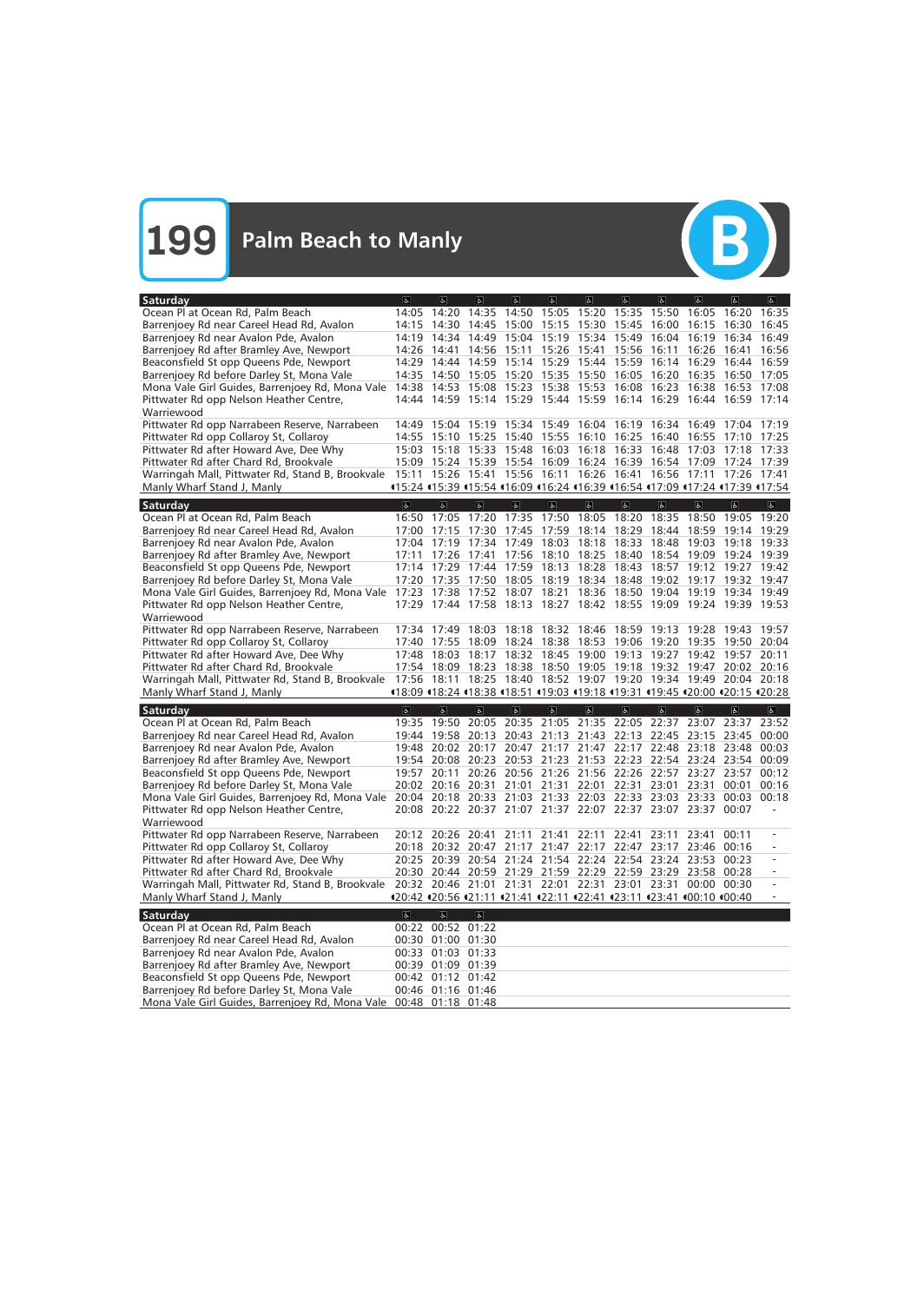

| <b>Sunday &amp; Public Holidays</b>                                                                                                                          | $\sigma$                | $\sigma$                | $\sigma$                                                                     | a                       | $\overline{d}$                | 6                                | $\sigma$                                        | $\sigma$            | $\vert$                 | $\vert$                       | $ \mathbf{f} $          |
|--------------------------------------------------------------------------------------------------------------------------------------------------------------|-------------------------|-------------------------|------------------------------------------------------------------------------|-------------------------|-------------------------------|----------------------------------|-------------------------------------------------|---------------------|-------------------------|-------------------------------|-------------------------|
| Ocean Pl at Ocean Rd, Palm Beach                                                                                                                             | 04:51                   | 05:21                   |                                                                              |                         |                               |                                  | 05:46 06:16 06:46 07:05 07:20                   | 07:35               | 07:50                   | 08:05                         | 08:20                   |
| Barrenjoey Rd near Careel Head Rd, Avalon                                                                                                                    |                         |                         | 05:00 05:30 05:55 06:25 06:55 07:14 07:29 07:44                              |                         |                               |                                  |                                                 |                     | 07:59                   | 08:15                         | 08:30                   |
| Barrenjoey Rd near Avalon Pde, Avalon                                                                                                                        |                         |                         | 05:03 05:33 05:58 06:29 06:59 07:18 07:33 07:48                              |                         |                               |                                  |                                                 |                     | 08:03                   | 08:19                         | 08:34                   |
| Barrenjoey Rd after Bramley Ave, Newport                                                                                                                     |                         |                         | 05:09 05:39 06:04 06:35 07:05 07:25 07:40 07:55                              |                         |                               |                                  |                                                 |                     | 08:10                   | 08:26                         | 08:41                   |
| Beaconsfield St opp Queens Pde, Newport                                                                                                                      |                         |                         | 05:12 05:42 06:07 06:38 07:08 07:28 07:43 07:58                              |                         |                               |                                  |                                                 |                     | 08:13                   | 08:29                         | 08:45                   |
| Barrenjoey Rd before Darley St, Mona Vale                                                                                                                    |                         |                         | 05:18 05:48 06:13 06:44 07:14 07:34 07:49                                    |                         |                               |                                  |                                                 |                     | 08:04 08:19             | 08:35                         | 08:51                   |
| Mona Vale Girl Guides, Barrenjoey Rd, Mona Vale                                                                                                              |                         | 05:20 05:50             |                                                                              |                         | 06:15 06:46 07:16 07:36 07:51 |                                  |                                                 | 08:06               | 08:21                   |                               | 08:38 08:54             |
| Pittwater Rd opp Nelson Heather Centre,                                                                                                                      |                         |                         | 05:25 05:55 06:20 06:51 07:21 07:41 07:56 08:11                              |                         |                               |                                  |                                                 |                     |                         | 08:26 08:43                   | 08:59                   |
| Warriewood                                                                                                                                                   |                         |                         |                                                                              |                         |                               |                                  |                                                 |                     |                         |                               |                         |
| Pittwater Rd opp Narrabeen Reserve, Narrabeen                                                                                                                |                         | 05:29 05:59             |                                                                              |                         |                               |                                  | 06:24 06:55 07:25 07:45 08:00 08:16             |                     | 08:31                   | 08:48 09:04                   |                         |
| Pittwater Rd opp Collaroy St, Collaroy                                                                                                                       |                         |                         | 05:33 06:03 06:29 07:00 07:30 07:50 08:06 08:22                              |                         |                               |                                  |                                                 |                     | 08:37                   | 08:54 09:10                   |                         |
| Pittwater Rd after Howard Ave, Dee Why                                                                                                                       |                         |                         | 05:39 06:09 06:36 07:07 07:37 07:57                                          |                         |                               |                                  |                                                 | 08:14 08:30         | 08:45                   | 09:02                         | 09:18                   |
| Pittwater Rd after Chard Rd, Brookvale                                                                                                                       |                         |                         | 05:42 06:12 06:40 07:11 07:41                                                |                         |                               | 08:01                            |                                                 |                     |                         | 08:18 08:34 08:49 09:06 09:24 |                         |
| Warringah Mall, Pittwater Rd, Stand B, Brookvale                                                                                                             |                         |                         | 05:44 06:14 06:42 07:13 07:43 08:03 08:20 08:36 08:51 09:08 09:26            |                         |                               |                                  |                                                 |                     |                         |                               |                         |
| Manly Wharf Stand J, Manly                                                                                                                                   |                         |                         | 405:52 406:23 406:51 407:22 407:52 408:14 408:31 408:47 409:02 409:19 409:38 |                         |                               |                                  |                                                 |                     |                         |                               |                         |
| <b>Sunday &amp; Public Holidays</b>                                                                                                                          | $\overline{\mathbf{c}}$ | $\sigma$                | $\sigma$                                                                     | $\overline{\mathbb{Q}}$ | $\overline{6}$                | $\left\vert \varphi \right\vert$ | $\Delta$                                        | $\overline{\infty}$ | $\overline{\mathbf{r}}$ | $\overline{6}$                | $\mathbf{P}$            |
| Ocean Pl at Ocean Rd, Palm Beach                                                                                                                             | 08:35                   | 08:50                   | 09:05                                                                        | 09:20                   | 09:35                         |                                  | 09:50 10:05                                     | 10:20               | 10:35                   | 10:50                         | 11:05                   |
| Barrenjoey Rd near Careel Head Rd, Avalon                                                                                                                    |                         | $08:45$ $09:00$         |                                                                              |                         | 09:15 09:30 09:45 10:00 10:15 |                                  |                                                 | 10:30               | 10:45                   | 11:00                         | 11:15                   |
| Barrenjoey Rd near Avalon Pde, Avalon                                                                                                                        |                         | 08:49 09:04             |                                                                              |                         |                               |                                  | 09:19 09:34 09:49 10:04 10:19 10:34             |                     | 10:49                   |                               | 11:04 11:19             |
| Barrenjoey Rd after Bramley Ave, Newport                                                                                                                     |                         | 08:56 09:11             |                                                                              |                         | 09:26 09:41 09:56 10:11       |                                  | 10:26                                           | 10:41               | 10:56                   | 11:11                         | 11:26                   |
| Beaconsfield St opp Queens Pde, Newport                                                                                                                      |                         |                         | 09:00 09:15 09:30 09:45 10:00 10:15 10:30                                    |                         |                               |                                  |                                                 | 10:45               | 11:00                   |                               | 11:15 11:30             |
| Barrenjoey Rd before Darley St, Mona Vale                                                                                                                    |                         |                         | 09:06 09:22 09:37 09:52 10:07 10:22 10:37                                    |                         |                               |                                  |                                                 | 10:51               |                         | 11:06 11:21 11:36             |                         |
| Mona Vale Girl Guides, Barrenjoey Rd, Mona Vale                                                                                                              |                         |                         | 09:09 09:25 09:40 09:55 10:10 10:25 10:40                                    |                         |                               |                                  |                                                 | 10:54               |                         | 11:09 11:24 11:39             |                         |
| Pittwater Rd opp Nelson Heather Centre,                                                                                                                      |                         |                         | 09:15 09:31 09:46 10:01 10:16 10:31 10:46 11:00 11:15 11:30 11:45            |                         |                               |                                  |                                                 |                     |                         |                               |                         |
| Warriewood                                                                                                                                                   |                         |                         |                                                                              |                         |                               |                                  |                                                 |                     |                         |                               |                         |
| Pittwater Rd opp Narrabeen Reserve, Narrabeen                                                                                                                |                         | 09:20 09:36             | 09:51                                                                        |                         |                               |                                  | 10:06 10:21 10:36 10:51 11:05 11:20 11:35 11:50 |                     |                         |                               |                         |
| Pittwater Rd opp Collaroy St, Collaroy                                                                                                                       |                         | 09:27 09:43             | 09:58                                                                        | 10:13                   |                               |                                  | 10:28 10:43 10:58                               |                     |                         | 11:12 11:27 11:42 11:56       |                         |
| Pittwater Rd after Howard Ave, Dee Why                                                                                                                       |                         | 09:35 09:51             | 10:06                                                                        | 10:21                   |                               | 10:36 10:51                      | 11:06 11:20                                     |                     | 11:35                   |                               | 11:50 12:04             |
| Pittwater Rd after Chard Rd, Brookvale                                                                                                                       |                         | 09:41 09:57             |                                                                              |                         |                               |                                  | 10:12 10:27 10:42 10:57 11:12 11:26 11:41       |                     |                         | 11:56 12:10                   |                         |
| Warringah Mall, Pittwater Rd, Stand B, Brookvale                                                                                                             |                         |                         | 09:43 09:59 10:14 10:29 10:44 10:59 11:14 11:28 11:44 11:59 12:13            |                         |                               |                                  |                                                 |                     |                         |                               |                         |
| Manly Wharf Stand J, Manly                                                                                                                                   |                         |                         | 409:55 410:11 410:26 410:41 410:56 411:11 411:26 411:40 411:55 412:10 412:24 |                         |                               |                                  |                                                 |                     |                         |                               |                         |
|                                                                                                                                                              |                         |                         |                                                                              |                         |                               |                                  |                                                 |                     |                         |                               |                         |
|                                                                                                                                                              |                         |                         |                                                                              |                         |                               |                                  |                                                 |                     |                         |                               |                         |
| <b>Sunday &amp; Public Holidays</b>                                                                                                                          | $\overline{\mathbf{b}}$ | $\overline{\mathbf{r}}$ | $\overline{a}$                                                               | $\overline{a}$          | $\overline{6}$                | $\overline{6}$                   | $\overline{b}$                                  | $\overline{a}$      | $\overline{\sigma}$     | $ \mathbf{f} $                | $\overline{\mathbf{r}}$ |
| Ocean Pl at Ocean Rd, Palm Beach                                                                                                                             |                         | 11:20 11:35             | 11:50                                                                        | 12:05                   | 12:20                         |                                  | 12:35 12:50                                     | 13:05               | 13:20                   |                               | 13:35 13:50             |
| Barrenjoey Rd near Careel Head Rd, Avalon                                                                                                                    | 11:30                   | 11:45                   | 12:00                                                                        | 12:15                   |                               |                                  | 12:30 12:45 13:00                               | 13:15               | 13:30                   |                               | 13:45 14:00             |
| Barrenjoey Rd near Avalon Pde, Avalon                                                                                                                        |                         | 11:34 11:49             | 12:04                                                                        | 12:19                   |                               |                                  | 12:34 12:49 13:04                               | 13:19               | 13:34                   | 13:49 14:04                   |                         |
| Barrenjoey Rd after Bramley Ave, Newport                                                                                                                     | 11:41                   | 11:56                   | 12:11                                                                        | 12:26                   | 12:41                         | 12:56 13:11                      |                                                 | 13:26               | 13:41                   | 13:56                         | 14:11                   |
| Beaconsfield St opp Queens Pde, Newport                                                                                                                      |                         |                         | 11:45 12:00 12:15 12:30 12:45 13:00 13:15 13:30 13:45                        |                         |                               |                                  |                                                 |                     |                         | 14:00 14:15                   |                         |
| Barrenjoey Rd before Darley St, Mona Vale                                                                                                                    |                         |                         | 11:51 12:06 12:21 12:36 12:51 13:06 13:21 13:36 13:51 14:06 14:21            |                         |                               |                                  |                                                 |                     |                         |                               |                         |
| Mona Vale Girl Guides, Barrenjoey Rd, Mona Vale 11:54 12:09 12:24 12:39 12:54 13:09 13:24 13:39 13:54 14:09 14:24                                            |                         |                         |                                                                              |                         |                               |                                  |                                                 |                     |                         |                               |                         |
| Pittwater Rd opp Nelson Heather Centre,                                                                                                                      |                         |                         | 12:00 12:15 12:30 12:45 13:00 13:15 13:30 13:45 14:00 14:15 14:30            |                         |                               |                                  |                                                 |                     |                         |                               |                         |
| Warriewood                                                                                                                                                   |                         |                         |                                                                              |                         |                               |                                  |                                                 |                     |                         |                               |                         |
| Pittwater Rd opp Narrabeen Reserve, Narrabeen                                                                                                                |                         |                         | 12:05 12:20 12:35 12:50 13:05 13:20 13:35 13:50 14:05 14:20 14:35            |                         |                               |                                  |                                                 |                     |                         |                               |                         |
| Pittwater Rd opp Collaroy St, Collaroy                                                                                                                       |                         |                         | 12:11 12:26 12:41 12:56 13:11 13:26 13:41 13:56 14:11 14:26 14:41            |                         |                               |                                  |                                                 |                     |                         |                               |                         |
| Pittwater Rd after Howard Ave, Dee Why                                                                                                                       |                         |                         | 12:19 12:34 12:49 13:04 13:19 13:34 13:49 14:04 14:19                        |                         |                               |                                  |                                                 |                     |                         | 14:34 14:49                   |                         |
| Pittwater Rd after Chard Rd, Brookvale                                                                                                                       |                         |                         | 12:25 12:40 12:55 13:10 13:25 13:40 13:55 14:10 14:25                        |                         |                               |                                  |                                                 |                     |                         | 14:40 14:55                   |                         |
| Warringah Mall, Pittwater Rd, Stand B, Brookvale 12:28 12:43 12:58 13:13 13:28 13:43 13:58 14:13 14:28 14:43 14:58                                           |                         |                         |                                                                              |                         |                               |                                  |                                                 |                     |                         |                               |                         |
| Manly Wharf Stand J, Manly                                                                                                                                   |                         |                         | 12:39 112:54 113:09 113:24 113:39 113:54 114:09 114:24 114:39 114:54 115:09  |                         |                               |                                  |                                                 |                     |                         |                               |                         |
| <b>Sunday &amp; Public Holidays</b>                                                                                                                          | $\overline{\mathbf{c}}$ | $\overline{\mathbf{r}}$ | $\overline{a}$                                                               | $\overline{a}$          | $\overline{6}$                | $\overline{6}$                   | $\overline{b}$                                  | $\overline{6}$      | $\overline{\mathbf{r}}$ | $\overline{a}$                | $\overline{\mathbf{r}}$ |
| Ocean Pl at Ocean Rd, Palm Beach                                                                                                                             |                         |                         | 14:05 14:20 14:35 14:50 15:05 15:20 15:35 15:50 16:05 16:20 16:35            |                         |                               |                                  |                                                 |                     |                         |                               |                         |
| Barrenjoey Rd near Careel Head Rd, Avalon                                                                                                                    |                         |                         | 14:15 14:30 14:45 15:00 15:15 15:30 15:45 16:00 16:15 16:30 16:45            |                         |                               |                                  |                                                 |                     |                         |                               |                         |
| Barrenjoey Rd near Avalon Pde, Avalon                                                                                                                        |                         |                         | 14:19 14:34 14:49 15:04 15:19 15:34 15:49 16:04                              |                         |                               |                                  |                                                 |                     |                         | 16:19 16:34 16:49             |                         |
|                                                                                                                                                              |                         |                         | 14:26 14:41 14:56 15:11 15:26 15:41 15:56 16:11                              |                         |                               |                                  |                                                 |                     |                         | 16:26 16:41                   | 16:56                   |
| Barrenjoey Rd after Bramley Ave, Newport                                                                                                                     |                         |                         | 14:30 14:45 15:00 15:15                                                      |                         |                               |                                  | 15:30 15:45 16:00 16:15                         |                     |                         | 16:30 16:45 17:00             |                         |
| Beaconsfield St opp Queens Pde, Newport                                                                                                                      |                         |                         | 14:36 14:51 15:06 15:21 15:36 15:51 16:06 16:21                              |                         |                               |                                  |                                                 |                     |                         | 16:36 16:51 17:06             |                         |
| Barrenjoey Rd before Darley St, Mona Vale                                                                                                                    |                         |                         |                                                                              |                         |                               |                                  |                                                 |                     |                         |                               |                         |
| Mona Vale Girl Guides, Barrenjoey Rd, Mona Vale 14:39 14:54 15:09 15:24 15:39 15:54 16:09 16:24 16:39 16:54 17:09<br>Pittwater Rd opp Nelson Heather Centre, |                         |                         | 14:45 15:00 15:15 15:30 15:45 16:00 16:15 16:30 16:45 17:00 17:15            |                         |                               |                                  |                                                 |                     |                         |                               |                         |
| Warriewood                                                                                                                                                   |                         |                         |                                                                              |                         |                               |                                  |                                                 |                     |                         |                               |                         |
| Pittwater Rd opp Narrabeen Reserve, Narrabeen                                                                                                                |                         |                         | 14:50 15:05 15:20 15:35 15:50 16:05 16:20 16:35 16:50 17:05 17:20            |                         |                               |                                  |                                                 |                     |                         |                               |                         |
| Pittwater Rd opp Collaroy St, Collaroy                                                                                                                       |                         |                         | 14:56 15:11 15:26 15:41 15:56 16:11 16:26 16:41                              |                         |                               |                                  |                                                 |                     |                         | 16:56 17:11                   | 17:26                   |
| Pittwater Rd after Howard Ave, Dee Why                                                                                                                       |                         |                         | 15:04 15:19 15:34 15:49 16:04 16:19 16:34 16:49 17:04 17:19 17:34            |                         |                               |                                  |                                                 |                     |                         |                               |                         |
|                                                                                                                                                              |                         |                         | 15:10 15:25 15:40 15:54 16:09 16:24 16:39 16:54 17:09 17:24 17:39            |                         |                               |                                  |                                                 |                     |                         |                               |                         |
| Pittwater Rd after Chard Rd, Brookvale<br>Warringah Mall, Pittwater Rd, Stand B, Brookvale 15:13 15:28 15:42 15:56 16:11 16:26 16:41 16:56 17:11 17:26 17:41 |                         |                         |                                                                              |                         |                               |                                  |                                                 |                     |                         |                               |                         |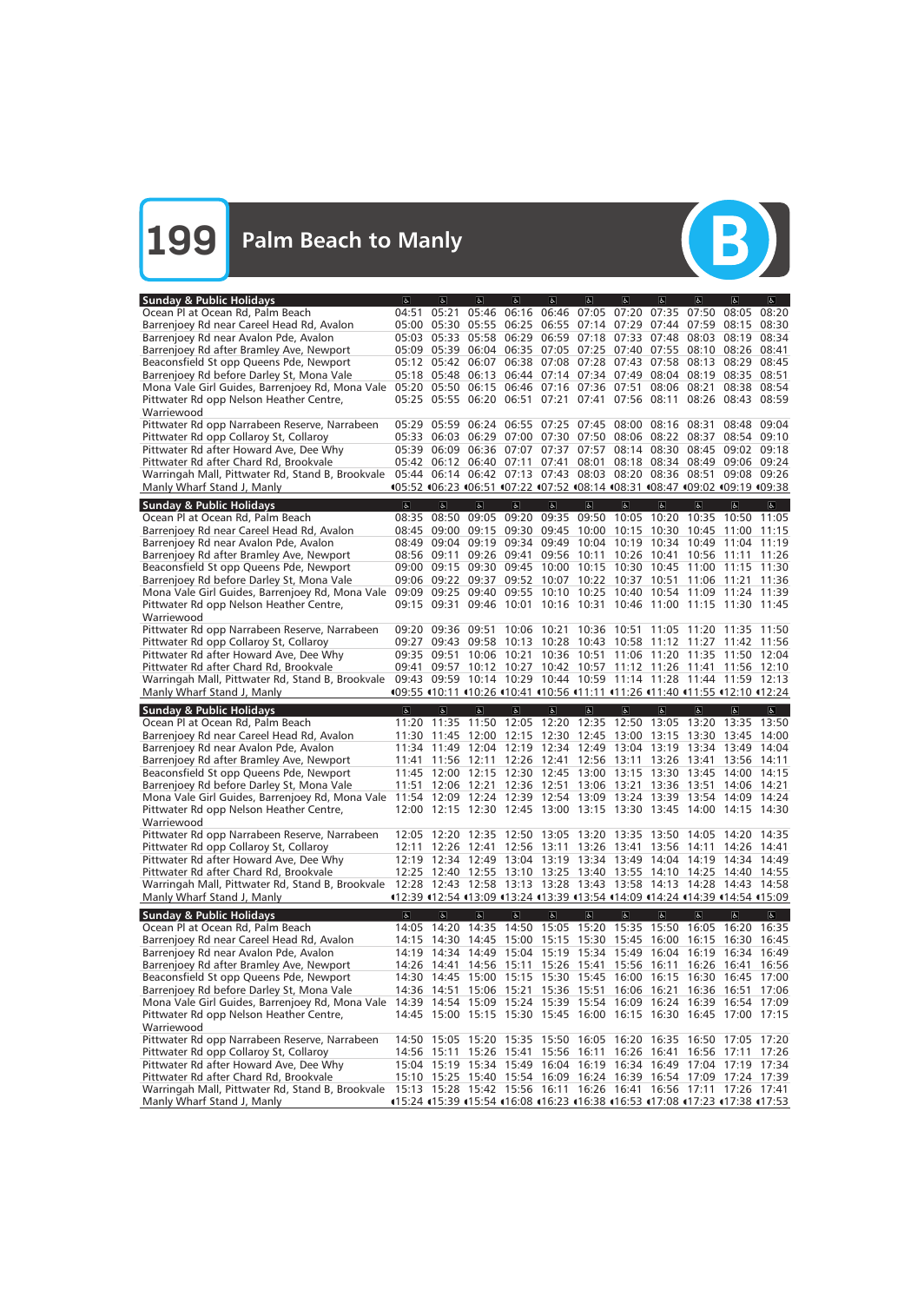

| <b>Sunday &amp; Public Holidays</b>                                                                                | $\overline{a}$          | $\alpha$            | $\overline{a}$          | $\overline{a}$ | a                                                                       | $\overline{a}$ | $\overline{a}$ | $\overline{a}$                | $\overline{a}$ | $\overline{a}$ | $\overline{a}$ |
|--------------------------------------------------------------------------------------------------------------------|-------------------------|---------------------|-------------------------|----------------|-------------------------------------------------------------------------|----------------|----------------|-------------------------------|----------------|----------------|----------------|
| Ocean Pl at Ocean Rd, Palm Beach                                                                                   |                         | 16:50 17:05         | 17:20                   | 17:35          | 17:50                                                                   | 18:05          | 18:20          | 18:35                         | 18:50          | 19:05          | 19:20          |
| Barrenjoey Rd near Careel Head Rd, Avalon                                                                          | 17:00                   |                     | 17:15 17:30             |                | 17:45 17:59 18:14 18:29                                                 |                |                | 18:44 18:59                   |                | 19:14 19:29    |                |
| Barrenjoey Rd near Avalon Pde, Avalon                                                                              |                         |                     |                         |                | 17:04 17:19 17:34 17:48 18:02 18:17 18:32 18:47 19:02 19:17 19:32       |                |                |                               |                |                |                |
| Barrenjoey Rd after Bramley Ave, Newport                                                                           | 17:11                   | 17:26 17:41         |                         |                | 17:55 18:09 18:24 18:39 18:53                                           |                |                |                               | 19:08          | 19:23 19:38    |                |
| Beaconsfield St opp Queens Pde, Newport                                                                            |                         |                     |                         |                | 17:15 17:30 17:44 17:58 18:12 18:27 18:42 18:56 19:11                   |                |                |                               |                | 19:26 19:41    |                |
| Barrenjoey Rd before Darley St, Mona Vale                                                                          | 17:21                   |                     |                         |                | 17:36 17:50 18:04 18:18 18:33 18:47                                     |                |                | 19:01                         | 19:16          | 19:31          | 19:46          |
| Mona Vale Girl Guides, Barrenjoey Rd, Mona Vale 17:24 17:39 17:52 18:06 18:20 18:35 18:49 19:03 19:18              |                         |                     |                         |                |                                                                         |                |                |                               |                | 19:33 19:48    |                |
| Pittwater Rd opp Nelson Heather Centre,                                                                            |                         |                     |                         |                | 17:30 17:45 17:58 18:12 18:26 18:41 18:54 19:08 19:23 19:38 19:52       |                |                |                               |                |                |                |
| Warriewood                                                                                                         |                         |                     |                         |                |                                                                         |                |                |                               |                |                |                |
| Pittwater Rd opp Narrabeen Reserve, Narrabeen                                                                      |                         | 17:35 17:50         | 18:03                   |                | 18:17 18:31 18:45 18:58 19:12 19:27                                     |                |                |                               |                | 19:42          | 19:55          |
| Pittwater Rd opp Collaroy St, Collaroy                                                                             |                         |                     | 17:41 17:56 18:09       |                | 18:23 18:36 18:50 19:03 19:17 19:32 19:47                               |                |                |                               |                |                | 20:00          |
| Pittwater Rd after Howard Ave, Dee Why                                                                             |                         |                     | 17:49 18:04 18:17       | 18:31          |                                                                         |                |                | 18:43 18:57 19:10 19:24 19:39 |                | 19:54          | 20:07          |
| Pittwater Rd after Chard Rd, Brookvale                                                                             |                         |                     |                         |                | 17:54 18:09 18:22 18:35 18:47 19:01                                     |                |                | 19:14 19:28 19:43             |                | 19:58 20:11    |                |
| Warringah Mall, Pittwater Rd, Stand B, Brookvale 17:56 18:11 18:24 18:37 18:49 19:03 19:16 19:30 19:45 20:00 20:13 |                         |                     |                         |                |                                                                         |                |                |                               |                |                |                |
| Manly Wharf Stand J, Manly                                                                                         |                         |                     |                         |                | 18:08 18:23 18:35 18:47 18:59 119:13 119:26 119:40 119:55 120:10 120:23 |                |                |                               |                |                |                |
| <b>Sunday &amp; Public Holidays</b>                                                                                | $\overline{\infty}$     | $\overline{\infty}$ | $\overline{a}$          | $\overline{a}$ | $\overline{6}$                                                          | $\overline{6}$ | $\overline{a}$ | $\overline{\infty}$           | $\overline{a}$ | $\overline{a}$ | $\overline{a}$ |
| Ocean Pl at Ocean Rd, Palm Beach                                                                                   | 19:35                   | 19:50               | 20:05                   |                | 20:35 21:05 21:35                                                       |                | 22:05          | 22:37                         | 23:07          | 23:37          | 23:52          |
| Barrenjoey Rd near Careel Head Rd, Avalon                                                                          |                         |                     |                         |                | 19:44 19:58 20:13 20:43 21:13 21:43 22:13 22:45 23:15 23:45 00:00       |                |                |                               |                |                |                |
| Barrenjoey Rd near Avalon Pde, Avalon                                                                              | 19:47                   |                     |                         |                | 20:01 20:16 20:46 21:16 21:46 22:16 22:48 23:18 23:48 00:03             |                |                |                               |                |                |                |
| Barrenjoey Rd after Bramley Ave, Newport                                                                           | 19:53                   |                     |                         |                | 20:07 20:22 20:52 21:22 21:52 22:22 22:54 23:24 23:54 00:09             |                |                |                               |                |                |                |
| Beaconsfield St opp Queens Pde, Newport                                                                            |                         |                     |                         |                | 19:56 20:10 20:25 20:55 21:25 21:55 22:25 22:57 23:27 23:57             |                |                |                               |                |                | 00:12          |
| Barrenjoey Rd before Darley St, Mona Vale                                                                          | 20:01                   |                     |                         |                | 20:15 20:30 21:00 21:30 22:00 22:30 23:02 23:32 00:02 00:17             |                |                |                               |                |                |                |
| Mona Vale Girl Guides, Barrenjoey Rd, Mona Vale 20:03 20:17 20:32 21:02 21:32 22:02 22:32 23:04 23:34 00:04 00:19  |                         |                     |                         |                |                                                                         |                |                |                               |                |                |                |
| Pittwater Rd opp Nelson Heather Centre,                                                                            |                         |                     |                         |                | 20:07 20:21 20:36 21:06 21:36 22:06 22:36 23:08 23:38 00:08             |                |                |                               |                |                |                |
| Warriewood                                                                                                         |                         |                     |                         |                |                                                                         |                |                |                               |                |                |                |
| Pittwater Rd opp Narrabeen Reserve, Narrabeen                                                                      |                         |                     |                         |                | 20:10 20:24 20:39 21:09 21:39 22:09 22:39 23:11                         |                |                |                               | 23:41          | 00:11          |                |
| Pittwater Rd opp Collaroy St, Collaroy                                                                             |                         |                     |                         |                | 20:15 20:29 20:44 21:14 21:44 22:14 22:44 23:14 23:44 00:14             |                |                |                               |                |                |                |
| Pittwater Rd after Howard Ave, Dee Why                                                                             |                         |                     |                         |                | 20:22 20:36 20:50 21:20 21:50 22:20 22:50 23:20 23:50 00:20             |                |                |                               |                |                |                |
| Pittwater Rd after Chard Rd, Brookvale                                                                             |                         |                     |                         |                | 20:26 20:40 20:53 21:23 21:53 22:23 22:53 23:23 23:53 00:23             |                |                |                               |                |                |                |
| Warringah Mall, Pittwater Rd, Stand B, Brookvale 20:28 20:42 20:55 21:25 21:55 22:25 22:55 23:25 23:55 00:25       |                         |                     |                         |                |                                                                         |                |                |                               |                |                |                |
| Manly Wharf Stand J, Manly                                                                                         |                         |                     |                         |                | 420:38 420:51 421:04 421:34 422:04 422:34 423:02 423:32 400:02 400:33   |                |                |                               |                |                |                |
|                                                                                                                    |                         |                     |                         |                |                                                                         |                |                |                               |                |                |                |
| <b>Sunday &amp; Public Holidays</b>                                                                                | $\overline{\mathbf{c}}$ | $\overline{6}$      | $\overline{\mathbf{g}}$ |                |                                                                         |                |                |                               |                |                |                |
| Ocean Pl at Ocean Rd, Palm Beach                                                                                   |                         |                     | 00:22 00:52 01:22       |                |                                                                         |                |                |                               |                |                |                |
| Barrenjoey Rd near Careel Head Rd, Avalon                                                                          |                         |                     | 00:30 01:00 01:30       |                |                                                                         |                |                |                               |                |                |                |
| Barrenjoey Rd near Avalon Pde, Avalon                                                                              |                         | 00:33 01:03 01:33   |                         |                |                                                                         |                |                |                               |                |                |                |
| Barrenjoey Rd after Bramley Ave, Newport                                                                           |                         |                     | 00:39 01:09 01:39       |                |                                                                         |                |                |                               |                |                |                |
| Beaconsfield St opp Queens Pde, Newport                                                                            |                         |                     | 00:42 01:12 01:42       |                |                                                                         |                |                |                               |                |                |                |
| Barrenjoey Rd before Darley St, Mona Vale                                                                          |                         | 00:47 01:17 01:47   |                         |                |                                                                         |                |                |                               |                |                |                |
| Mona Vale Girl Guides, Barrenjoey Rd, Mona Vale                                                                    |                         | 00:49 01:19 01:49   |                         |                |                                                                         |                |                |                               |                |                |                |